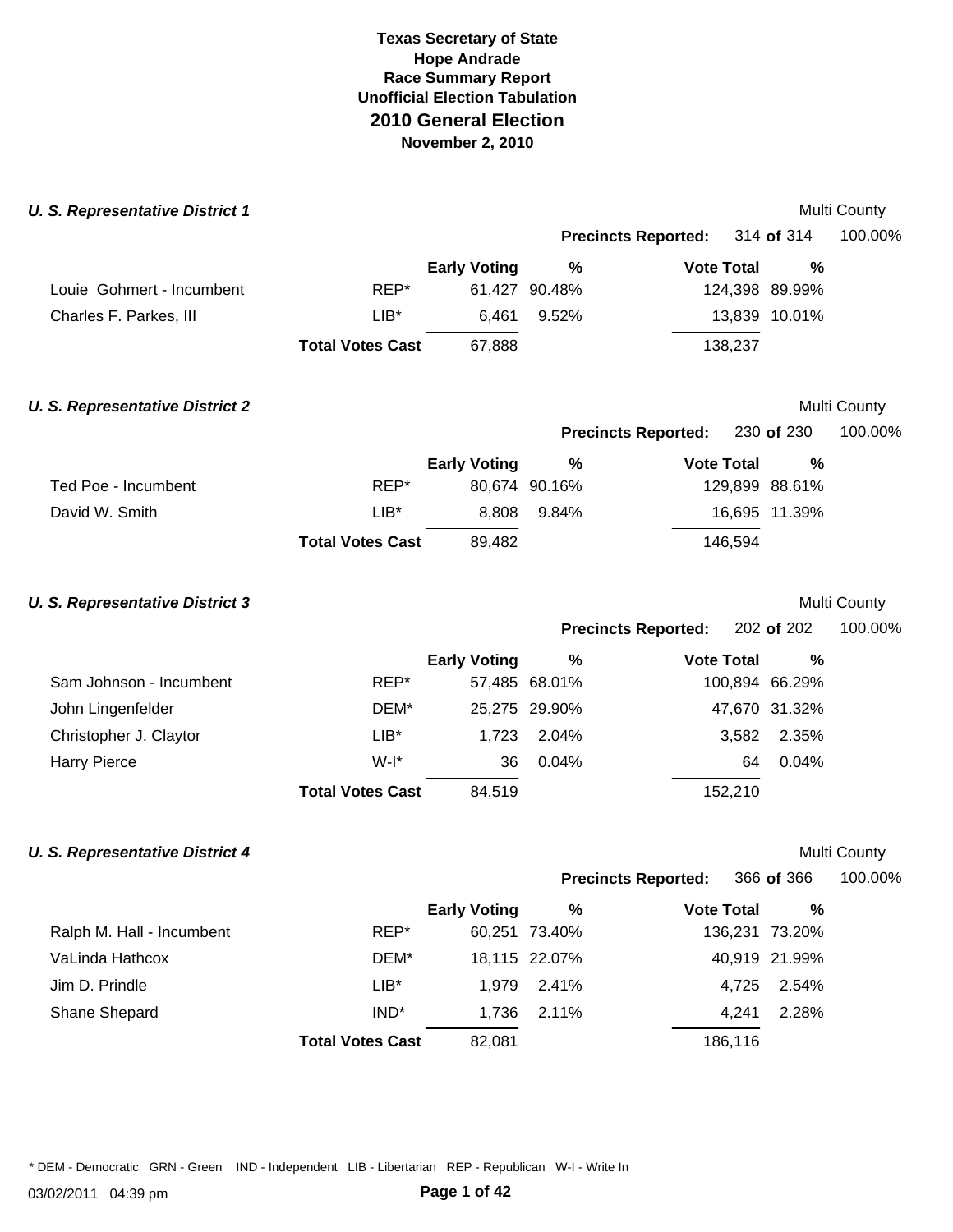#### **U. S. Representative District 5 Multi County Multi County Multi County**

|                            |                         |                     | Precincts Reported: 271 of 271 |                   |                | 100.00% |
|----------------------------|-------------------------|---------------------|--------------------------------|-------------------|----------------|---------|
|                            |                         | <b>Early Voting</b> | %                              | <b>Vote Total</b> | %              |         |
| Jeb Hensarling - Incumbent | REP*                    |                     | 48,922 71.96%                  |                   | 106,611 70.54% |         |
| Tom Berry                  | DEM*                    |                     | 18,043 26.54%                  |                   | 41,577 27.51%  |         |
| Ken Ashby                  | $LIB^*$                 | 1.016               | 1.49%                          | 2.951             | 1.95%          |         |
|                            | <b>Total Votes Cast</b> | 67,981              |                                | 151,139           |                |         |

### **U. S. Representative District 6 Multi County Multi County Multi County**

## **Precincts Reported:** 306 **of** 306 100.00%

|                           |                         | <b>Early Voting</b> | %             | <b>Vote Total</b> | %             |
|---------------------------|-------------------------|---------------------|---------------|-------------------|---------------|
| Joe L. Barton - Incumbent | REP*                    |                     | 50,307 65.98% | 107,104 65.92%    |               |
| David E. Cozad            | DEM*                    |                     | 23,968 31.43% |                   | 50,683 31.19% |
| <b>Byron Severns</b>      | $LIB*$                  |                     | 1.974 2.59%   | 4.696             | 2.89%         |
|                           | <b>Total Votes Cast</b> | 76.249              |               | 162,483           |               |

## **U. S. Representative District 7** Single County

| <b>Precincts Reported:</b> | 182 of 182 | 100.00% |
|----------------------------|------------|---------|
|----------------------------|------------|---------|

|                            |                         | <b>Early Voting</b> | %             | <b>Vote Total</b> | %             |
|----------------------------|-------------------------|---------------------|---------------|-------------------|---------------|
| John Culberson - Incumbent | REP*                    |                     | 81,635 84.56% | 143,389 81.46%    |               |
| <b>Bob Townsend</b>        | $LIB*$                  |                     | 14.908 15.44% |                   | 31,633 17.97% |
| Lissa Squiers              | $W-I^*$                 | 0                   | $0.00\%$      | 996               | 0.57%         |
|                            | <b>Total Votes Cast</b> | 96,543              |               | 176,018           |               |

## **U. S. Representative District 8 Multi County Multi County Multi County**

**Precincts Reported:** 273 **of** 273 100.00%

|                         |                         | <b>Early Voting</b> | %             | <b>Vote Total</b> | %             |
|-------------------------|-------------------------|---------------------|---------------|-------------------|---------------|
| Kevin Brady - Incumbent | REP*                    |                     | 86,812 80.99% | 161,257 79.52%    |               |
| Kent Hargett            | DEM*                    |                     | 17,893 16.69% |                   | 36,566 18.03% |
| <b>Bruce West</b>       | $LIB*$                  | 2.480               | 2.31%         |                   | 4.975 2.45%   |
|                         | <b>Total Votes Cast</b> | 107,185             |               | 202,798           |               |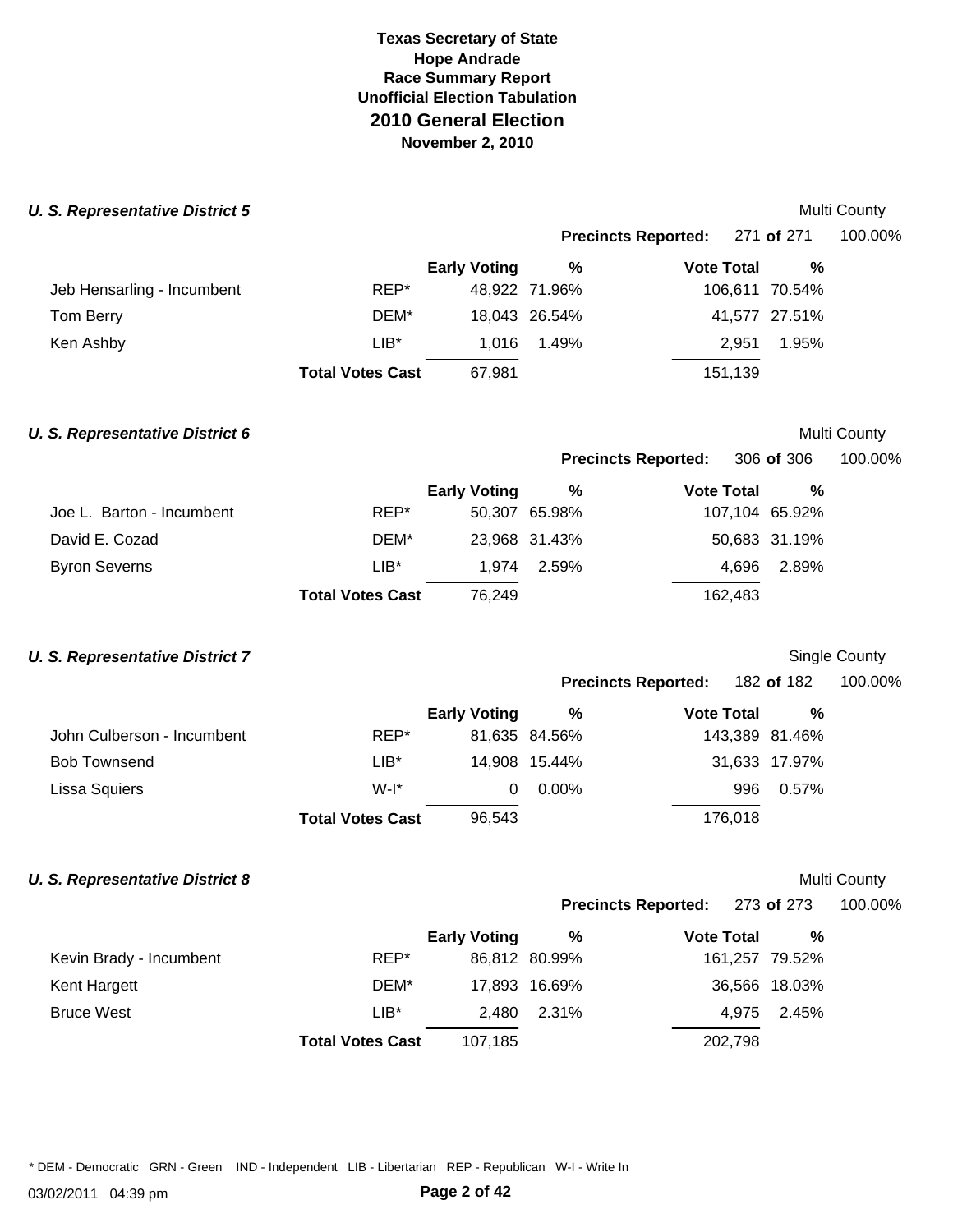#### **U. S. Representative District 9 Multi County 6 and 2009 Multi County 6 and 2009 Multi County 6 and 2009 Multi County 6 and 2009**

|                      |                         |                     | <b>Precincts Reported:</b> |                   | 135 <b>of</b> 135 | 100.00% |  |
|----------------------|-------------------------|---------------------|----------------------------|-------------------|-------------------|---------|--|
|                      |                         | <b>Early Voting</b> | %                          | <b>Vote Total</b> | %                 |         |  |
| <b>Steve Mueller</b> | REP*                    |                     | 15,124 25.74%              |                   | 24,157 22.88%     |         |  |
| Al Green - Incumbent | DEM*                    |                     | 42,921 73.05%              |                   | 79,957 75.74%     |         |  |
| Michael W. Hope      | LIB*                    | 707                 | 1.20%                      | 1.457             | 1.38%             |         |  |
|                      | <b>Total Votes Cast</b> | 58,752              |                            | 105,571           |                   |         |  |

## **U. S. Representative District 10 Multi County Multi County Multi County**

### **Precincts Reported:** 243 **of** 243 100.00%

|                            |                         | <b>Early Voting</b> | %             | <b>Vote Total</b> | %             |
|----------------------------|-------------------------|---------------------|---------------|-------------------|---------------|
| Michael McCaul - Incumbent | REP*                    |                     | 81,909 67.11% | 144,774 64.69%    |               |
| Ted Ankrum                 | DEM*                    |                     | 38,063 31.18% |                   | 73,934 33.04% |
| Jeremiah "JP" Perkins      | LIB*                    |                     | 2.084 1.71%   |                   | 5.091 2.27%   |
|                            | <b>Total Votes Cast</b> | 122,056             |               | 223,799           |               |

# **U. S. Representative District 11 U. S. Representative District 11**

| <b>MUILL</b> COUTILY |  |
|----------------------|--|
|                      |  |

| <b>Precincts Reported:</b> | 379 of 379 | 100.00% |
|----------------------------|------------|---------|
|----------------------------|------------|---------|

|                          |                         | <b>Early Voting</b> | %             | <b>Vote Total</b> | %             |
|--------------------------|-------------------------|---------------------|---------------|-------------------|---------------|
| Mike Conaway - Incumbent | REP*                    |                     | 63,143 82.18% | 125,354 80.84%    |               |
| James Quillian           | DEM*                    |                     | 11.088 14.43% |                   | 23,939 15.44% |
| James A. Powell          | LIB*                    | 1.962               | 2.55%         | 4.318             | 2.78%         |
| Jim Howe                 | GRN*                    | 641                 | 0.83%         | 1.450             | 0.94%         |
|                          | <b>Total Votes Cast</b> | 76,834              |               | 155,061           |               |

## **U. S. Representative District 12** and the set of the set of the set of the set of the Multi County

| <b>Precincts Reported:</b> | 306 of 306 |
|----------------------------|------------|
|                            |            |

**Precincts Reported:** 306 **of** 306 100.00%

|                         |                         | <b>Early Voting</b> | %             | <b>Vote Total</b> | $\frac{0}{0}$  |
|-------------------------|-------------------------|---------------------|---------------|-------------------|----------------|
| Kay Granger - Incumbent | REP*                    |                     | 48.881 72.24% |                   | 109,766 71.85% |
| <b>Tracey Smith</b>     | DEM*                    |                     | 16,987 25.10% |                   | 38,403 25.14%  |
| <b>Matthew Solodow</b>  | $LIB^*$                 | 1.800               | 2.66%         |                   | 4.598 3.01%    |
|                         | <b>Total Votes Cast</b> | 67,668              |               | 152,767           |                |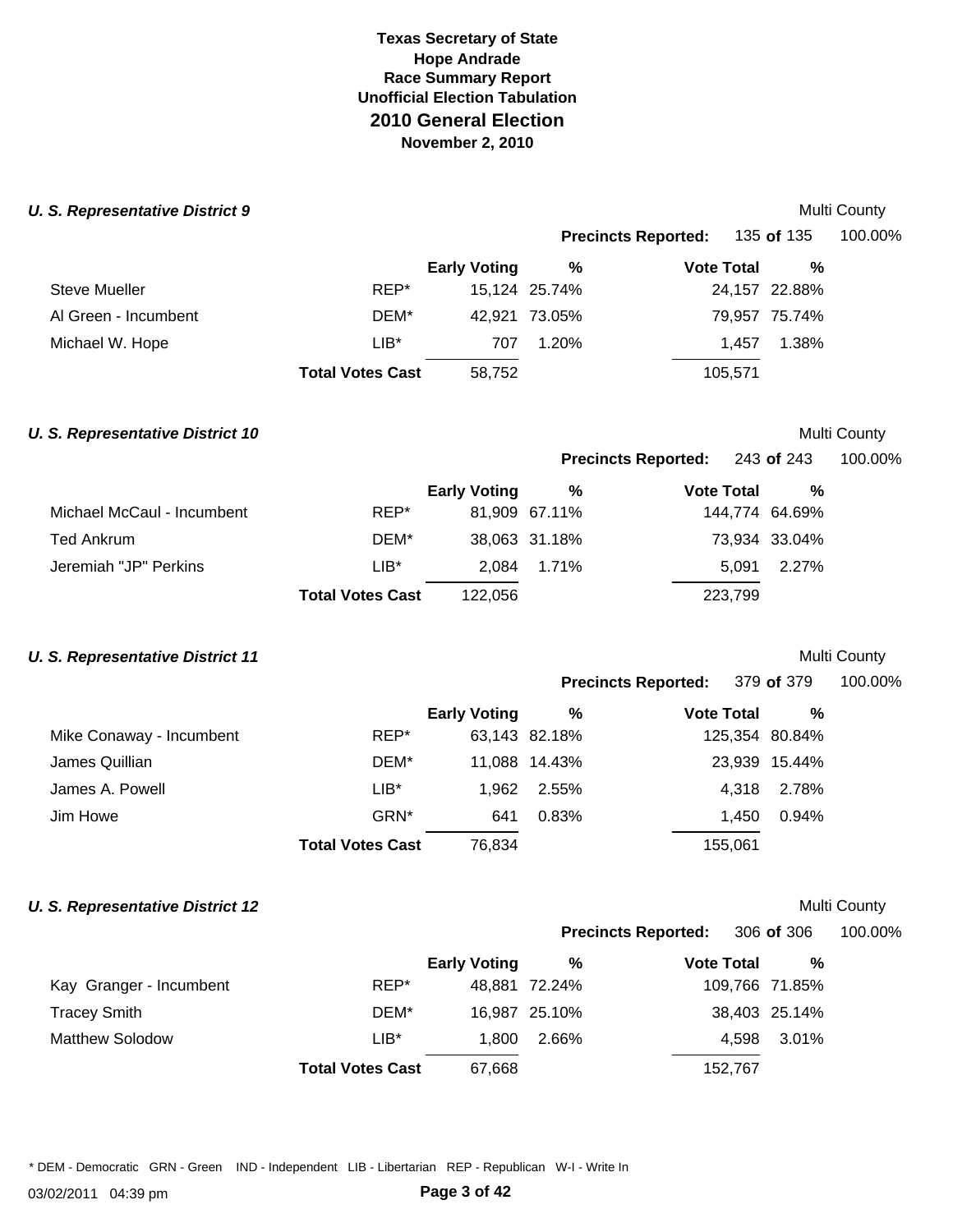#### **U. S. Representative District 13 Multi County County County County County County County County County County County**

|                            |                         |                     |               | <b>Precincts Reported:</b> | 445 <b>of</b> 445 | 100.00% |  |
|----------------------------|-------------------------|---------------------|---------------|----------------------------|-------------------|---------|--|
|                            |                         | <b>Early Voting</b> | %             | <b>Vote Total</b>          | %                 |         |  |
| Mac Thornberry - Incumbent | REP*                    |                     | 49,548 87.44% |                            | 113,153 87.05%    |         |  |
| John T. Burwell, Jr.       | LIB*                    | 2.379               | 4.20%         |                            | 5,642 4.34%       |         |  |
| Keith Dyer                 | IND <sup>*</sup>        | 4.737               | 8.36%         | 11.190                     | 8.61%             |         |  |
|                            | <b>Total Votes Cast</b> | 56,664              |               | 129,985                    |                   |         |  |

## **U. S. Representative District 14 Multi County Multi County Multi County**

## **Precincts Reported:** 270 **of** 270 100.00%

|                      |                         | <b>Early Voting</b> | %             | <b>Vote Total</b> | %             |
|----------------------|-------------------------|---------------------|---------------|-------------------|---------------|
| Ron Paul - Incumbent | REP*                    |                     | 87.936 74.30% | 140.441 76.00%    |               |
| <b>Robert Pruett</b> | DEM*                    |                     | 30.422 25.70% |                   | 44.345 24.00% |
|                      | <b>Total Votes Cast</b> | 118.358             |               | 184.786           |               |

## **U. S. Representative District 15 Multi County Multi County Multi County Multi County**

**Precincts Reported:** 275 **of** 275 100.00% **Early Voting % Vote Total %** 

|                            |                         |        |               | .      |               |  |
|----------------------------|-------------------------|--------|---------------|--------|---------------|--|
| Eddie Zamora               | REP*                    |        | 20,316 39.58% |        | 39,893 41.63% |  |
| Rubén Hinojosa - Incumbent | DEM*                    |        | 29,750 57.95% |        | 53,373 55.69% |  |
| Aaron I. Cohn              | $LIB*$                  |        | 1.269 2.47%   | 2.568  | 2.68%         |  |
|                            | <b>Total Votes Cast</b> | 51,335 |               | 95,834 |               |  |

## **U. S. Representative District 16 Single County County Single County Single County**

**Precincts Reported:** 166 **of** 166 100.00%

|                             |                         | <b>Early Voting</b> | %             | <b>Vote Total</b> | %             |
|-----------------------------|-------------------------|---------------------|---------------|-------------------|---------------|
| Tim Besco                   | REP*                    |                     | 16,094 40.98% |                   | 30,983 36.51% |
| Silvestre Reyes - Incumbent | DEM*                    |                     | 21,020 53.52% |                   | 49,242 58.03% |
| <b>Bill Collins</b>         | $LIB^*$                 | 1.952               | 4.97%         | 4.317             | 5.09%         |
| Tim Collins                 | $W-I^*$                 | 207                 | 0.53%         | 320               | 0.38%         |
|                             | <b>Total Votes Cast</b> | 39,273              |               | 84.862            |               |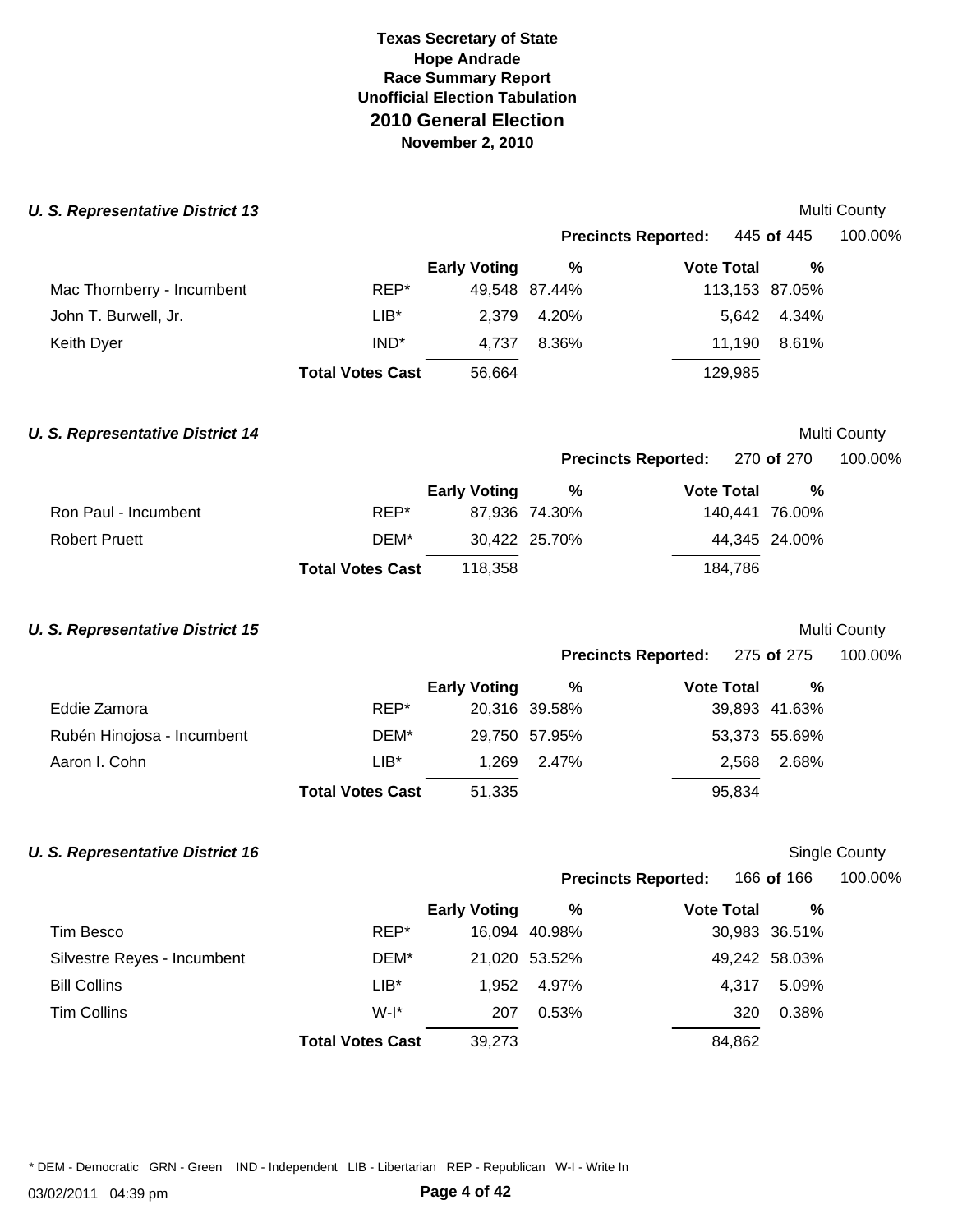#### **U. S. Representative District 17 Multi County Multi County Multi County**

|                                 |                         |                     |               | <b>Precincts Reported:</b> | 284 <b>of</b> 284 | 100.00% |
|---------------------------------|-------------------------|---------------------|---------------|----------------------------|-------------------|---------|
|                                 |                         | <b>Early Voting</b> | %             | <b>Vote Total</b>          | %                 |         |
| <b>Bill Flores</b>              | REP*                    |                     | 54,238 63.66% |                            | 106,275 61.79%    |         |
| <b>Chet Edwards - Incumbent</b> | DEM*                    |                     | 29,932 35.13% |                            | 62,926 36.59%     |         |
| Richard B. Kelly                | LIB*                    | 1.028               | 1.21%         |                            | 1.62%<br>2.787    |         |
|                                 | <b>Total Votes Cast</b> | 85.198              |               | 171,988                    |                   |         |

## **U. S. Representative District 18 Single County County Single County Single County**

**Precincts Reported:** 211 **of** 211 100.00%

|                                |                         | <b>Early Voting</b> | %             | <b>Vote Total</b> | $\%$          |  |
|--------------------------------|-------------------------|---------------------|---------------|-------------------|---------------|--|
| John Faulk                     | REP*                    |                     | 17,521 27.73% |                   | 33,024 27.26% |  |
| Sheila Jackson Lee - Incumbent | DEM*                    |                     | 44,256 70.03% |                   | 84,972 70.15% |  |
| Mike Taylor                    | $LIB*$                  |                     | 1.415 2.24%   |                   | 3,112 2.57%   |  |
| Charles B. "ChuckM" Meyer      | $W-I^*$                 | 0                   | 0.00%         | 28                | 0.02%         |  |
|                                | <b>Total Votes Cast</b> | 63.192              |               | 121,136           |               |  |

## **U. S. Representative District 19 Multi County Multi County Multi County**

**Precincts Reported:** 384 **of** 384 100.00%

|                              |                         | <b>Early Voting</b> | %             | <b>Vote Total</b> | %              |
|------------------------------|-------------------------|---------------------|---------------|-------------------|----------------|
| Randy Neugebauer - Incumbent | REP*                    |                     | 59,197 77.91% |                   | 105,818 77.68% |
| Andy Wilson                  | DEM*                    |                     | 14,402 18.95% |                   | 26,082 19.15%  |
| Richard "Chip" Peterson      | LIB*                    |                     | 2.384 3.14%   |                   | 4.331 3.18%    |
|                              | <b>Total Votes Cast</b> | 75,983              |               | 136.231           |                |

# **U. S. Representative District 20 Single County County Single County Single County**

# **Precincts Reported:** 277 **of** 277 100.00%

| 100.00% |  |  |
|---------|--|--|

|                                 |                         | <b>Early Voting</b> | %             | <b>Vote Total</b> | %             |
|---------------------------------|-------------------------|---------------------|---------------|-------------------|---------------|
| <b>Clayton Trotter</b>          | REP*                    |                     | 20,533 36.82% |                   | 31,725 34.46% |
|                                 |                         |                     |               |                   |               |
| Charles A. Gonzalez - Incumbent | DEM*                    |                     | 34,286 61.49% |                   | 58,551 63.60% |
| Michael "Commander" Idrogo      | $LIB*$                  | 941                 | 1.69%         | 1.779             | 1.93%         |
|                                 | <b>Total Votes Cast</b> | 55,760              |               | 92,055            |               |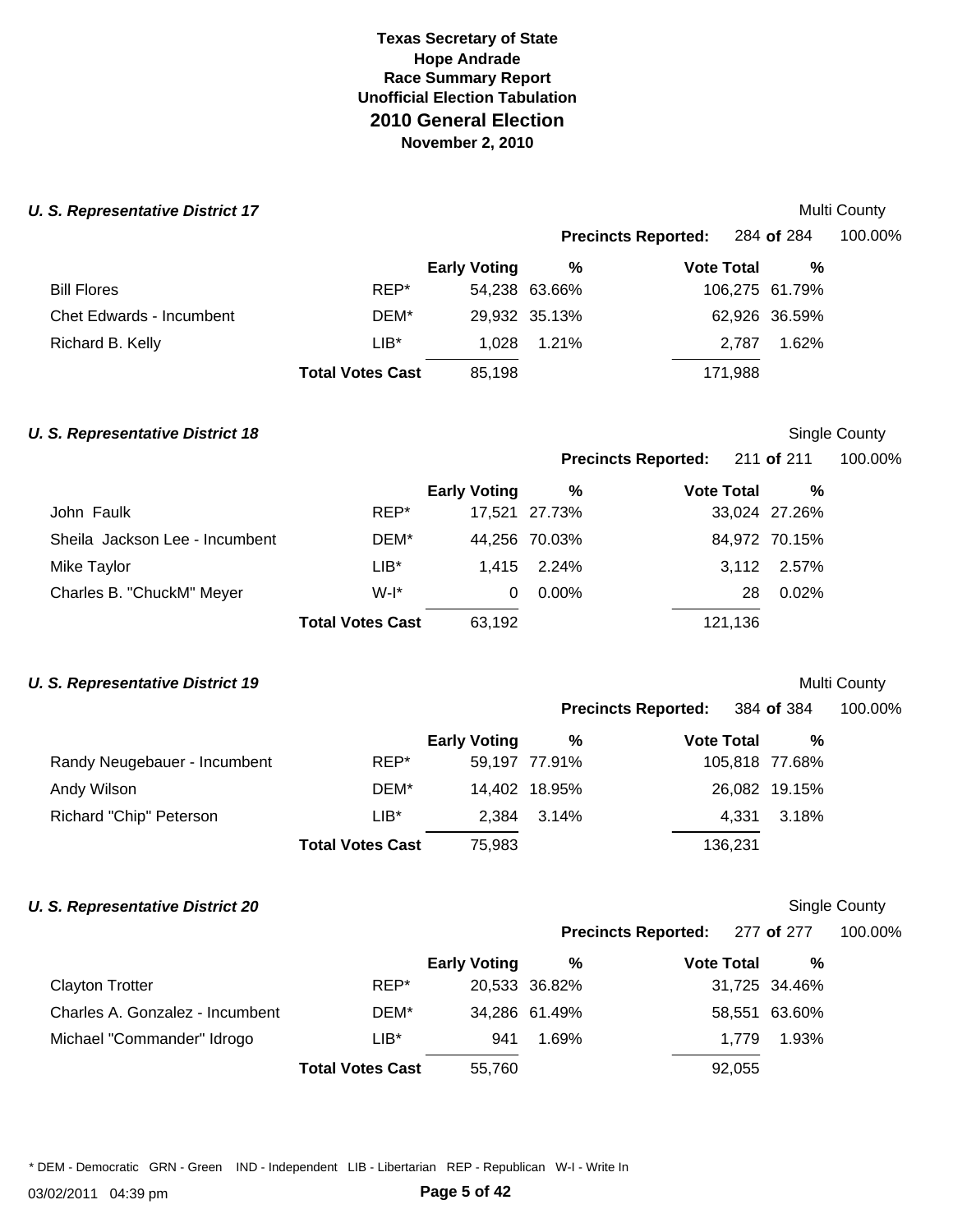#### **U. S. Representative District 21**  Multi County

|                         |                         |                     | <b>Precincts Reported:</b> | 308 of 308        |         | 100.00%        |  |
|-------------------------|-------------------------|---------------------|----------------------------|-------------------|---------|----------------|--|
|                         |                         | <b>Early Voting</b> | %                          | <b>Vote Total</b> |         | %              |  |
| Lamar Smith - Incumbent | REP*                    | 103,438 70.54%      |                            |                   |         | 162,763 68.88% |  |
| Lainey Melnick          | DEM*                    |                     | 39,223 26.75%              |                   |         | 65,834 27.86%  |  |
| James Arthur Strohm     | LIB*                    | 3.971               | 2.71%                      |                   | 7.687   | 3.25%          |  |
|                         | <b>Total Votes Cast</b> | 146.632             |                            |                   | 236,284 |                |  |

## **U. S. Representative District 22** Multi County

### **Precincts Reported:** 218 **of** 218 100.00%

|                        |                         | <b>Early Voting</b> | %             | <b>Vote Total</b> | %             |  |
|------------------------|-------------------------|---------------------|---------------|-------------------|---------------|--|
| Pete Olson - Incumbent | REP*                    |                     | 88,905 70.15% | 140,391 67.50%    |               |  |
| Kesha Rogers           | DEM*                    |                     | 34,872 27.51% |                   | 62,011 29.81% |  |
| Steven Susman          | $LIB*$                  |                     | 2.935 2.32%   | 5,532             | 2.66%         |  |
| Johnny Williams        | $W-I^*$                 | 30                  | $0.02\%$      | 66                | 0.03%         |  |
|                        | <b>Total Votes Cast</b> | 126.742             |               | 208,000           |               |  |

## **U. S. Representative District 23** Multi County

**Precincts Reported:** 317 **of** 317 100.00%

|                               |                         | <b>Early Voting</b> | %             | <b>Vote Total</b> | %             |
|-------------------------------|-------------------------|---------------------|---------------|-------------------|---------------|
| Francisco "Quico" Canseco     | REP*                    |                     | 48,448 52.08% |                   | 74,671 49.38% |
| Ciro D. Rodriguez - Incumbent | DEM*                    |                     | 39,445 42.40% |                   | 67.212 44.45% |
| <b>Martin Nitschke</b>        | $LIB^*$                 | 1.356               | 1.46%         | 2.473             | 1.64%         |
| Ed Scharf                     | GRN*                    | 799                 | 0.86%         | 1.416             | 0.94%         |
| Craig T. Stephens             | IND <sup>*</sup>        | 2.972               | 3.20%         | 5.441             | 3.60%         |
|                               | <b>Total Votes Cast</b> | 93,020              |               | 151,213           |               |

# **U. S. Representative District 24 Multi County Multi County Multi County**

|                            | <b>NULLED COULITY</b> |         |  |  |
|----------------------------|-----------------------|---------|--|--|
| <b>Precincts Reported:</b> | 241 of 241            | 100.00% |  |  |

|                               |                         | <b>Early Voting</b> | %             | <b>Vote Total</b> | %             |
|-------------------------------|-------------------------|---------------------|---------------|-------------------|---------------|
| Kenny E. Marchant - Incumbent | REP*                    |                     | 53,853 82.73% |                   | 99,891 81.61% |
| David Sparks                  | $LIB^*$                 |                     | 11.238 17.27% |                   | 22,504 18.39% |
|                               | <b>Total Votes Cast</b> | 65.091              |               | 122,395           |               |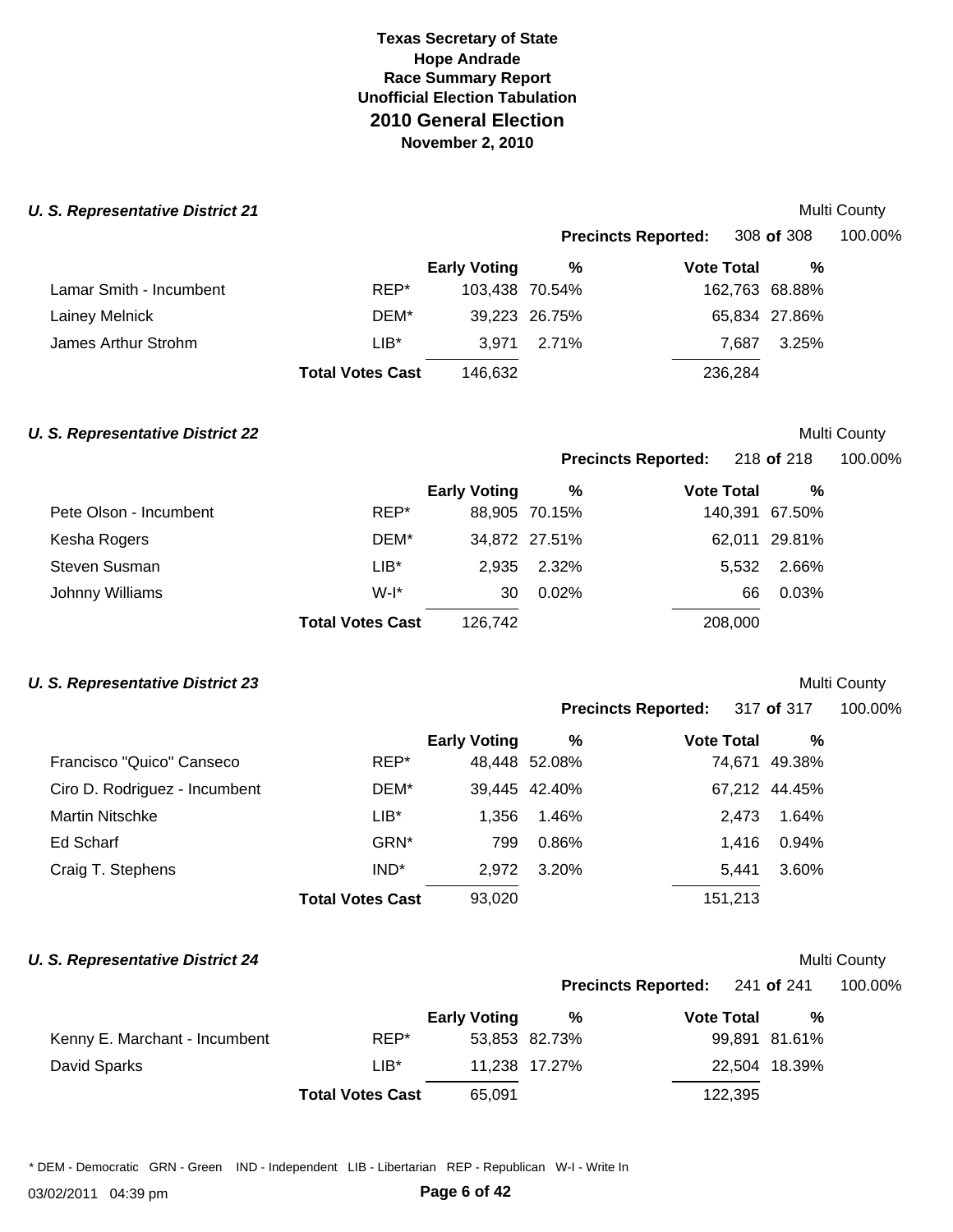### **U. S. Representative District 25** and the set of the set of the set of the set of the Multi County

|                           |                         | <b>Precincts Reported:</b> |               |                   | 248 <b>of</b> 248 | 100.00% |  |
|---------------------------|-------------------------|----------------------------|---------------|-------------------|-------------------|---------|--|
|                           |                         | <b>Early Voting</b>        | %             | <b>Vote Total</b> | %                 |         |  |
| Donna Campbell            | REP*                    |                            | 47,224 45.33% |                   | 84,780 44.84%     |         |  |
| Lloyd Doggett - Incumbent | DEM*                    |                            | 55,029 52.83% |                   | 99,853 52.82%     |         |  |
| Jim Stutsman              | LIB*                    | 1.914                      | 1.84%         | 4.424             | 2.34%             |         |  |
|                           | <b>Total Votes Cast</b> | 104,167                    |               | 189,057           |                   |         |  |

## **U. S. Representative District 26 Multi County Multi County Multi County**

### **Precincts Reported:** 272 **of** 272 100.00%

|                                |                         | <b>Early Voting</b> | %             | <b>Vote Total</b> | %             |
|--------------------------------|-------------------------|---------------------|---------------|-------------------|---------------|
| Michael C. Burgess - Incumbent | REP*                    |                     | 62,817 68.13% | 120,683 67.08%    |               |
| Neil L. Durrance               | DEM*                    |                     | 27,628 29.96% |                   | 55,182 30.67% |
| Mark Boler                     | LIB*                    | 1.760               | 1.91%         | 4.049             | 2.25%         |
|                                | <b>Total Votes Cast</b> | 92,205              |               | 179.914           |               |

## **U. S. Representative District 27 Multi County Multi County Multi County Multi County**

| <b>Precincts Reported:</b> | 236 of 236 | 100.00% |
|----------------------------|------------|---------|
|----------------------------|------------|---------|

|                              |                         | <b>Early Voting</b> | %             | <b>Vote Total</b> | %             |
|------------------------------|-------------------------|---------------------|---------------|-------------------|---------------|
| R. Blake Farenthold          | REP*                    |                     | 27,819 51.38% |                   | 50,954 47.85% |
| Solomon P. Ortiz - Incumbent | DEM*                    |                     | 23,729 43.83% |                   | 50,155 47.10% |
| Ed Mishou                    | $LIB*$                  |                     | 2.596 4.79%   | 5.371             | 5.04%         |
|                              | <b>Total Votes Cast</b> | 54,144              |               | 106,480           |               |

## **U. S. Representative District 28** and the set of the set of the set of the set of the set of the Multi County

**Precincts Reported:** 246 **of** 246 100.00%

|                           |                         | <b>Early Voting</b> | %             | <b>Vote Total</b> | $\frac{9}{6}$ |
|---------------------------|-------------------------|---------------------|---------------|-------------------|---------------|
| Bryan Underwood           | REP*                    |                     | 24,528 41.67% |                   | 46,417 42.06% |
| Henry Cuellar - Incumbent | DEM*                    |                     | 33,351 56.66% |                   | 62,055 56.23% |
| Stephen Kaat              | LIB*                    | 985                 | 1.67%         | 1.880             | 1.70%         |
|                           | <b>Total Votes Cast</b> | 58,864              |               | 110,352           |               |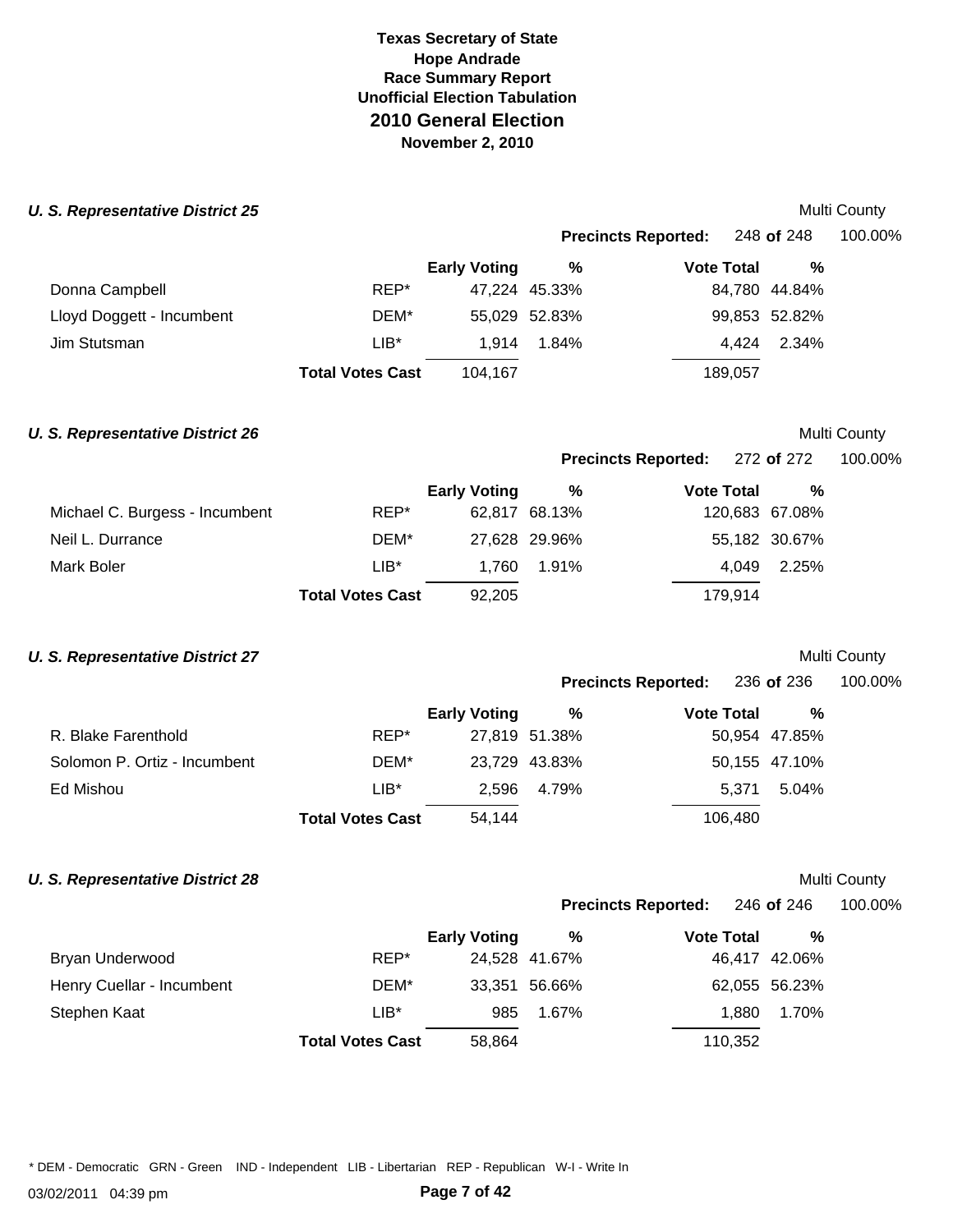#### *U. S. Representative District 29*

|         |                     |                         |                                |                            | 100.00%                                                                                   |
|---------|---------------------|-------------------------|--------------------------------|----------------------------|-------------------------------------------------------------------------------------------|
|         | <b>Early Voting</b> | %                       |                                | %                          |                                                                                           |
| REP*    |                     |                         |                                |                            |                                                                                           |
| DEM*    |                     |                         |                                |                            |                                                                                           |
| $LIB^*$ | 408                 | 1.17%                   |                                | 1.29%                      |                                                                                           |
|         | 34,837              |                         |                                |                            |                                                                                           |
|         |                     | <b>Total Votes Cast</b> | 12,990 37.29%<br>21,439 61.54% | <b>Precincts Reported:</b> | 153 <b>of</b> 153<br><b>Vote Total</b><br>22,786 34.09%<br>43,185 64.61%<br>864<br>66,835 |

## **U. S. Representative District 30** Single County

Single County

## **Precincts Reported:** 247 **of** 247 100.00%

|                                   |                         | <b>Early Voting</b> | %             | <b>Vote Total</b> | %             |  |
|-----------------------------------|-------------------------|---------------------|---------------|-------------------|---------------|--|
| Stephen E. Broden                 | REP*                    |                     | 12,896 21.74% |                   | 24,599 21.62% |  |
| Eddie Bernice Johnson - Incumbent | DEM*                    |                     | 45,120 76.06% |                   | 86,195 75.76% |  |
| J.B. Oswalt                       | $LIB*$                  |                     | 1.309 2.21%   | 2.977             | 2.62%         |  |
|                                   | <b>Total Votes Cast</b> | 59,325              |               | 113.771           |               |  |

## **U.S. Representative, District 31 Multi County Multi County Multi County Multi County**

| <b>Precincts Reported:</b> | 239 of 239 | 100.00% |
|----------------------------|------------|---------|
|----------------------------|------------|---------|

|                            |                         | <b>Early Voting</b> | %             | <b>Vote Total</b> | %             |
|----------------------------|-------------------------|---------------------|---------------|-------------------|---------------|
| John R. Carter - Incumbent | REP*                    |                     | 67,311 84.34% | 126,290 82.54%    |               |
| <b>Bill Oliver</b>         | LIB*                    |                     | 12.499 15.66% |                   | 26,710 17.46% |
|                            | <b>Total Votes Cast</b> | 79.810              |               | 153,000           |               |

#### **U.S. Representative, District 32** Single County of the state of the state of the state of the state of the state of the state of the state of the state of the state of the state of the state of the state of the state of t

| Single County |
|---------------|
|               |

| <b>Precincts Reported:</b> | 191 of 191 | 100.00% |
|----------------------------|------------|---------|

|  | TUU.UU7 |  |  |  |
|--|---------|--|--|--|
|  |         |  |  |  |

|                           |                         | <b>Early Voting</b> | %             | <b>Vote Total</b> | %             |
|---------------------------|-------------------------|---------------------|---------------|-------------------|---------------|
| Pete Sessions - Incumbent | REP*                    |                     | 41,831 64.97% |                   | 79,181 62.61% |
| Grier Raggio              | DEM*                    |                     | 21,350 33.16% |                   | 44,134 34.90% |
| John Jay Myers            | $LIB*$                  | 1.205               | 1.87%         | 3.159             | 2.50%         |
|                           | <b>Total Votes Cast</b> | 64,386              |               | 126,474           |               |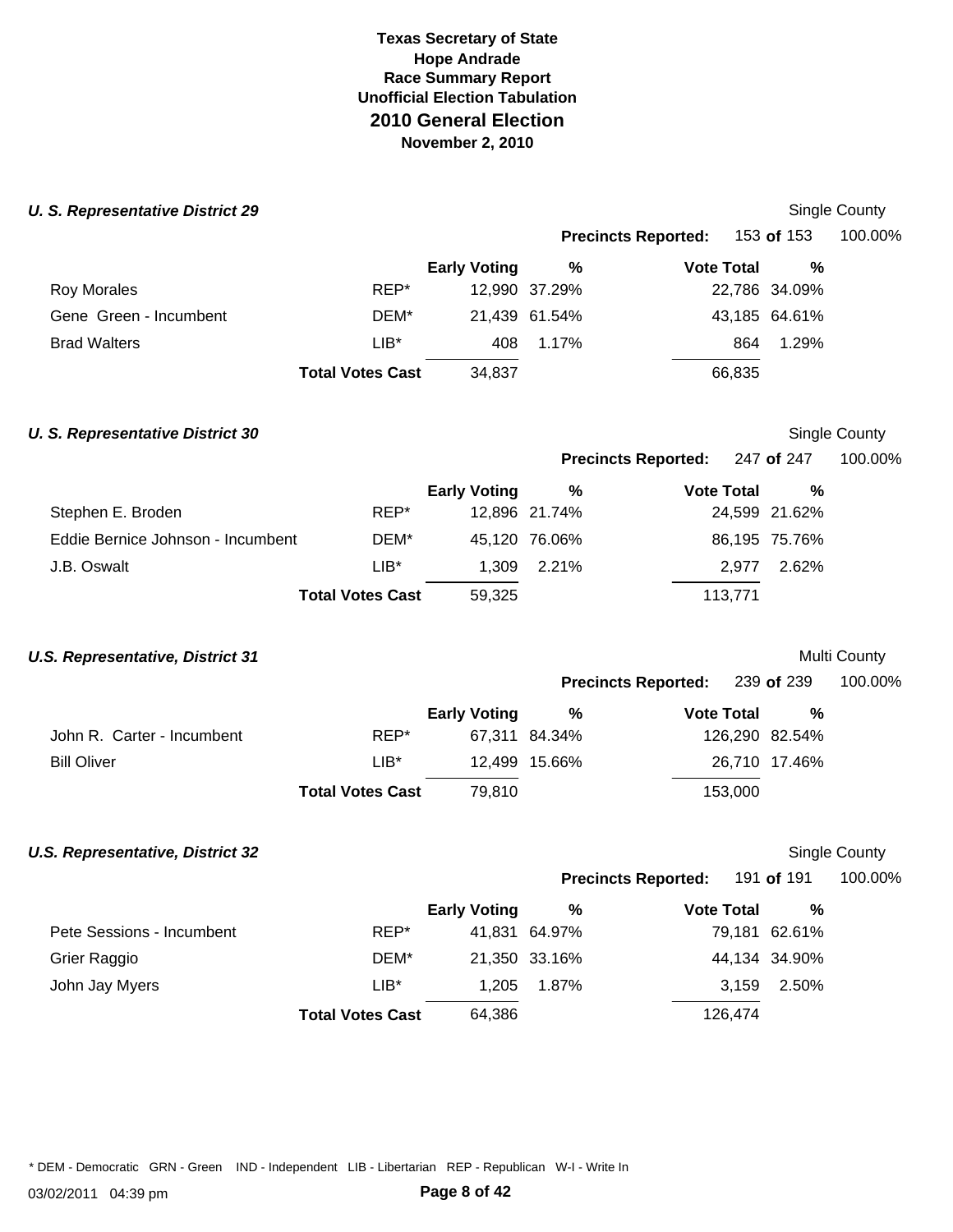#### *Governor*

| Early Provisional Ballots: 2,123 Total Provisional Ballots: 8,962 |                         |                     | <b>Precincts Reported: 8,461 of 8,461 100.00%</b> |                         |       |  |
|-------------------------------------------------------------------|-------------------------|---------------------|---------------------------------------------------|-------------------------|-------|--|
|                                                                   |                         | <b>Early Voting</b> | %                                                 | <b>Vote Total</b>       | %     |  |
| Rick Perry - Incumbent                                            | REP*                    | 1,500,866 56.83%    |                                                   | 2,733,784 54.97%        |       |  |
| <b>Bill White</b>                                                 | DEM*                    | 1,075,944 40.74%    |                                                   | 2,102,606 42.28%        |       |  |
| Kathie Glass                                                      | LIB*                    | 50.647              | 1.92%                                             | 109.057                 | 2.19% |  |
| Deb Shafto                                                        | GRN*                    | 8,955               | 0.34%                                             | 19.475                  | 0.39% |  |
| Andy Barron                                                       | $W-I^*$                 | 4.506               | 0.17%                                             | 7.973                   | 0.16% |  |
| Registered Voters: 13,269,233                                     | <b>Total Votes Cast</b> |                     | 2,640,918 19.90% Voting Early                     | 4,972,895 37.48% Voting |       |  |

#### *Lieutenant Governor*

| Early Provisional Ballots: 2,123 Total Provisional Ballots: 8,962 |                         |                     | Precincts Reported: 8,461 of 8,461 |                         |       | 100.00% |
|-------------------------------------------------------------------|-------------------------|---------------------|------------------------------------|-------------------------|-------|---------|
|                                                                   |                         | <b>Early Voting</b> | %                                  | <b>Vote Total</b>       | %     |         |
| David Dewhurst - Incumbent                                        | REP*                    | 1,660,016 63.37%    |                                    | 3,044,770 61.79%        |       |         |
| Linda Chavez-Thompson                                             | DEM*                    | 884,119 33.75%      |                                    | 1,715,735 34.82%        |       |         |
| Scott Jameson                                                     | LIB*                    | 55.064              | 2.10%                              | 121.914                 | 2.47% |         |
| Herb Gonzales, Jr.                                                | GRN <sup>*</sup>        | 20.183              | 0.77%                              | 44.806                  | 0.91% |         |
| Registered Voters: 13,269,233                                     | <b>Total Votes Cast</b> |                     | 2,619,382 19.74% Voting Early      | 4,927,225 37.13% Voting |       |         |

## *Attorney General*

| Early Provisional Ballots: 2,123 Total Provisional Ballots: 8,962 |                         |                     | <b>Precincts Reported: 8,461 of 8,461</b> |                         |   | 100.00% |
|-------------------------------------------------------------------|-------------------------|---------------------|-------------------------------------------|-------------------------|---|---------|
|                                                                   |                         | <b>Early Voting</b> | %                                         | <b>Vote Total</b>       | % |         |
| Greg Abbott - Incumbent                                           | REP*                    | 1,713,982 65.46%    |                                           | 3,159,298 64.17%        |   |         |
| Barbara Ann Radnofsky                                             | DEM*                    | 855,360 32.67%      |                                           | 1,652,314 33.56%        |   |         |
| Jon Roland                                                        | $LIB*$                  | 49.099              | 1.88%                                     | 111,884 2.27%           |   |         |
| Registered Voters: 13,269,233                                     | <b>Total Votes Cast</b> |                     | 2,618,441 19.73% Voting Early             | 4,923,496 37.10% Voting |   |         |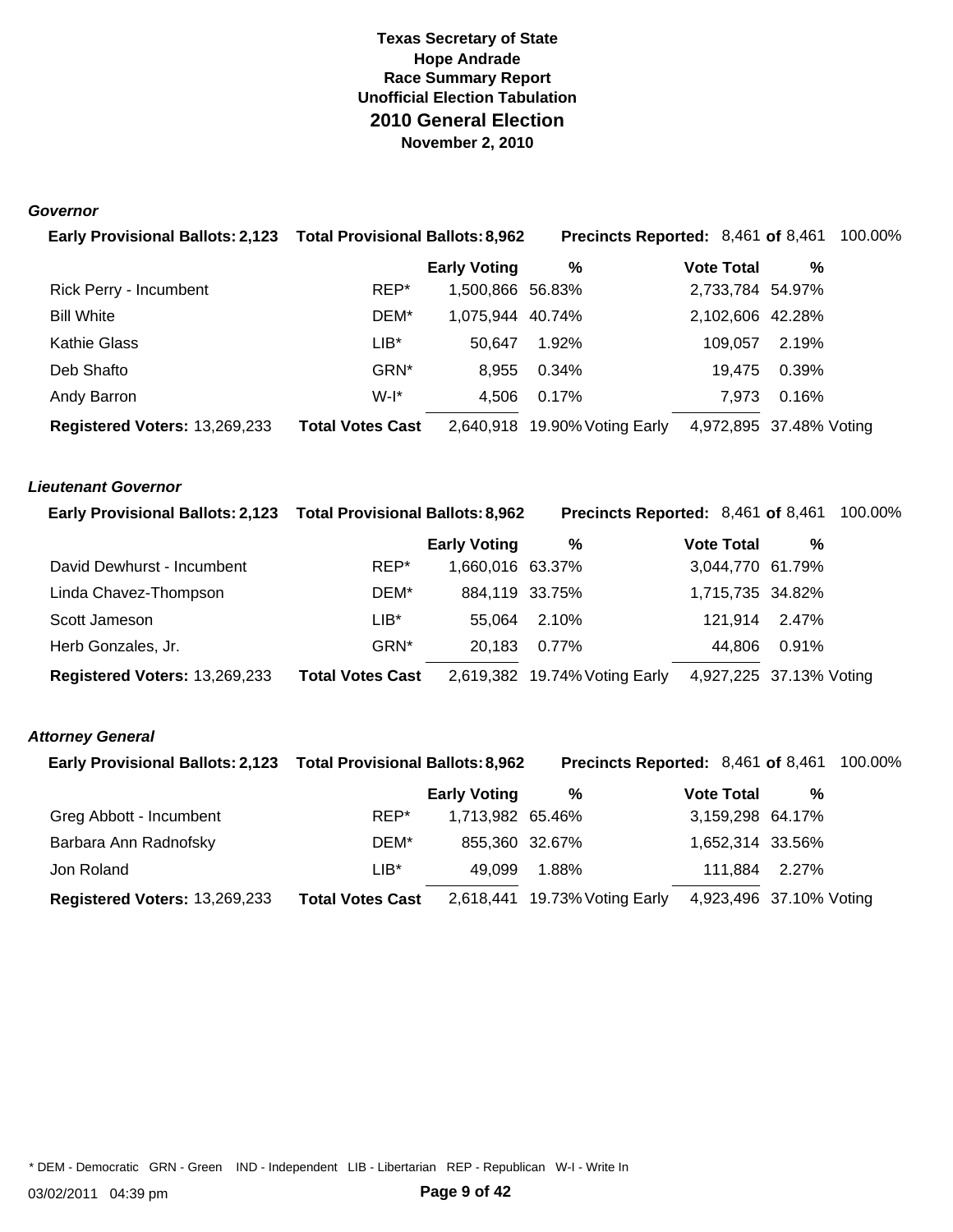#### *Comptroller of Public Accounts*

| Early Provisional Ballots: 2,123 Total Provisional Ballots: 8,962 |                         |                     | <b>Precincts Reported: 8,461 of 8,461 100.00%</b> |                         |   |  |
|-------------------------------------------------------------------|-------------------------|---------------------|---------------------------------------------------|-------------------------|---|--|
|                                                                   |                         | <b>Early Voting</b> | %                                                 | <b>Vote Total</b>       | % |  |
| Susan Combs - Incumbent                                           | REP*                    | 1,789,977 84.47%    |                                                   | 3,302,456 83.16%        |   |  |
| Mary J. Ruwart                                                    | LIB*                    | 198.872 9.39%       |                                                   | 416,708 10.49%          |   |  |
| <b>Edward Lindsay</b>                                             | GRN*                    | 130.155             | 6.14%                                             | 251,842 6.34%           |   |  |
| Registered Voters: 13,269,233                                     | <b>Total Votes Cast</b> |                     | 2,119,004 15.97% Voting Early                     | 3,971,006 29.93% Voting |   |  |

## *Commissioner of the General Land Office*

| Early Provisional Ballots: 2,123 Total Provisional Ballots: 8,962 |                         |                     | <b>Precincts Reported: 8,461 of 8,461</b> |                         |       | 100.00% |
|-------------------------------------------------------------------|-------------------------|---------------------|-------------------------------------------|-------------------------|-------|---------|
|                                                                   |                         | <b>Early Voting</b> | %                                         | <b>Vote Total</b>       | %     |         |
| Jerry Patterson - Incumbent                                       | REP*                    | 1,635,934 63.18%    |                                           | 2,996,806 61.68%        |       |         |
| <b>Hector Uribe</b>                                               | DEM*                    | 884.363 34.15%      |                                           | 1,714,167 35.28%        |       |         |
| James L. Holdar                                                   | $LIB*$                  | 68.987              | 2.66%                                     | 147.969                 | 3.05% |         |
| Registered Voters: 13,269,233                                     | <b>Total Votes Cast</b> |                     | 2,589,284 19.51% Voting Early             | 4,858,942 36.62% Voting |       |         |

## *Commissioner of Agriculture*

| Early Provisional Ballots: 2,123 Total Provisional Ballots: 8,962 |                         |                     | <b>Precincts Reported:</b> 8,461 of 8,461 100.00% |                         |   |  |
|-------------------------------------------------------------------|-------------------------|---------------------|---------------------------------------------------|-------------------------|---|--|
|                                                                   |                         | <b>Early Voting</b> | %                                                 | <b>Vote Total</b>       | % |  |
| <b>Todd Staples - Incumbent</b>                                   | REP*                    | 1,609,894 62.39%    |                                                   | 2,948,992 60.84%        |   |  |
| Hank Gilbert                                                      | DEM*                    | 895,526 34.71%      |                                                   | 1,734,615 35.79%        |   |  |
| <b>Rick Donaldson</b>                                             | $LIB*$                  |                     | 74.915 2.90%                                      | 163,706 3.38%           |   |  |
| Registered Voters: 13,269,233                                     | <b>Total Votes Cast</b> |                     | 2,580,335 19.45% Voting Early                     | 4,847,313 36.53% Voting |   |  |

### *Railroad Commissioner*

|  | Early Provisional Ballots: 2,123  Total Provisional Ballots: 8,962 | <b>Precincts Reported:</b> 8,461 of 8,461 100.00% |  |  |
|--|--------------------------------------------------------------------|---------------------------------------------------|--|--|
|--|--------------------------------------------------------------------|---------------------------------------------------|--|--|

|                               |                         | <b>Early Voting</b> | %                             | <b>Vote Total</b> | $\%$                    |
|-------------------------------|-------------------------|---------------------|-------------------------------|-------------------|-------------------------|
| David Porter                  | REP*                    | 1,570,299 60.92%    |                               | 2,875,744 59.41%  |                         |
| Jeff Weems                    | DEM*                    | 909,941 35.30%      |                               | 1,753,625 36.23%  |                         |
| Roger Gary                    | $LIB*$                  | 64.463              | 2.50%                         | 138.707           | 2.87%                   |
| Art Browning                  | GRN <sup>*</sup>        | 32.813              | 1.27%                         | 72.143            | 1.49%                   |
| Registered Voters: 13,269,233 | <b>Total Votes Cast</b> |                     | 2,577,516 19.42% Voting Early |                   | 4,840,219 36.48% Voting |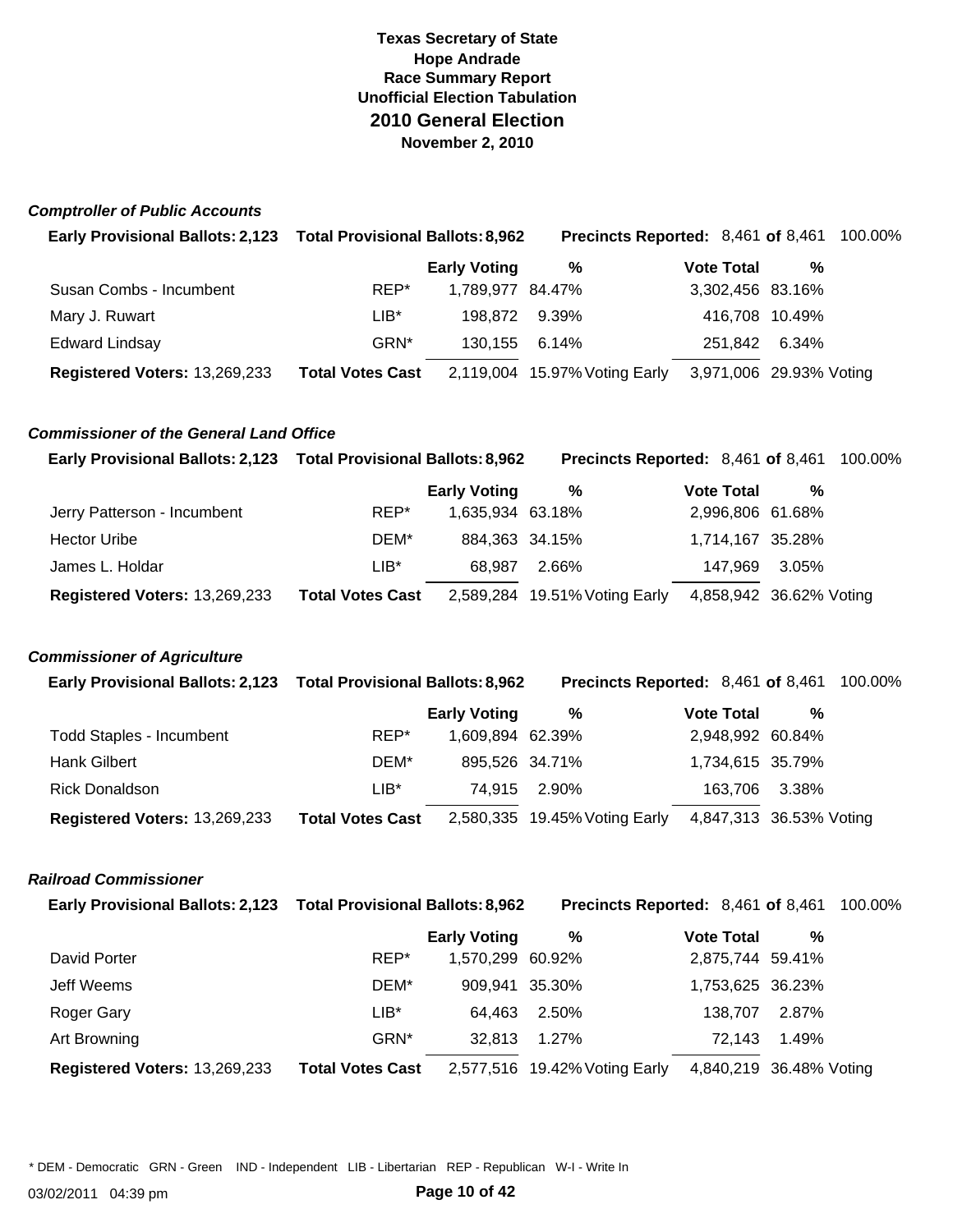#### *Justice, Supreme Court, Place 3*

| Early Provisional Ballots: 2,123 Total Provisional Ballots: 8,962 |                         |                     | Precincts Reported: 8,461 of 8,461 |                         |       | 100.00% |
|-------------------------------------------------------------------|-------------------------|---------------------|------------------------------------|-------------------------|-------|---------|
|                                                                   |                         | <b>Early Voting</b> | %                                  | <b>Vote Total</b>       | %     |         |
| Debra Lehrmann                                                    | REP*                    | 1,589,203 61.58%    |                                    | 2,902,993 59.89%        |       |         |
| Jim Sharp                                                         | DEM*                    | 927,802 35.95%      |                                    | 1,805,837 37.25%        |       |         |
| William Bryan Strange, III                                        | LIB*                    | 63.637              | 2.47%                              | 138.579                 | 2.86% |         |
| Registered Voters: 13,269,233                                     | <b>Total Votes Cast</b> |                     | 2,580,642 19.45% Voting Early      | 4,847,409 36.53% Voting |       |         |

### *Justice, Supreme Court, Place 5*

| Early Provisional Ballots: 2,123 Total Provisional Ballots: 8,962 |                         |                     | <b>Precincts Reported:</b> 8,461 of 8,461 100.00% |                         |       |  |
|-------------------------------------------------------------------|-------------------------|---------------------|---------------------------------------------------|-------------------------|-------|--|
|                                                                   |                         | <b>Early Voting</b> | %                                                 | <b>Vote Total</b>       | %     |  |
| Paul Green - Incumbent                                            | REP*                    | 1,584,139 61.60%    |                                                   | 2,898,517 60.03%        |       |  |
| Bill Moody                                                        | DEM*                    | 920,880 35.81%      |                                                   | 1,786,005 36.99%        |       |  |
| <b>Tom Oxford</b>                                                 | $LIB^*$                 | 66.478              | 2.59%                                             | 144.009                 | 2.98% |  |
| Registered Voters: 13,269,233                                     | <b>Total Votes Cast</b> |                     | 2,571,497 19.38% Voting Early                     | 4,828,531 36.39% Voting |       |  |

#### *Justice, Supreme Court, Place 9*

| Early Provisional Ballots: 2,123 Total Provisional Ballots: 8,962 |                         |                     | <b>Precincts Reported: 8,461 of 8,461</b> |                         |       | 100.00% |
|-------------------------------------------------------------------|-------------------------|---------------------|-------------------------------------------|-------------------------|-------|---------|
|                                                                   |                         | <b>Early Voting</b> | %                                         | <b>Vote Total</b>       | %     |         |
| Eva Guzman - Incumbent                                            | REP*                    | 1,585,382 61.86%    |                                           | 2,917,667 60.31%        |       |         |
| <b>Blake Bailey</b>                                               | DEM*                    | 886.677 34.60%      |                                           | 1,722,332 35.60%        |       |         |
| Jack Armstrong                                                    | LIB*                    | 90.749              | 3.54%                                     | 197.580                 | 4.08% |         |
| Registered Voters: 13,269,233                                     | <b>Total Votes Cast</b> |                     | 2,562,808 19.31% Voting Early             | 4,837,579 36.46% Voting |       |         |

#### *Judge, Court of Criminal Appeals Place 2*

| Early Provisional Ballots: 2,123 Total Provisional Ballots: 8,962 |                         |                     | Precincts Reported: 8,461 of 8,461 |                         |   | 100.00% |
|-------------------------------------------------------------------|-------------------------|---------------------|------------------------------------|-------------------------|---|---------|
|                                                                   |                         | <b>Early Voting</b> | %                                  | <b>Vote Total</b>       | % |         |
| Lawrence "Larry" Meyers - Incumbent                               | REP*                    | 1,727,928 83.77%    |                                    | 3,284,652 82.79%        |   |         |
| J. Randell Stevens                                                | $LIB*$                  | 334.841 16.23%      |                                    | 682,753 17.21%          |   |         |
| Registered Voters: 13,269,233                                     | <b>Total Votes Cast</b> |                     | 2,062,769 15.55% Voting Early      | 3,967,405 29.90% Voting |   |         |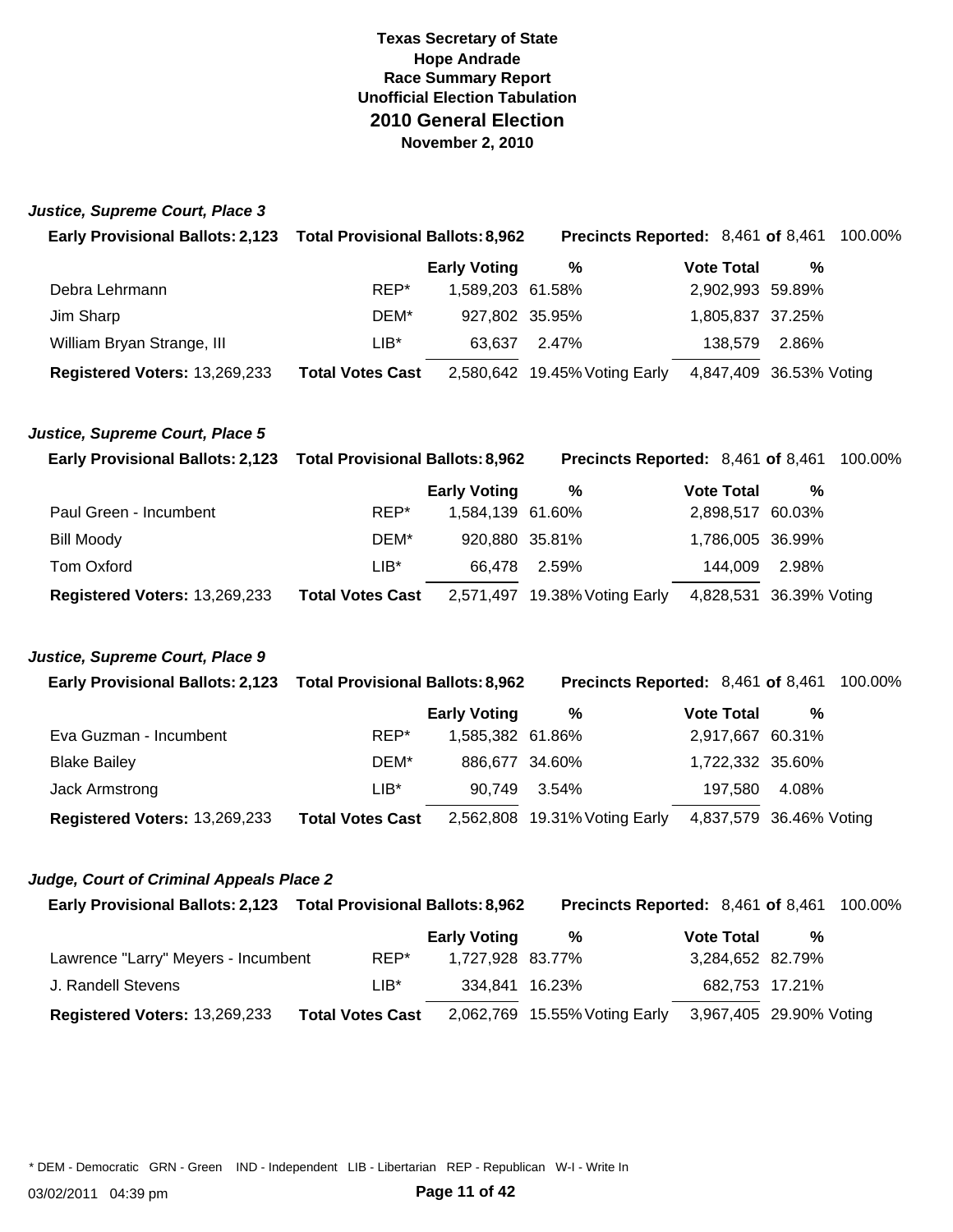## *Judge, Court of Criminal Appeals Place 5*

| Early Provisional Ballots: 2,123 Total Provisional Ballots: 8,962 |                         |                     |                               |                   | <b>Precincts Reported: 8,461 of 8,461 100.00%</b> |
|-------------------------------------------------------------------|-------------------------|---------------------|-------------------------------|-------------------|---------------------------------------------------|
|                                                                   |                         | <b>Early Voting</b> | %                             | <b>Vote Total</b> | %                                                 |
| Cheryl Johnson - Incumbent                                        | REP*                    | 1.737.064 84.21%    |                               | 3,202,128 82.91%  |                                                   |
| Dave Howard                                                       | $LIB*$                  | 325.727 15.79%      |                               | 659,914 17.09%    |                                                   |
| Registered Voters: 13,269,233                                     | <b>Total Votes Cast</b> |                     | 2,062,791 15.55% Voting Early |                   | 3,862,042 29.11% Voting                           |

#### *Judge, Court of Criminal Appeals Place 6*

| Early Provisional Ballots: 2,123 Total Provisional Ballots: 8,962 |                         |                     | <b>Precincts Reported:</b> 8,461 of 8,461 100.00% |                         |       |  |
|-------------------------------------------------------------------|-------------------------|---------------------|---------------------------------------------------|-------------------------|-------|--|
|                                                                   |                         | <b>Early Voting</b> | %                                                 | <b>Vote Total</b>       | %     |  |
| Michael E. Keasler - Incumbent                                    | REP*                    | 1,584,602 62.03%    |                                                   | 2,902,673 60.46%        |       |  |
| Keith Hampton                                                     | DEM*                    | 906,338 35.48%      |                                                   | 1,755,784 36.57%        |       |  |
| Robert Ravee Virasin                                              | $LIB*$                  | 63.563              | 2.49%                                             | 142.377                 | 2.97% |  |
| Registered Voters: 13,269,233                                     | <b>Total Votes Cast</b> |                     | 2,554,503 19.25% Voting Early                     | 4,800,834 36.18% Voting |       |  |

#### **Member, State Board of Education, District 1 Multi County Multi County**

|                        |                         |                     | <b>Precincts Reported:</b> 553 of 553 |                   |                | 100.00% |
|------------------------|-------------------------|---------------------|---------------------------------------|-------------------|----------------|---------|
|                        |                         | <b>Early Voting</b> | %                                     | <b>Vote Total</b> | %              |         |
| Carlos "Charlie" Garza | REP*                    |                     | 60,098 53.83%                         |                   | 111,629 51.19% |         |
| Rene Nunez - Incumbent | DEM*                    |                     | 51.545 46.17%                         |                   | 106,441 48.81% |         |
|                        | <b>Total Votes Cast</b> | 111.643             |                                       | 218,070           |                |         |

### **Member, State Board of Education, District 3 Multi County Multi County**

|                    |                         |                     |               | <b>Precincts Reported:</b> | 613 <b>of</b> 613 | 100.00% |
|--------------------|-------------------------|---------------------|---------------|----------------------------|-------------------|---------|
|                    |                         | <b>Early Voting</b> | %             | <b>Vote Total</b>          | %                 |         |
| Tony Cunningham    | REP*                    |                     | 53,470 41.77% |                            | 90,999 41.12%     |         |
| Michael Soto       | DEM*                    |                     | 70,513 55.08% |                            | 123,261 55.69%    |         |
| Dean Kareem Higley | LIB*                    | 3.644               | 2.85%         |                            | 2.98%<br>6.592    |         |
| Deborah L. Parrish | $W-I^*$                 | 391                 | 0.31%         |                            | 0.21%<br>473      |         |
|                    | <b>Total Votes Cast</b> | 128.018             |               |                            | 221,325           |         |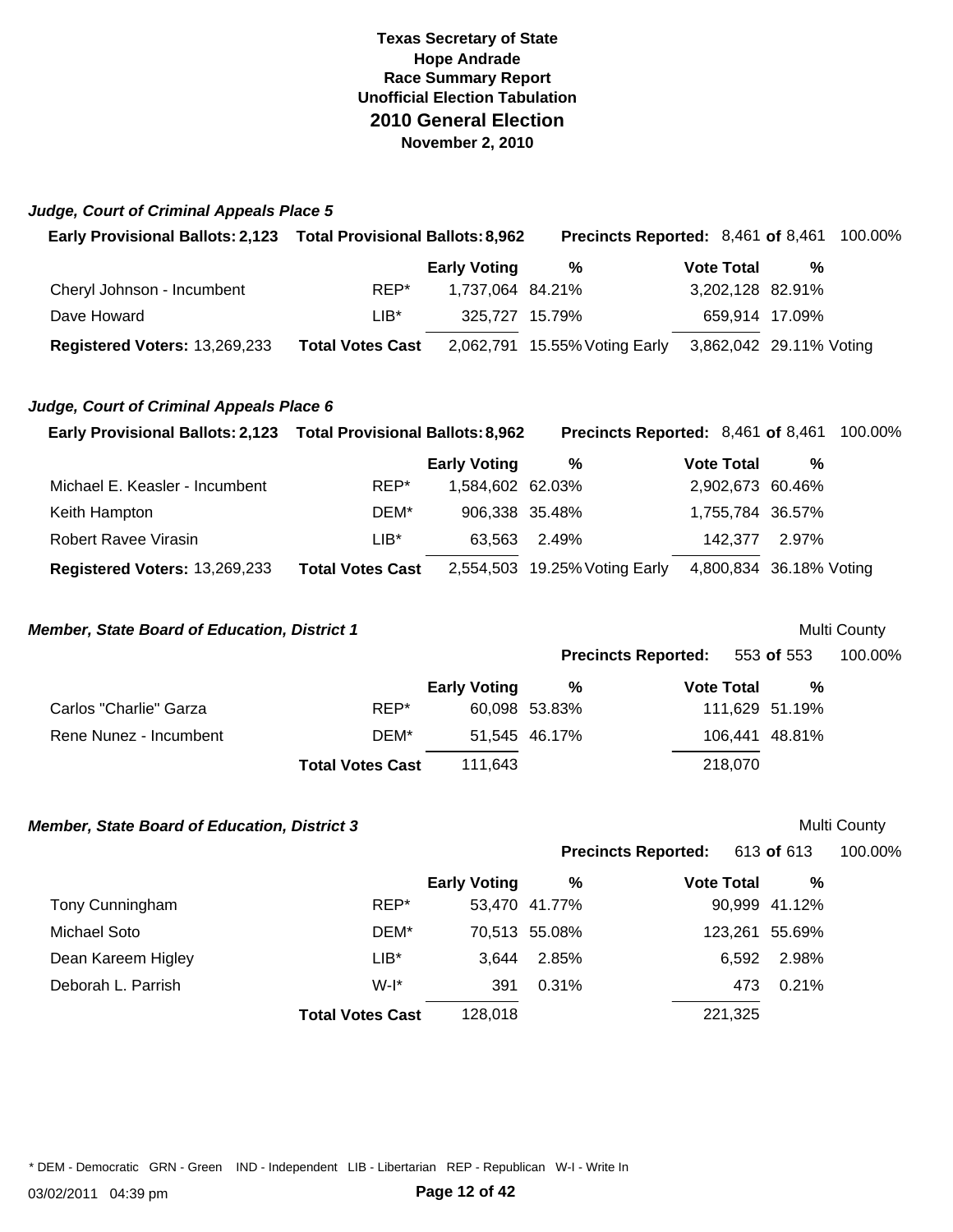|                                               | <b>Member, State Board of Education, District 5</b> |                     |               |                            |                | Multi County |
|-----------------------------------------------|-----------------------------------------------------|---------------------|---------------|----------------------------|----------------|--------------|
|                                               |                                                     |                     |               | <b>Precincts Reported:</b> | 552 of 552     | 100.00%      |
|                                               |                                                     | <b>Early Voting</b> | $\%$          | <b>Vote Total</b>          | %              |              |
| Ken Mercer - Incumbent                        | REP*                                                | 164,935 61.38%      |               |                            | 262,419 59.31% |              |
| Rebecca Bell-Metereau                         | DEM*                                                |                     | 93,366 34.75% |                            | 160,032 36.17% |              |
| Mark Loewe                                    | $LIB*$                                              | 10,391              | 3.87%         | 20,030                     | 4.53%          |              |
|                                               | <b>Total Votes Cast</b>                             | 268,692             |               | 442,481                    |                |              |
| Member, State Board of Education, District 9  |                                                     |                     |               |                            |                | Multi County |
|                                               |                                                     |                     |               | <b>Precincts Reported:</b> | 720 of 720     | 100.00%      |
|                                               |                                                     | <b>Early Voting</b> | $\%$          | <b>Vote Total</b>          | $\%$           |              |
| <b>Thomas Ratliff</b>                         | REP*                                                | 128,037 85.41%      |               |                            | 268,283 84.27% |              |
| Jeff McGee                                    | $LIB^*$                                             |                     | 15,017 10.02% |                            | 35,381 11.11%  |              |
| Paul Cardwell                                 | GRN*                                                | 6,851               | 4.57%         | 14,711                     | 4.62%          |              |
|                                               | <b>Total Votes Cast</b>                             | 149,905             |               | 318,375                    |                |              |
|                                               |                                                     |                     |               |                            |                |              |
|                                               |                                                     |                     |               |                            |                | Multi County |
|                                               |                                                     |                     |               | <b>Precincts Reported:</b> | 596 of 596     | 100.00%      |
| Member, State Board of Education, District 10 |                                                     | <b>Early Voting</b> | $\%$          | <b>Vote Total</b>          | $\%$           |              |
| Marsha Farney                                 | REP*                                                | 146,062 58.44%      |               |                            | 255,671 55.86% |              |
| Judy Jennings                                 | DEM*                                                |                     | 95,515 38.22% |                            | 183,214 40.03% |              |
| Jessica Dreesen                               | $LIB*$                                              | 8,363               | 3.35%         | 18,826                     | 4.11%          |              |
|                                               | <b>Total Votes Cast</b>                             | 249,940             |               | 457,711                    |                |              |
| Member, State Board of Education, District 12 |                                                     |                     |               |                            |                | Multi County |
|                                               |                                                     |                     |               | <b>Precincts Reported:</b> | 450 of 450     | 100.00%      |
|                                               |                                                     | <b>Early Voting</b> | $\%$          | <b>Vote Total</b>          | $\%$           |              |
| George M. Clayton                             | REP*                                                | 108,400 82.53%      |               |                            | 203,474 81.24% |              |
| Amie Parsons                                  | $LIB*$                                              |                     | 22,949 17.47% |                            | 46,989 18.76%  |              |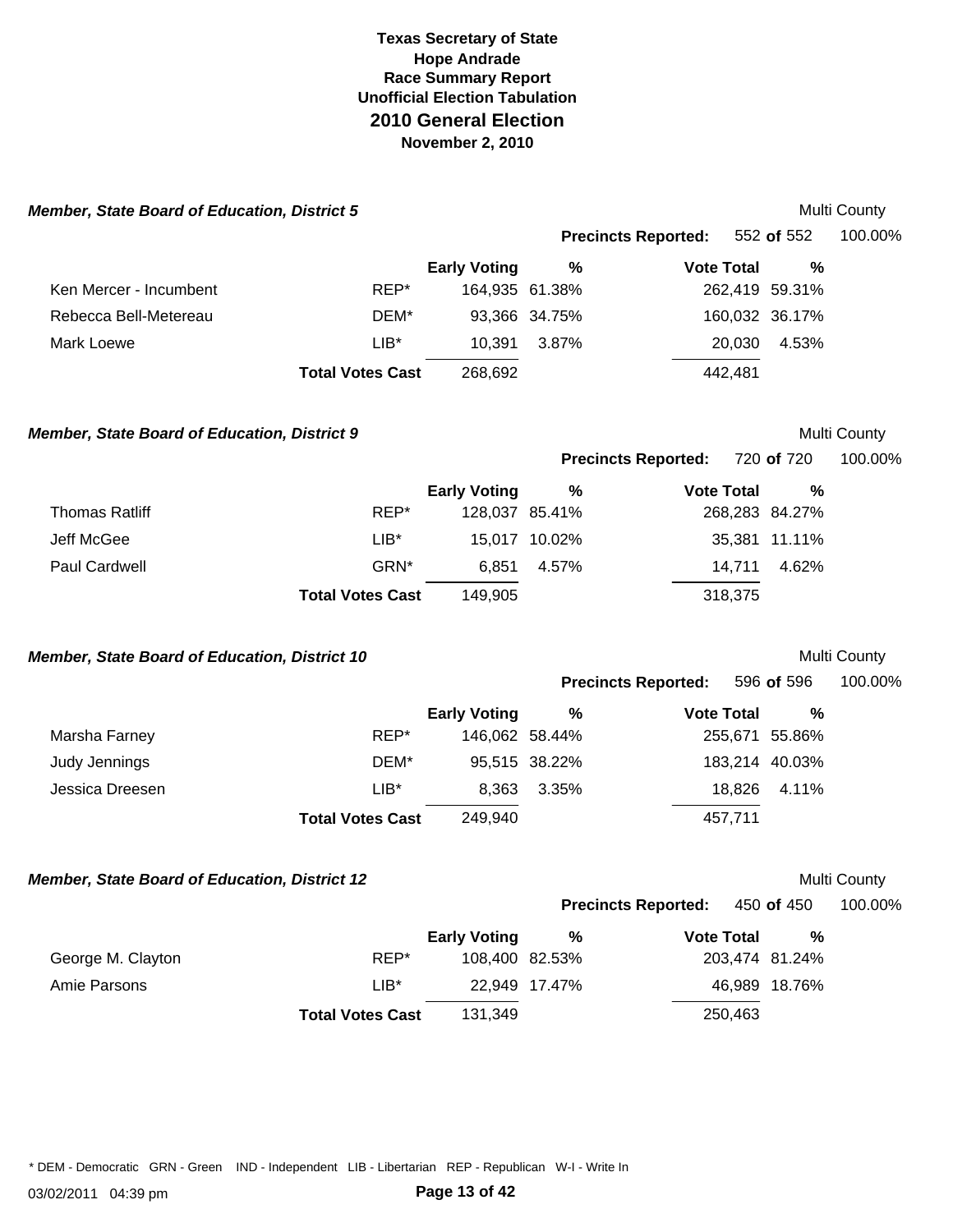| Member, State Board of Education, District 15 |                         |                     |               |                            |         |                | Multi County |
|-----------------------------------------------|-------------------------|---------------------|---------------|----------------------------|---------|----------------|--------------|
|                                               |                         |                     |               | <b>Precincts Reported:</b> |         | 838 of 838     | 100.00%      |
|                                               |                         | <b>Early Voting</b> | %             | <b>Vote Total</b>          |         | $\frac{0}{0}$  |              |
| Bob Craig - Incumbent                         | REP*                    | 115,020 89.52%      |               |                            |         | 228,976 89.04% |              |
| John Pekowski                                 | $LIB^*$                 |                     | 13,462 10.48% |                            |         | 28,180 10.96%  |              |
|                                               | <b>Total Votes Cast</b> | 128,482             |               |                            | 257,156 |                |              |
| <b>State Senator, District 2</b>              |                         |                     |               |                            |         |                | Multi County |
|                                               |                         |                     |               | <b>Precincts Reported:</b> |         | 322 of 322     | 100.00%      |
|                                               |                         | <b>Early Voting</b> | %             | <b>Vote Total</b>          |         | $\frac{0}{0}$  |              |
| Robert F. Deuell - Incumbent                  | REP*                    |                     | 47,489 66.05% |                            |         | 105,708 66.39% |              |
| Kathleen Maria Shaw                           | DEM*                    |                     | 24,414 33.95% |                            |         | 53,526 33.61%  |              |
|                                               | <b>Total Votes Cast</b> | 71,903              |               |                            | 159,234 |                |              |
| <b>State Senator, District 3</b>              |                         |                     |               |                            |         |                | Multi County |
|                                               |                         |                     |               | <b>Precincts Reported:</b> |         | 361 of 361     | 100.00%      |
|                                               |                         | <b>Early Voting</b> | $\%$          | <b>Vote Total</b>          |         | $\frac{0}{0}$  |              |
| Robert Nichols - Incumbent                    | REP*                    |                     | 76,953 90.23% |                            |         | 153,977 88.90% |              |
| David Scott                                   | $LIB*$                  | 8,335               | 9.77%         |                            |         | 19,219 11.10%  |              |
|                                               | <b>Total Votes Cast</b> | 85,288              |               |                            | 173,196 |                |              |
| <b>State Senator, District 5</b>              |                         |                     |               |                            |         |                | Multi County |
|                                               |                         |                     |               | <b>Precincts Reported:</b> |         | 345 of 345     | 100.00%      |
|                                               |                         | <b>Early Voting</b> | $\%$          | <b>Vote Total</b>          |         | %              |              |
| Steve Ogden - Incumbent                       | REP*                    |                     | 74,008 71.99% |                            |         | 145,018 71.29% |              |
| Stephen M. Wyman                              | DEM*                    |                     | 28,799 28.01% |                            |         | 58,395 28.71%  |              |
|                                               | <b>Total Votes Cast</b> | 102,807             |               |                            | 203,413 |                |              |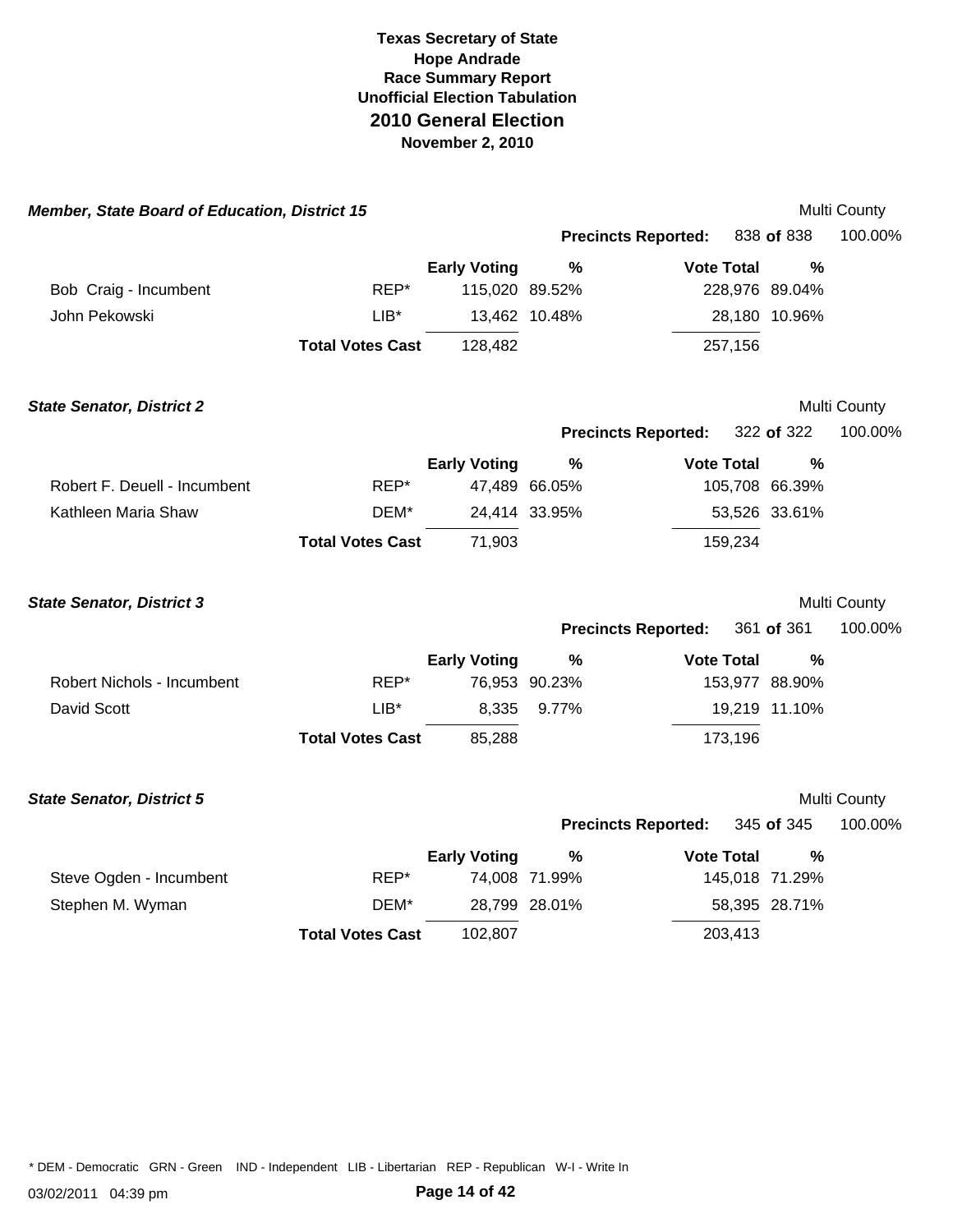| <b>State Senator, District 7</b>  |                         |                     |               |                            |                | <b>Single County</b> |
|-----------------------------------|-------------------------|---------------------|---------------|----------------------------|----------------|----------------------|
|                                   |                         |                     |               | <b>Precincts Reported:</b> | 176 of 176     | 100.00%              |
|                                   |                         | <b>Early Voting</b> | %             | <b>Vote Total</b>          | %              |                      |
| Dan Patrick - Incumbent           | REP*                    | 108,333 88.36%      |               |                            | 184,409 86.42% |                      |
| Lee Coughran                      | $LIB*$                  |                     | 14,271 11.64% |                            | 28,975 13.58%  |                      |
|                                   | <b>Total Votes Cast</b> | 122,604             |               | 213,384                    |                |                      |
| <b>State Senator, District 8</b>  |                         |                     |               |                            |                | Multi County         |
|                                   |                         |                     |               | <b>Precincts Reported:</b> | 237 of 237     | 100.00%              |
|                                   |                         | <b>Early Voting</b> | %             | <b>Vote Total</b>          | $\frac{0}{0}$  |                      |
| Florence Shapiro - Incumbent      | REP*                    |                     | 79,418 85.00% |                            | 135,945 84.02% |                      |
| Ed Kless                          | $LIB*$                  |                     | 14,015 15.00% |                            | 25,856 15.98%  |                      |
|                                   | <b>Total Votes Cast</b> | 93,433              |               | 161,801                    |                |                      |
| <b>State Senator, District 12</b> |                         |                     |               |                            |                | Multi County         |
|                                   |                         |                     |               | <b>Precincts Reported:</b> | 290 of 290     | 100.00%              |
|                                   |                         | <b>Early Voting</b> | $\%$          | <b>Vote Total</b>          | $\frac{0}{0}$  |                      |
| Jane Nelson - Incumbent           | REP*                    |                     | 74,429 87.20% |                            | 148,508 86.15% |                      |
| Mark F. Frohman                   | $LIB*$                  |                     | 10,925 12.80% |                            | 23,878 13.85%  |                      |
|                                   | <b>Total Votes Cast</b> | 85,354              |               | 172,386                    |                |                      |
| <b>State Senator, District 13</b> |                         |                     |               |                            |                | Multi County         |
|                                   |                         |                     |               | <b>Precincts Reported:</b> | 214 of 214     | 100.00%              |
|                                   |                         | <b>Early Voting</b> | $\%$          | <b>Vote Total</b>          | %              |                      |
| Michael Mauldin                   | REP*                    |                     | 18,154 23.13% |                            | 31,540 21.83%  |                      |
| Rodney Ellis - Incumbent          | DEM*                    |                     | 60,325 76.87% |                            | 112,942 78.17% |                      |
|                                   | <b>Total Votes Cast</b> | 78,479              |               | 144,482                    |                |                      |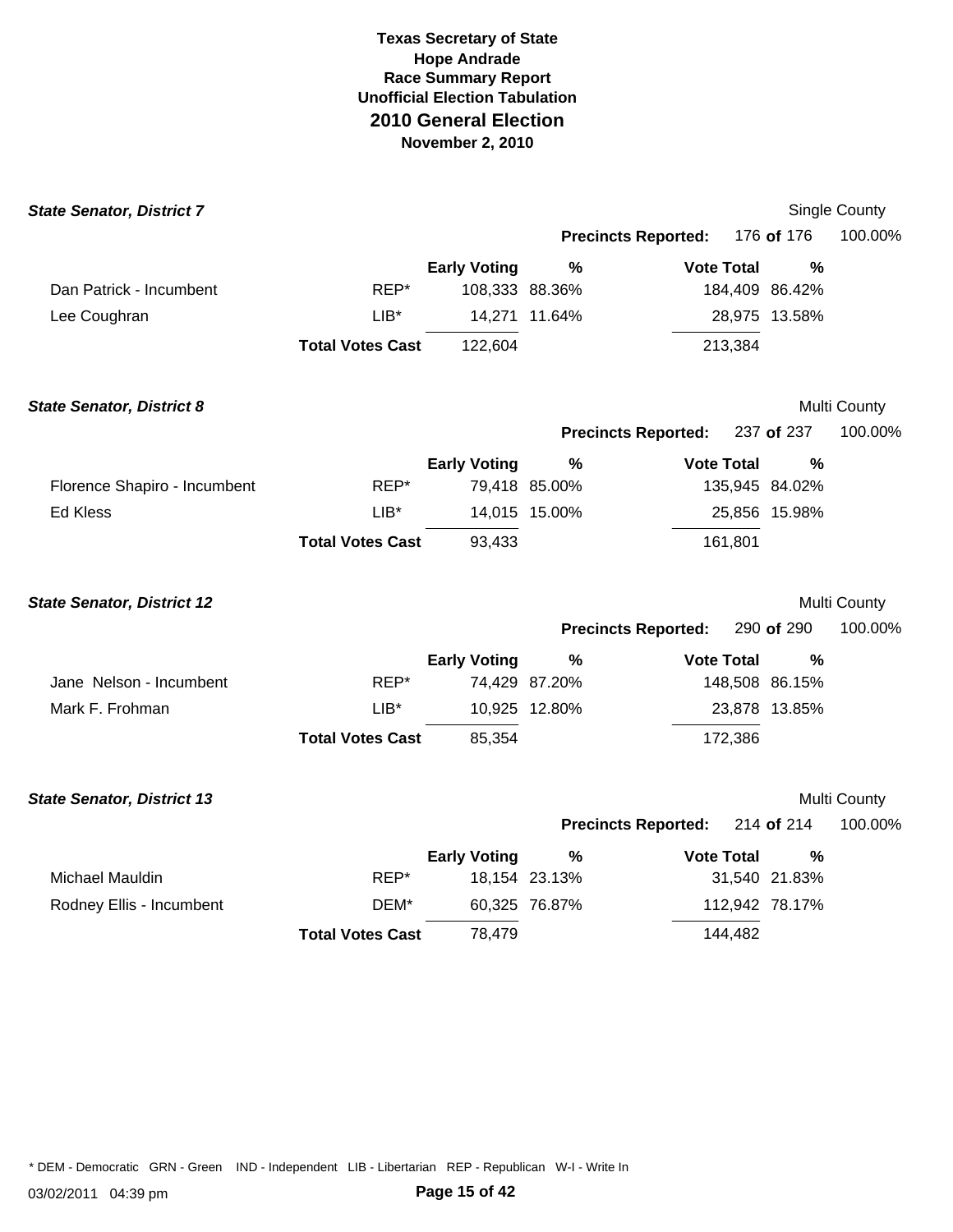| <b>State Senator, District 14</b> |                         |                     |               |                            |                | <b>Single County</b> |
|-----------------------------------|-------------------------|---------------------|---------------|----------------------------|----------------|----------------------|
|                                   |                         |                     |               | <b>Precincts Reported:</b> | 176 of 176     | 100.00%              |
|                                   |                         | <b>Early Voting</b> | %             | <b>Vote Total</b>          | $\frac{0}{0}$  |                      |
| Mary Lou Serafine                 | REP*                    |                     | 39,371 37.42% |                            | 68,019 35.67%  |                      |
| Kirk Watson - Incumbent           | DEM*                    |                     | 62,920 59.80% |                            | 115,791 60.72% |                      |
| <b>Kent Phillips</b>              | $LIB*$                  | 2,929               | 2.78%         | 6,871                      | 3.60%          |                      |
|                                   | <b>Total Votes Cast</b> | 105,220             |               | 190,681                    |                |                      |
| <b>State Senator, District 15</b> |                         |                     |               |                            |                | Single County        |
|                                   |                         |                     |               | <b>Precincts Reported:</b> | 173 of 173     | 100.00%              |
|                                   |                         | <b>Early Voting</b> | $\frac{9}{6}$ | <b>Vote Total</b>          | %              |                      |
| <b>Bill Walker</b>                | REP*                    |                     | 30,992 43.03% |                            | 52,880 40.72%  |                      |
| John Whitmire - Incumbent         | DEM*                    |                     | 41,026 56.97% |                            | 76,986 59.28%  |                      |
|                                   | <b>Total Votes Cast</b> | 72,018              |               | 129,866                    |                |                      |
| <b>State Senator, District 17</b> |                         |                     |               |                            |                | Multi County         |
|                                   |                         |                     |               | <b>Precincts Reported:</b> | 210 of 210     | 100.00%              |
|                                   |                         | <b>Early Voting</b> | $\frac{9}{6}$ | <b>Vote Total</b>          | %              |                      |
| Joan Huffman - Incumbent          | REP*                    |                     | 68,582 85.07% |                            | 112,476 83.17% |                      |
| <b>Phil Kurtz</b>                 | $LIB*$                  |                     | 12,039 14.93% |                            | 22,767 16.83%  |                      |
|                                   | <b>Total Votes Cast</b> | 80,621              |               | 135,243                    |                |                      |
| <b>State Senator, District 18</b> |                         |                     |               |                            |                | Multi County         |
|                                   |                         |                     |               | <b>Precincts Reported:</b> | 395 of 395     | 100.00%              |
|                                   |                         | <b>Early Voting</b> | $\%$          | <b>Vote Total</b>          | $\frac{0}{0}$  |                      |
| Glenn Hegar - Incumbent           | REP*                    |                     | 80,461 73.50% |                            | 145,998 70.43% |                      |
| Patricia "Pat" Olney              | DEM*                    |                     | 29,012 26.50% |                            | 61,309 29.57%  |                      |
|                                   | <b>Total Votes Cast</b> | 109,473             |               | 207,307                    |                |                      |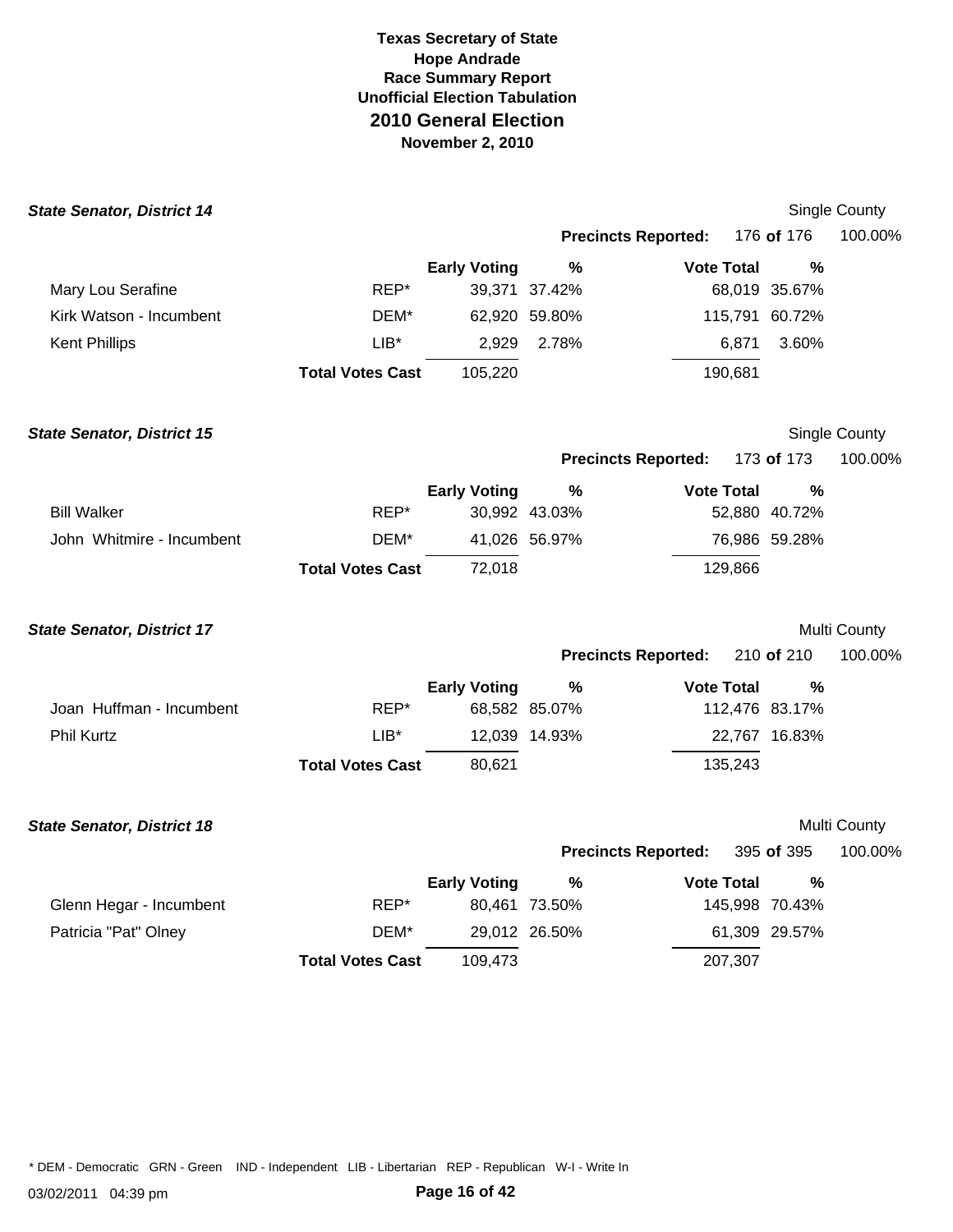| <b>State Senator, District 19</b> |                         |                     |               |                            |               | Multi County |
|-----------------------------------|-------------------------|---------------------|---------------|----------------------------|---------------|--------------|
|                                   |                         |                     |               | <b>Precincts Reported:</b> | 316 of 316    | 100.00%      |
|                                   |                         | <b>Early Voting</b> | %             | <b>Vote Total</b>          | %             |              |
| Dick Bowen                        | REP*                    |                     | 31,534 46.21% |                            | 52,865 45.05% |              |
| Carlos Uresti - Incumbent         | DEM*                    |                     | 34,987 51.27% |                            | 61,225 52.17% |              |
| Mette A. Baker                    | $LIB*$                  | 1.719               | 2.52%         | 3,263                      | 2.78%         |              |
|                                   | <b>Total Votes Cast</b> | 68,240              |               | 117,353                    |               |              |
|                                   |                         |                     |               |                            |               |              |

**State Senator, District 25** Multi County

### **Precincts Reported:** 298 **of** 298 100.00%

|                            |                         | <b>Early Voting</b> | %             | <b>Vote Total</b> | %             |
|----------------------------|-------------------------|---------------------|---------------|-------------------|---------------|
| Jeff Wentworth - Incumbent | REP*                    | 122.997 84.04%      |               | 192,757 82.15%    |               |
| Arthur Maxwell Thomas, IV  | $LIB^*$                 |                     | 22.749 15.54% |                   | 40.937 17.45% |
| Eric R. Anderson           | $W-I^*$                 | 612                 | 0.42%         | 952               | $0.41\%$      |
|                            | <b>Total Votes Cast</b> | 146,358             |               | 234,646           |               |

**State Senator, District 29** Single County

| <b>Precincts Reported:</b> | 166 of 166 | 100.00% |
|----------------------------|------------|---------|
|----------------------------|------------|---------|

|                   |                         | <b>Early Voting</b> | %             | <b>Vote Total</b> | %             |  |
|-------------------|-------------------------|---------------------|---------------|-------------------|---------------|--|
| Dan Chavez        | REP*                    |                     | 16,755 43.09% |                   | 33,232 39.73% |  |
| Jose R. Rodriguez | DEM*                    |                     | 22,133 56.91% |                   | 50,412 60.27% |  |
|                   | <b>Total Votes Cast</b> | 38.888              |               | 83.644            |               |  |

**State Representative District 1 Multi County** *State Representative District 1* 

|  | <b>Precincts Reported:</b> | 76 of 76 |
|--|----------------------------|----------|
|--|----------------------------|----------|

**Precincts Reported:** 76 **of** 76 100.00%

|                              |                         | <b>Early Voting</b> | %            | <b>Vote Total</b> | %             |
|------------------------------|-------------------------|---------------------|--------------|-------------------|---------------|
| George Lavender              | REP*                    |                     | 6,583 52.86% |                   | 18,565 51.51% |
| Stephen J. Frost - Incumbent | DEM*                    |                     | 5,198 41.74% |                   | 14,711 40.82% |
| Trent E. Gale                | IND <sup>*</sup>        |                     | 672 5.40%    |                   | 2.765 7.67%   |
|                              | <b>Total Votes Cast</b> | 12.453              |              | 36,041            |               |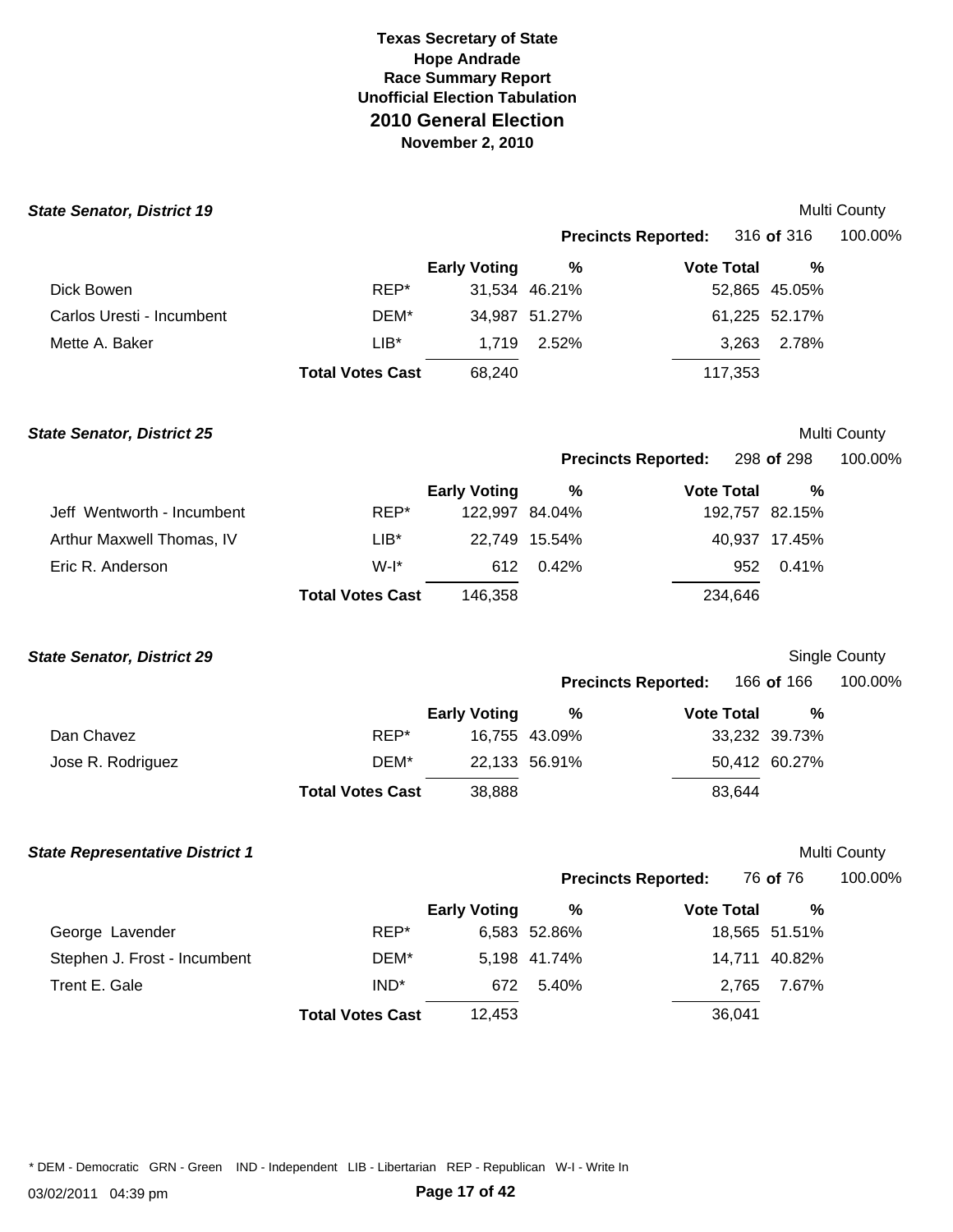| <b>State Representative District 3</b> |                         |                     |               |                            |               | Multi County  |
|----------------------------------------|-------------------------|---------------------|---------------|----------------------------|---------------|---------------|
|                                        |                         |                     |               | <b>Precincts Reported:</b> | 116 of 116    | 100.00%       |
|                                        |                         | <b>Early Voting</b> | %             | <b>Vote Total</b>          | $\frac{0}{0}$ |               |
| Erwin Cain                             | REP*                    |                     | 8,769 59.15%  |                            | 19,970 56.61% |               |
| Mark Homer - Incumbent                 | DEM*                    |                     | 5,850 39.46%  |                            | 14,642 41.51% |               |
| J. Douglas Froneberger                 | $LIB*$                  | 205                 | 1.38%         | 664                        | 1.88%         |               |
|                                        | <b>Total Votes Cast</b> | 14,824              |               | 35,276                     |               |               |
| <b>State Representative District 6</b> |                         |                     |               |                            |               | Single County |
|                                        |                         |                     |               | <b>Precincts Reported:</b> | 66 of 66      | 100.00%       |
|                                        |                         | <b>Early Voting</b> | $\%$          | <b>Vote Total</b>          | $\frac{0}{0}$ |               |
| Leo Berman - Incumbent                 | REP*                    |                     | 13,495 87.45% |                            | 30,606 86.86% |               |
| Jon Fitts                              | $LIB^*$                 |                     | 1,937 12.55%  |                            | 4,630 13.14%  |               |
|                                        | <b>Total Votes Cast</b> | 15,432              |               | 35,236                     |               |               |
| <b>State Representative District 7</b> |                         |                     |               |                            |               | Multi County  |
|                                        |                         |                     |               | <b>Precincts Reported:</b> | 38 of 38      | 100.00%       |
|                                        |                         | <b>Early Voting</b> | $\%$          | <b>Vote Total</b>          | $\%$          |               |
| David Simpson                          | REP*                    |                     | 14,446 92.41% |                            | 27,051 91.28% |               |
| Eric M. (Ric) Brandt                   | $LIB*$                  | 1,186               | 7.59%         | 2,583                      | 8.72%         |               |
|                                        | <b>Total Votes Cast</b> | 15,632              |               | 29,634                     |               |               |
| <b>State Representative District 8</b> |                         |                     |               |                            |               | Multi County  |
|                                        |                         |                     |               | <b>Precincts Reported:</b> | 99 of 99      | 100.00%       |
|                                        |                         | <b>Early Voting</b> | %             | <b>Vote Total</b>          | %             |               |
| Byron Cook - Incumbent                 | REP*                    |                     | 9,523 75.60%  |                            | 22,959 74.40% |               |
| Charles E. Morgan                      | DEM*                    |                     | 3,074 24.40%  |                            | 7,899 25.60%  |               |
|                                        | <b>Total Votes Cast</b> | 12,597              |               | 30,858                     |               |               |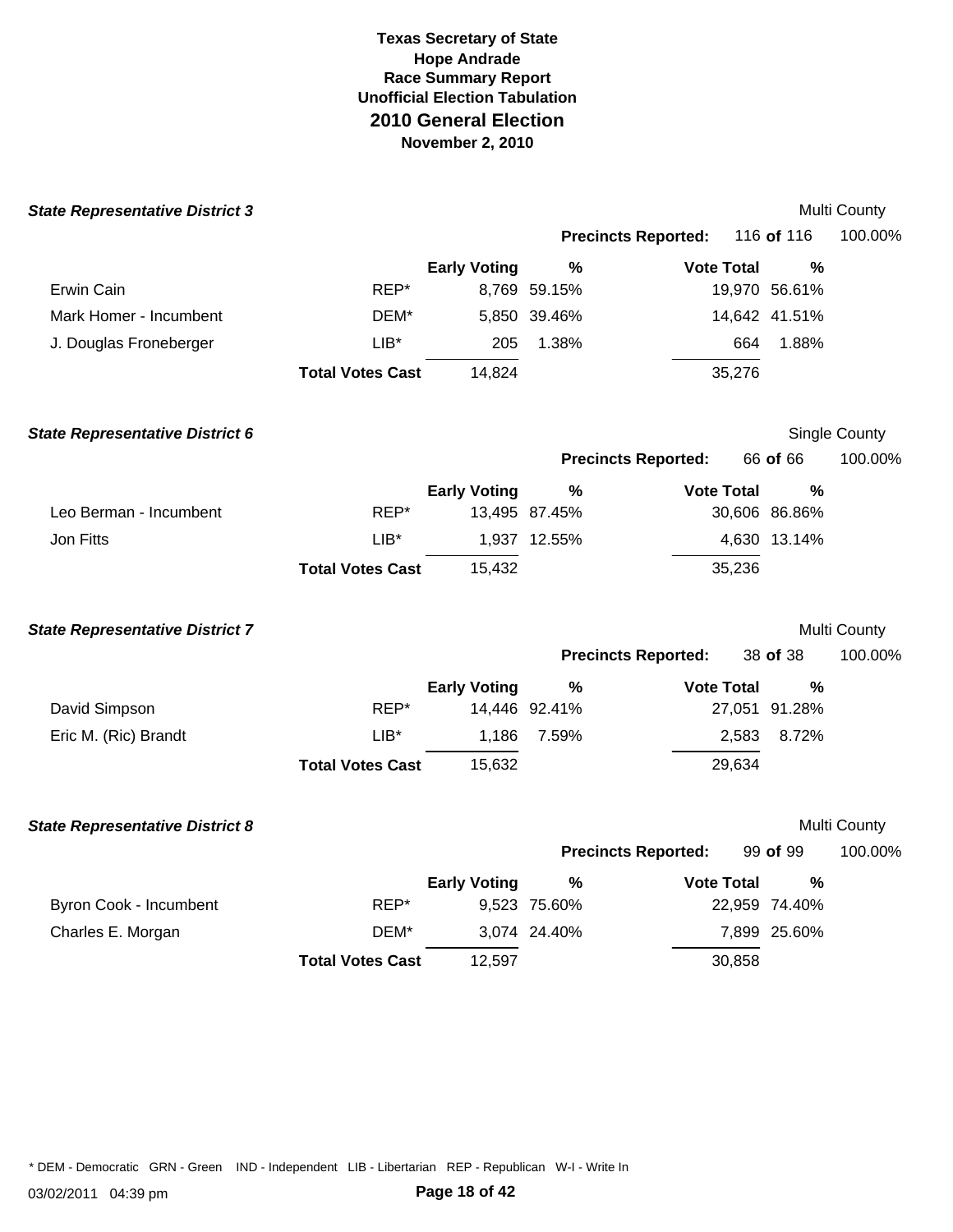| <b>State Representative District 9</b>  |                         |                     |               |                            |               | Multi County  |
|-----------------------------------------|-------------------------|---------------------|---------------|----------------------------|---------------|---------------|
|                                         |                         |                     |               | <b>Precincts Reported:</b> | 81 of 81      | 100.00%       |
|                                         |                         | <b>Early Voting</b> | $\%$          | <b>Vote Total</b>          | %             |               |
| Wayne Christian - Incumbent             | REP*                    |                     | 10,072 72.91% |                            | 23,952 72.23% |               |
| Kenneth D. Franks                       | DEM*                    |                     | 3,742 27.09%  |                            | 9,208 27.77%  |               |
|                                         | <b>Total Votes Cast</b> | 13,814              |               | 33,160                     |               |               |
| <b>State Representative District 11</b> |                         |                     |               |                            |               | Multi County  |
|                                         |                         |                     |               | <b>Precincts Reported:</b> | 95 of 95      | 100.00%       |
|                                         |                         | <b>Early Voting</b> | $\frac{0}{0}$ | <b>Vote Total</b>          | $\frac{0}{0}$ |               |
| Chuck Hopson - Incumbent                | REP*                    |                     | 11,878 77.65% |                            | 27,066 75.82% |               |
| Richard D. Hackney                      | DEM*                    |                     | 3,418 22.35%  |                            | 8,632 24.18%  |               |
|                                         | <b>Total Votes Cast</b> | 15,296              |               | 35,698                     |               |               |
| <b>State Representative District 12</b> |                         |                     |               |                            |               | Multi County  |
|                                         |                         |                     |               | <b>Precincts Reported:</b> | 97 of 97      | 100.00%       |
|                                         |                         | <b>Early Voting</b> | $\%$          | <b>Vote Total</b>          | %             |               |
| James White                             | REP*                    |                     | 10,363 58.71% |                            | 20,933 57.63% |               |
| Jim McReynolds - Incumbent              | DEM*                    |                     | 7,287 41.29%  |                            | 15,392 42.37% |               |
|                                         | <b>Total Votes Cast</b> | 17,650              |               | 36,325                     |               |               |
| <b>State Representative District 15</b> |                         |                     |               |                            |               | Single County |
|                                         |                         |                     |               | <b>Precincts Reported:</b> | 39 of 39      | 100.00%       |
|                                         |                         | <b>Early Voting</b> | %             | <b>Vote Total</b>          | $\frac{0}{0}$ |               |
| Rob Eissler - Incumbent                 | REP*                    |                     | 30,279 91.64% |                            | 52,522 90.45% |               |
| Samuel Calkin                           | $LIB*$                  | 2,761               | 8.36%         | 5,544                      | 9.55%         |               |
|                                         | <b>Total Votes Cast</b> | 33,040              |               | 58,066                     |               |               |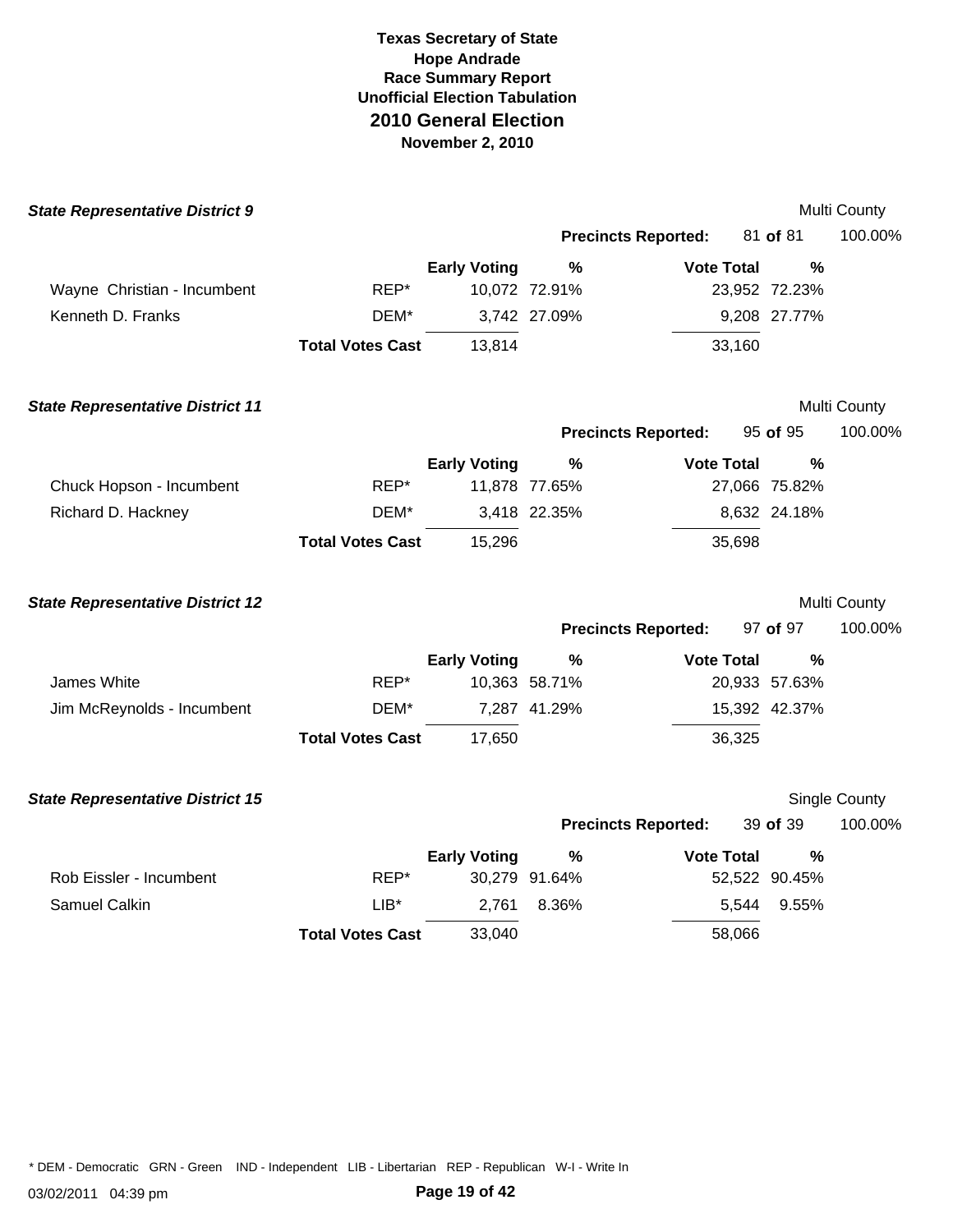| <b>State Representative District 17</b> |                         |                     |               |                            |               | Multi County        |
|-----------------------------------------|-------------------------|---------------------|---------------|----------------------------|---------------|---------------------|
|                                         |                         |                     |               | <b>Precincts Reported:</b> | 107 of 107    | 100.00%             |
|                                         |                         | <b>Early Voting</b> | $\%$          | <b>Vote Total</b>          | %             |                     |
| Tim Kleinschmidt - Incumbent            | REP*                    |                     | 12,655 63.97% |                            | 28,228 65.07% |                     |
| Pati Jacobs                             | DEM*                    |                     | 6,632 33.52%  |                            | 13,860 31.95% |                     |
| <b>Travis Hill</b>                      | $LIB*$                  | 497                 | 2.51%         | 1,290                      | 2.97%         |                     |
|                                         | <b>Total Votes Cast</b> | 19,784              |               | 43,378                     |               |                     |
| <b>State Representative District 18</b> |                         |                     |               |                            |               | Multi County        |
|                                         |                         |                     |               | <b>Precincts Reported:</b> | 61 of 61      | 100.00%             |
|                                         |                         | <b>Early Voting</b> | $\%$          | <b>Vote Total</b>          | %             |                     |
| John Otto - Incumbent                   | REP*                    |                     | 15,021 90.61% |                            | 26,846 89.57% |                     |
| Rhys M. Blavier                         | $LIB*$                  | 1,556               | 9.39%         |                            | 3,125 10.43%  |                     |
|                                         | <b>Total Votes Cast</b> | 16,577              |               | 29,971                     |               |                     |
| <b>State Representative District 20</b> |                         |                     |               |                            |               | <b>Multi County</b> |
|                                         |                         |                     |               | <b>Precincts Reported:</b> | 63 of 63      | 100.00%             |
|                                         |                         | <b>Early Voting</b> | $\%$          | <b>Vote Total</b>          | %             |                     |
| <b>Charles Schwertner</b>               | REP*                    |                     | 26,188 84.89% |                            | 44,872 82.56% |                     |
| David Floyd                             | $LIB*$                  |                     | 4,662 15.11%  |                            | 9,481 17.44%  |                     |
|                                         | <b>Total Votes Cast</b> | 30,850              |               | 54,353                     |               |                     |
| <b>State Representative District 23</b> |                         |                     |               |                            |               | Multi County        |
|                                         |                         |                     |               | <b>Precincts Reported:</b> | 60 of 60      | 100.00%             |
|                                         |                         | <b>Early Voting</b> | $\frac{9}{6}$ | <b>Vote Total</b>          | %             |                     |
| Gary Wilson                             | REP*                    |                     | 9,819 47.27%  |                            | 15,505 46.87% |                     |
| Craig Eiland - Incumbent                | DEM*                    |                     | 10,952 52.73% |                            | 17,579 53.13% |                     |
|                                         | <b>Total Votes Cast</b> | 20,771              |               | 33,084                     |               |                     |
|                                         |                         |                     |               |                            |               |                     |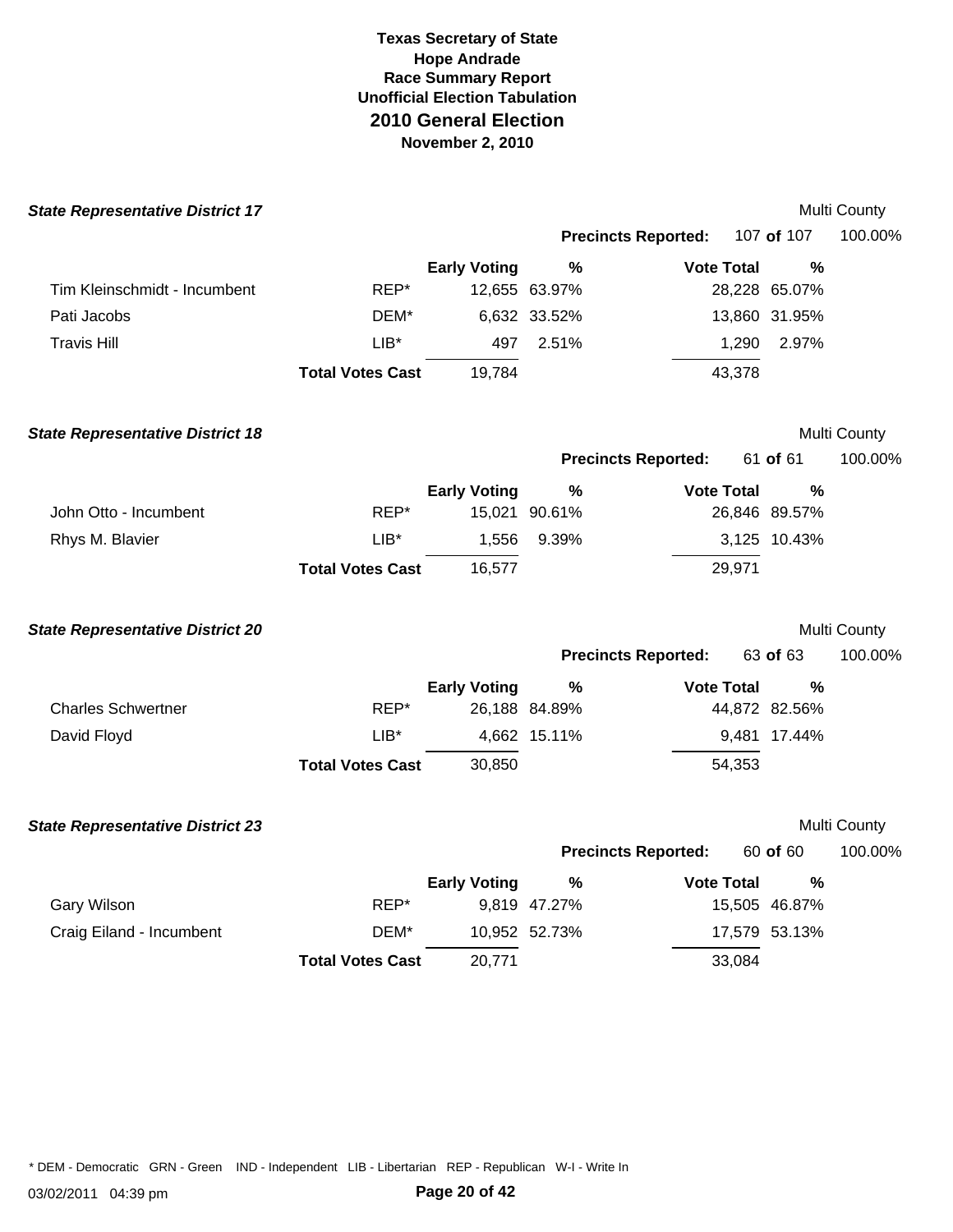| <b>State Representative District 24</b> |                         |                     |                       |                            |                       | Single County |
|-----------------------------------------|-------------------------|---------------------|-----------------------|----------------------------|-----------------------|---------------|
|                                         |                         |                     |                       | <b>Precincts Reported:</b> | 55 of 55              | 100.00%       |
|                                         |                         | <b>Early Voting</b> | $\%$                  | <b>Vote Total</b>          | $\frac{0}{0}$         |               |
| Larry Taylor - Incumbent                | REP*                    |                     | 27,716 90.06%         |                            | 39,063 88.71%         |               |
| Joel Grace                              | $LIB*$                  | 3,059               | 9.94%                 |                            | 4,971 11.29%          |               |
|                                         | <b>Total Votes Cast</b> | 30,775              |                       | 44,034                     |                       |               |
| <b>State Representative District 26</b> |                         |                     |                       |                            |                       | Single County |
|                                         |                         |                     |                       | <b>Precincts Reported:</b> | 51 of 51              | 100.00%       |
| Charlie Howard - Incumbent              | REP*                    | <b>Early Voting</b> | $\%$<br>19,580 68.72% | <b>Vote Total</b>          | $\%$<br>29,716 64.64% |               |
| Phillip Andrews                         | DEM*                    |                     | 8,405 29.50%          |                            | 15,336 33.36%         |               |
| Joey Roland                             | $LIB*$                  | 506                 | 1.78%                 | 922                        | 2.01%                 |               |
|                                         | <b>Total Votes Cast</b> | 28,491              |                       | 45,974                     |                       |               |
| <b>State Representative District 27</b> |                         |                     |                       |                            |                       | Single County |
|                                         |                         |                     |                       | <b>Precincts Reported:</b> | 63 of 63              | 100.00%       |
|                                         |                         | <b>Early Voting</b> | $\%$                  | <b>Vote Total</b>          | $\frac{0}{0}$         |               |
| Ron Reynolds                            | DEM*                    |                     | 17,825 83.24%         |                            | 32,019 84.64%         |               |
| Derek Grayson                           | $LIB*$                  |                     | 3,588 16.76%          |                            | 5,810 15.36%          |               |
|                                         | <b>Total Votes Cast</b> | 21,413              |                       | 37,829                     |                       |               |
| <b>State Representative District 28</b> |                         |                     |                       |                            |                       | Multi County  |
|                                         |                         |                     |                       | <b>Precincts Reported:</b> | 63 of 63              | 100.00%       |
|                                         |                         | <b>Early Voting</b> | %                     | <b>Vote Total</b>          | $\%$                  |               |
| John Zerwas - Incumbent                 | REP*                    |                     | 28,531 76.48%         |                            | 44,054 71.43%         |               |
| Wayne Raasch                            | DEM*                    |                     | 8,774 23.52%          |                            | 17,617 28.57%         |               |
|                                         | <b>Total Votes Cast</b> | 37,305              |                       | 61,671                     |                       |               |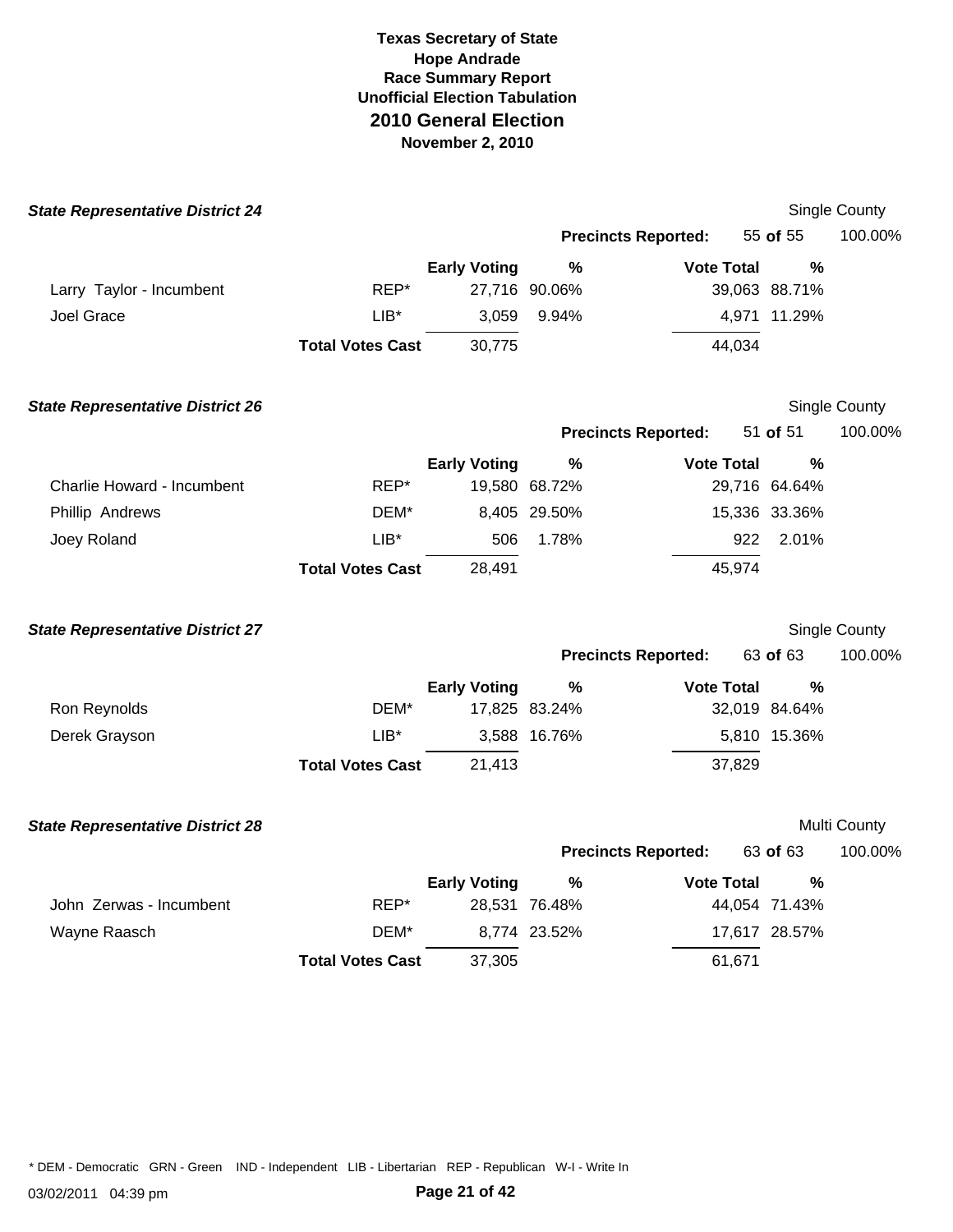| <b>State Representative District 29</b> |                         |                     |               |                            |               | Multi County  |
|-----------------------------------------|-------------------------|---------------------|---------------|----------------------------|---------------|---------------|
|                                         |                         |                     |               | <b>Precincts Reported:</b> | 52 of 52      | 100.00%       |
|                                         |                         | <b>Early Voting</b> | $\frac{0}{0}$ | <b>Vote Total</b>          | $\frac{0}{0}$ |               |
| Randy Weber - Incumbent                 | REP*                    |                     | 20,134 86.30% |                            | 32,996 84.69% |               |
| Jim Foreman                             | $LIB*$                  |                     | 3,195 13.70%  |                            | 5,966 15.31%  |               |
|                                         | <b>Total Votes Cast</b> | 23,329              |               | 38,962                     |               |               |
| <b>State Representative District 33</b> |                         |                     |               |                            |               | Single County |
|                                         |                         |                     |               | <b>Precincts Reported:</b> | 44 of 44      | 100.00%       |
|                                         |                         | <b>Early Voting</b> | %             | <b>Vote Total</b>          | $\%$          |               |
| <b>Raul Torres</b>                      | REP*                    |                     | 6,739 56.00%  |                            | 12,491 52.50% |               |
| Solomon Ortiz Jr. - Incumbent           | DEM*                    |                     | 5,296 44.00%  |                            | 11,301 47.50% |               |
|                                         | <b>Total Votes Cast</b> | 12,035              |               | 23,792                     |               |               |
| <b>State Representative District 34</b> |                         |                     |               |                            |               | Single County |
|                                         |                         |                     |               | <b>Precincts Reported:</b> | 71 of 71      | 100.00%       |
|                                         |                         | <b>Early Voting</b> | $\%$          | <b>Vote Total</b>          | %             |               |
| <b>Connie Scott</b>                     | REP*                    |                     | 7,690 56.57%  |                            | 13,887 53.96% |               |
| Abel Herrero - Incumbent                | DEM*                    |                     | 5,904 43.43%  |                            | 11,847 46.04% |               |
|                                         | <b>Total Votes Cast</b> | 13,594              |               | 25,734                     |               |               |
| <b>State Representative District 35</b> |                         |                     |               |                            |               | Multi County  |
|                                         |                         |                     |               | <b>Precincts Reported:</b> | 113 of 113    | 100.00%       |
|                                         |                         | <b>Early Voting</b> | %             | <b>Vote Total</b>          | $\%$          |               |
| Jose Aliseda                            | REP*                    |                     | 6,578 56.28%  |                            | 15,273 53.00% |               |
| Yvonne Gonzalez Toureilles - Incumbent  | DEM*                    |                     | 5,110 43.72%  |                            | 13,546 47.00% |               |
|                                         | <b>Total Votes Cast</b> | 11,688              |               | 28,819                     |               |               |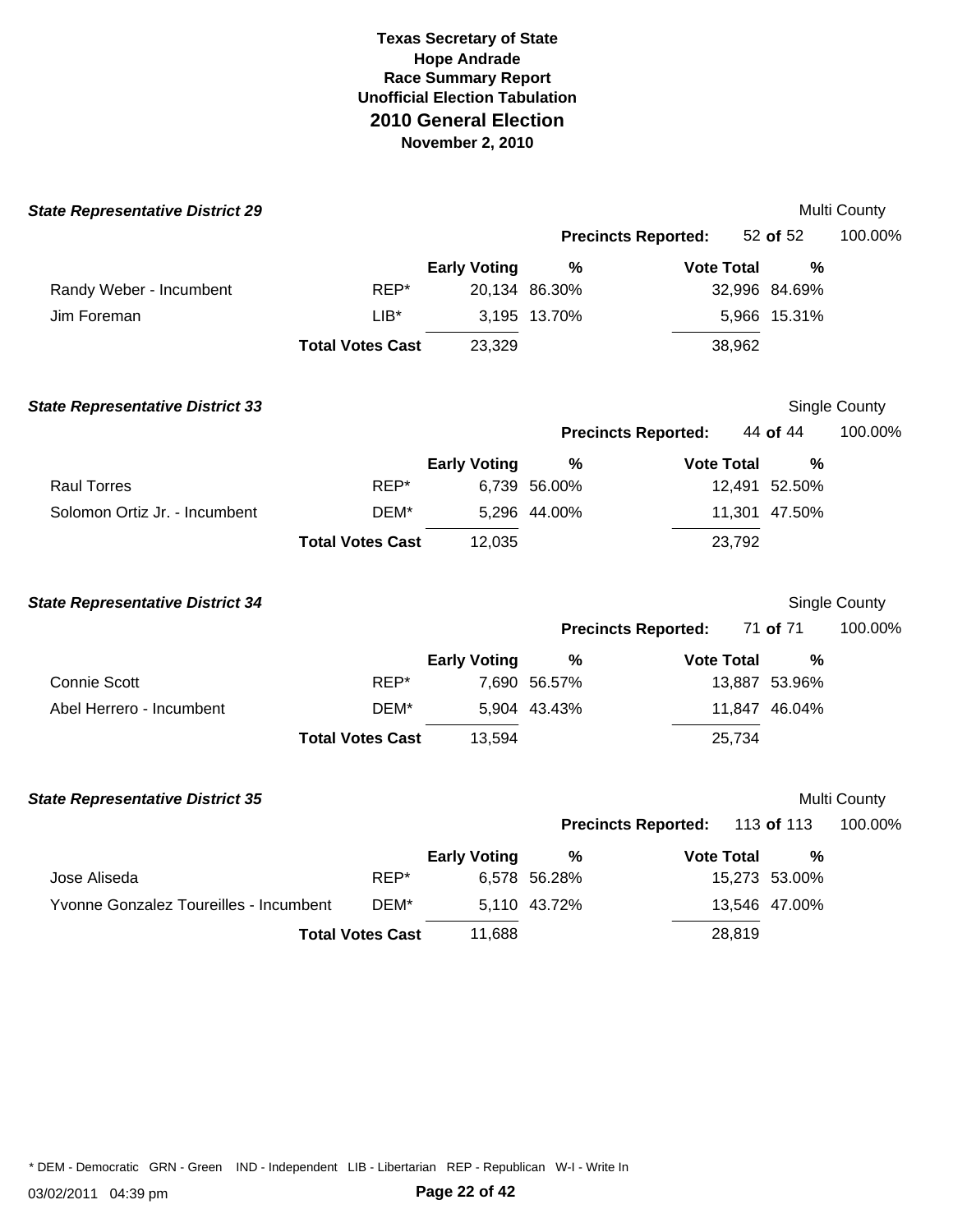| <b>State Representative District 41</b> |                         |                     |               |                            |               | Single County |
|-----------------------------------------|-------------------------|---------------------|---------------|----------------------------|---------------|---------------|
|                                         |                         |                     |               | <b>Precincts Reported:</b> | 35 of 35      | 100.00%       |
|                                         |                         | <b>Early Voting</b> | %             | <b>Vote Total</b>          | $\frac{0}{0}$ |               |
| Rebecca Cervera                         | REP*                    |                     | 5,067 44.13%  |                            | 8,003 43.05%  |               |
| Veronica Gonzales - Incumbent           | DEM*                    |                     | 6,414 55.87%  |                            | 10,589 56.95% |               |
|                                         | <b>Total Votes Cast</b> | 11,481              |               | 18,592                     |               |               |
| <b>State Representative District 43</b> |                         |                     |               |                            |               | Multi County  |
|                                         |                         |                     |               | <b>Precincts Reported:</b> | 61 of 61      | 100.00%       |
|                                         |                         | <b>Early Voting</b> | %             | <b>Vote Total</b>          | %             |               |
| J. M. Lozano                            | DEM*                    |                     | 4,543 72.89%  |                            | 12,018 77.56% |               |
| Richard W. Shuey                        | $LIB*$                  |                     | 1,690 27.11%  |                            | 3,477 22.44%  |               |
|                                         | <b>Total Votes Cast</b> | 6,233               |               | 15,495                     |               |               |
| <b>State Representative District 45</b> |                         |                     |               |                            |               | Multi County  |
|                                         |                         |                     |               | <b>Precincts Reported:</b> | 73 of 73      | 100.00%       |
|                                         |                         | <b>Early Voting</b> | $\%$          | <b>Vote Total</b>          | %             |               |
| Jason A. Isaac                          | REP*                    |                     | 16,125 55.20% |                            | 27,702 53.91% |               |
| Patrick M. Rose - Incumbent             | DEM*                    |                     | 13,089 44.80% |                            | 23,686 46.09% |               |
|                                         | <b>Total Votes Cast</b> | 29,214              |               | 51,388                     |               |               |
| <b>State Representative District 46</b> |                         |                     |               |                            |               | Single County |
|                                         |                         |                     |               | <b>Precincts Reported:</b> | 24 of 24      | 100.00%       |
|                                         |                         | <b>Early Voting</b> | $\%$          | <b>Vote Total</b>          | $\frac{0}{0}$ |               |
| Dawnna Dukes - Incumbent                | DEM*                    |                     | 9,958 85.64%  |                            | 18,407 84.17% |               |
| George E. Emery                         | $LIB*$                  |                     | 1,670 14.36%  |                            | 3,462 15.83%  |               |
|                                         | <b>Total Votes Cast</b> | 11,628              |               | 21,869                     |               |               |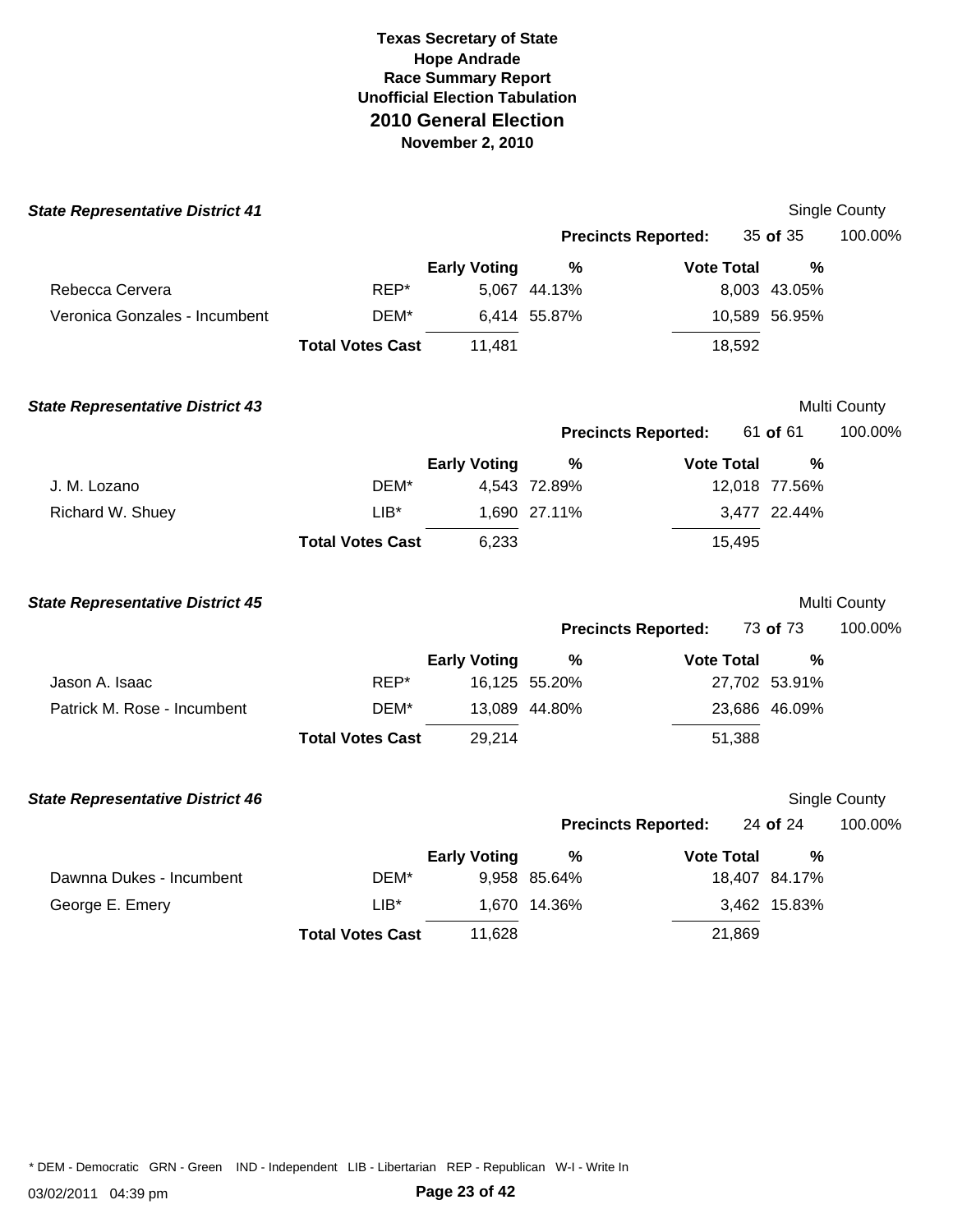| <b>State Representative District 47</b> |                         |                     |               |                            |               | Single County        |
|-----------------------------------------|-------------------------|---------------------|---------------|----------------------------|---------------|----------------------|
|                                         |                         |                     |               | <b>Precincts Reported:</b> | 43 of 43      | 100.00%              |
|                                         |                         | <b>Early Voting</b> | $\%$          | <b>Vote Total</b>          | %             |                      |
| Paul D. Workman                         | REP*                    |                     | 18,858 51.51% |                            | 29,838 49.68% |                      |
| Valinda Bolton - Incumbent              | DEM*                    |                     | 16,619 45.40% |                            | 27,738 46.19% |                      |
| <b>Kris Bailey</b>                      | $LIB*$                  | 1,131               | 3.09%         | 2,480                      | 4.13%         |                      |
|                                         | <b>Total Votes Cast</b> | 36,608              |               | 60,056                     |               |                      |
| <b>State Representative District 48</b> |                         |                     |               |                            |               | Single County        |
|                                         |                         |                     |               | <b>Precincts Reported:</b> | 39 of 39      | 100.00%              |
|                                         |                         | <b>Early Voting</b> | $\%$          | <b>Vote Total</b>          | %             |                      |
| Dan Neil                                | REP*                    |                     | 15,079 49.77% |                            | 24,982 48.51% |                      |
| Donna Howard - Incumbent                | DEM*                    |                     | 14,602 48.19% |                            | 24,997 48.54% |                      |
| Ben Easton                              | $LIB^*$                 | 617                 | 2.04%         | 1,517                      | 2.95%         |                      |
|                                         | <b>Total Votes Cast</b> | 30,298              |               | 51,496                     |               |                      |
| <b>State Representative District 49</b> |                         |                     |               |                            |               | Single County        |
|                                         |                         |                     |               | <b>Precincts Reported:</b> | 38 of 38      | 100.00%              |
|                                         |                         | <b>Early Voting</b> | $\%$          | <b>Vote Total</b>          | %             |                      |
| Elliott Naishtat - Incumbent            | DEM*                    |                     | 15,897 86.42% |                            | 30,375 85.28% |                      |
| Nathan Kleffman                         | $LIB^*$                 |                     | 2,497 13.58%  |                            | 5,245 14.72%  |                      |
|                                         | <b>Total Votes Cast</b> | 18,394              |               | 35,620                     |               |                      |
| <b>State Representative District 50</b> |                         |                     |               |                            |               | <b>Single County</b> |
|                                         |                         |                     |               | <b>Precincts Reported:</b> | 40 of 40      | 100.00%              |
|                                         |                         | <b>Early Voting</b> | $\%$          | <b>Vote Total</b>          | %             |                      |
| Pat McGuinness                          | REP*                    |                     | 9,675 43.22%  |                            | 18,012 41.71% |                      |
| Mark Strama - Incumbent                 | DEM*                    |                     | 12,130 54.18% |                            | 23,687 54.86% |                      |
| <b>Emily Cowan</b>                      | $LIB*$                  | 583                 | 2.60%         | 1,480                      | 3.43%         |                      |
|                                         | <b>Total Votes Cast</b> | 22,388              |               | 43,179                     |               |                      |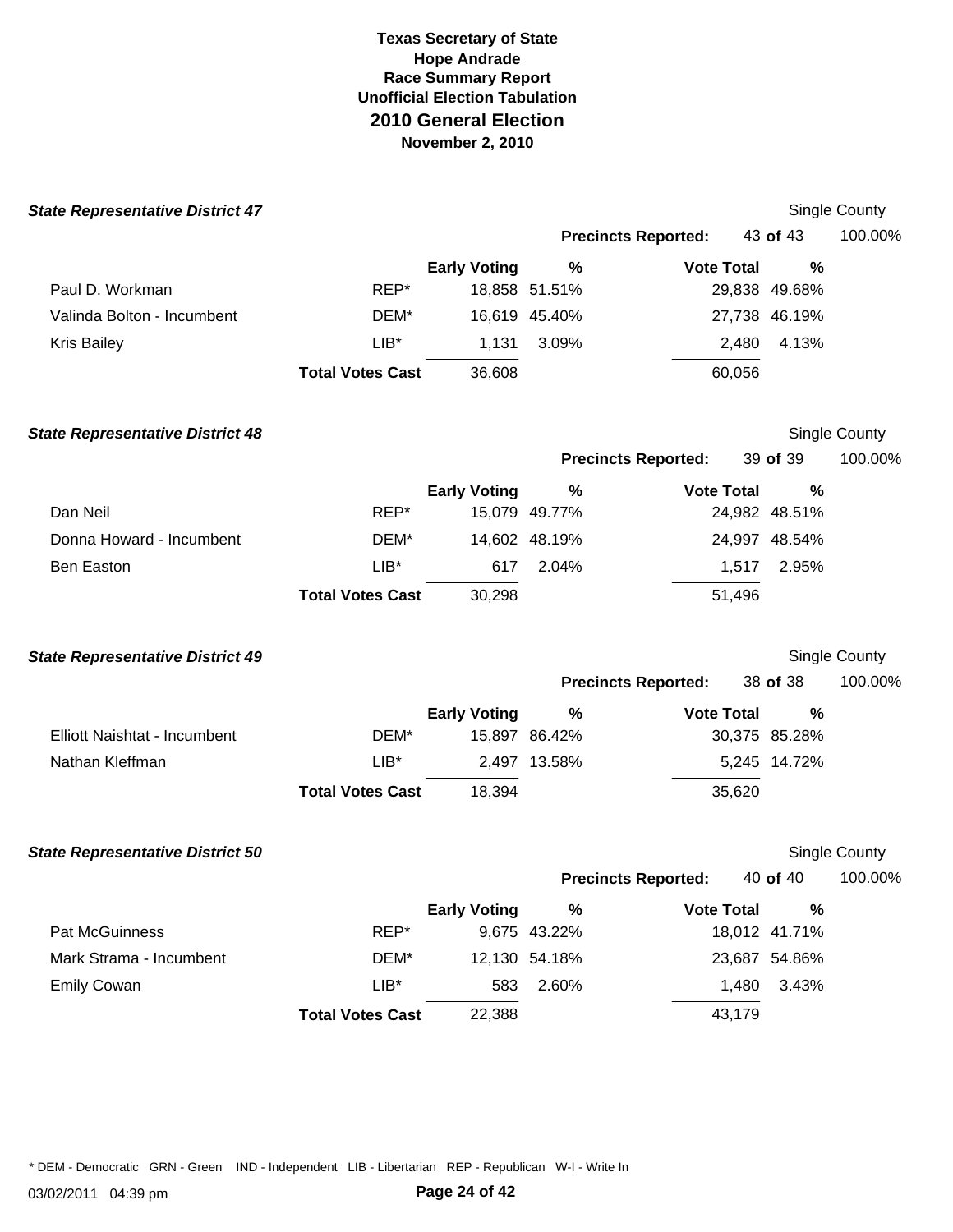| <b>State Representative District 51</b> |                         |                     |               |                            |               | Single County       |
|-----------------------------------------|-------------------------|---------------------|---------------|----------------------------|---------------|---------------------|
|                                         |                         |                     |               | <b>Precincts Reported:</b> | 26 of 26      | 100.00%             |
|                                         |                         | <b>Early Voting</b> | $\frac{0}{0}$ | <b>Vote Total</b>          | %             |                     |
| Marilyn Jackson                         | REP*                    |                     | 1,724 19.12%  |                            | 3,410 19.98%  |                     |
| Eddie Rodriguez - Incumbent             | DEM*                    |                     | 6,998 77.63%  |                            | 12,962 75.93% |                     |
| Arthur DiBianca                         | $LIB*$                  | 293                 | 3.25%         | 699                        | 4.09%         |                     |
|                                         | <b>Total Votes Cast</b> | 9,015               |               | 17,071                     |               |                     |
| <b>State Representative District 52</b> |                         |                     |               |                            |               | Single County       |
|                                         |                         |                     |               | <b>Precincts Reported:</b> | 51 of 51      | 100.00%             |
|                                         |                         | <b>Early Voting</b> | $\%$          | <b>Vote Total</b>          | %             |                     |
| Larry Gonzales                          | REP*                    |                     | 13,335 59.31% |                            | 25,420 57.46% |                     |
| Diana Maldonado - Incumbent             | DEM*                    |                     | 8,436 37.52%  |                            | 16,810 38.00% |                     |
| <b>Charles McCoy</b>                    | $LIB*$                  | 712                 | 3.17%         | 2,010                      | 4.54%         |                     |
|                                         | <b>Total Votes Cast</b> | 22,483              |               | 44,240                     |               |                     |
| <b>State Representative District 53</b> |                         |                     |               |                            |               | <b>Multi County</b> |
|                                         |                         |                     |               | <b>Precincts Reported:</b> | 119 of 119    | 100.00%             |
|                                         |                         | <b>Early Voting</b> | $\frac{0}{0}$ | <b>Vote Total</b>          | %             |                     |
| Harvey Hilderbran - Incumbent           | REP*                    |                     | 20,251 90.74% |                            | 36,302 89.87% |                     |
| Brian W. Holk                           | $LIB^*$                 | 2,067               | 9.26%         |                            | 4,090 10.13%  |                     |
|                                         | <b>Total Votes Cast</b> | 22,318              |               | 40,392                     |               |                     |
| <b>State Representative District 55</b> |                         |                     |               |                            |               | Single County       |
|                                         |                         |                     |               | <b>Precincts Reported:</b> | 34 of 34      | 100.00%             |
|                                         |                         | <b>Early Voting</b> | $\%$          | <b>Vote Total</b>          | $\frac{0}{0}$ |                     |
| Ralph Sheffield - Incumbent             | REP*                    |                     | 12,509 82.84% |                            | 24,023 81.11% |                     |
| Penny Hendrix                           | $LIB^*$                 |                     | 2,591 17.16%  |                            | 5,596 18.89%  |                     |
|                                         | <b>Total Votes Cast</b> | 15,100              |               | 29,619                     |               |                     |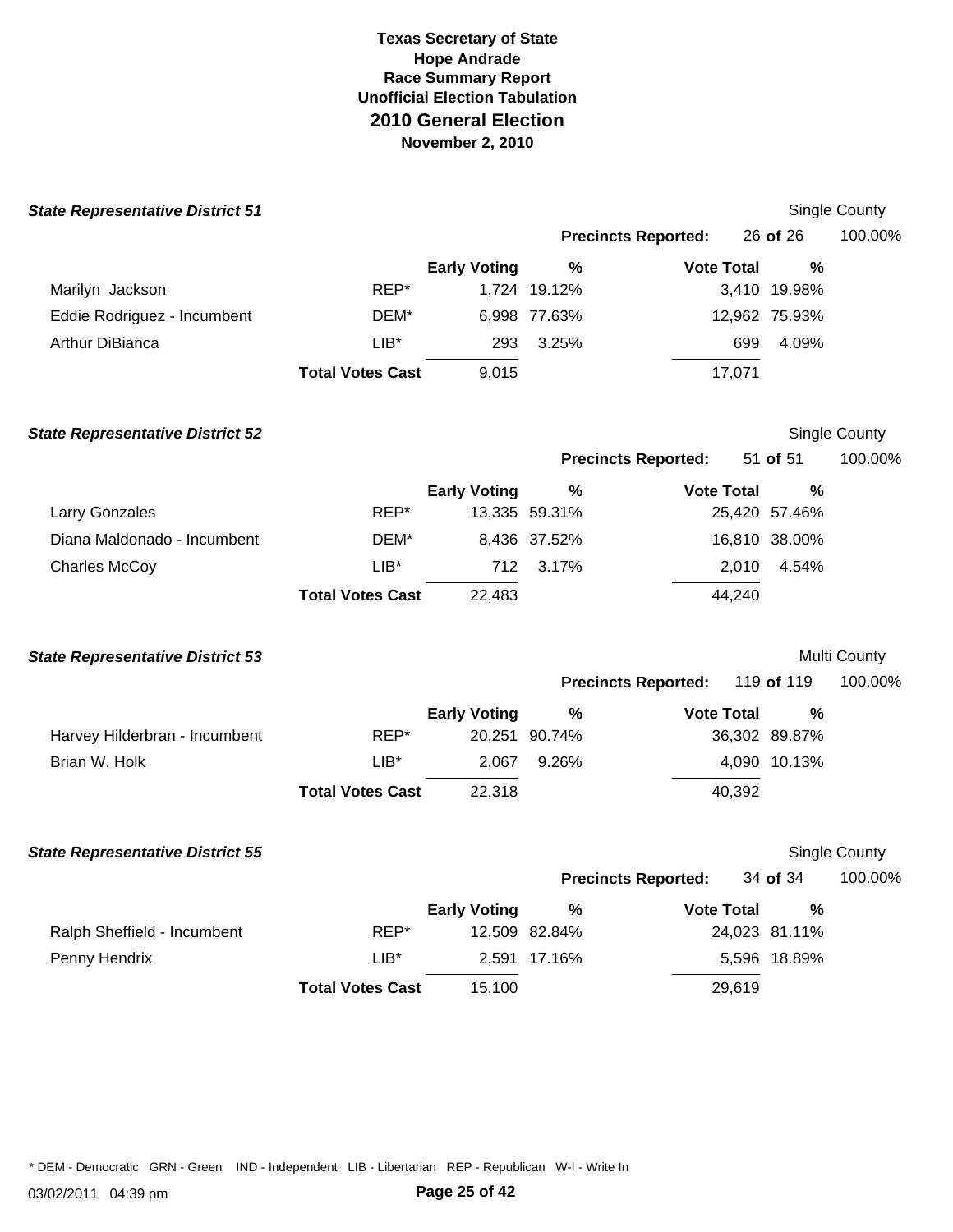| <b>State Representative District 56</b> |                         |                     |               |                            |               | <b>Single County</b> |
|-----------------------------------------|-------------------------|---------------------|---------------|----------------------------|---------------|----------------------|
|                                         |                         |                     |               | <b>Precincts Reported:</b> | 56 of 56      | 100.00%              |
|                                         |                         | <b>Early Voting</b> | $\%$          | <b>Vote Total</b>          | %             |                      |
| Charles "Doc" Anderson - Incumbent      | REP*                    |                     | 14,199 59.62% |                            | 25,551 58.47% |                      |
| John Mabry                              | DEM*                    |                     | 8,917 37.44%  |                            | 16,554 37.88% |                      |
| <b>Neill Snider</b>                     | $LIB*$                  | 699                 | 2.94%         | 1,591                      | 3.64%         |                      |
|                                         | <b>Total Votes Cast</b> | 23,815              |               | 43,696                     |               |                      |
| <b>State Representative District 57</b> |                         |                     |               |                            |               | Multi County         |
|                                         |                         |                     |               | <b>Precincts Reported:</b> | 90 of 90      | 100.00%              |
|                                         |                         | <b>Early Voting</b> | %             | <b>Vote Total</b>          | %             |                      |
| Marva Beck                              | REP*                    |                     | 6,414 50.39%  |                            | 14,387 51.68% |                      |
| Jim Dunnam - Incumbent                  | DEM*                    |                     | 6,092 47.86%  |                            | 12,742 45.77% |                      |
| Derek Johnson                           | $LIB^*$                 | 223                 | 1.75%         | 712                        | 2.56%         |                      |
|                                         | <b>Total Votes Cast</b> | 12,729              |               | 27,841                     |               |                      |
| <b>State Representative District 58</b> |                         |                     |               |                            |               | Multi County         |
|                                         |                         |                     |               | <b>Precincts Reported:</b> | 52 of 52      | 100.00%              |
|                                         |                         | <b>Early Voting</b> | %             | <b>Vote Total</b>          | %             |                      |
| Rob Orr - Incumbent                     | REP*                    |                     | 12,890 76.86% |                            | 27,132 75.76% |                      |
| John Greene                             | DEM*                    |                     | 3,282 19.57%  |                            | 7,284 20.34%  |                      |
| <b>Tom Stewart</b>                      | $LIB^*$                 | 599                 | 3.57%         | 1,397                      | 3.90%         |                      |
|                                         | <b>Total Votes Cast</b> | 16,771              |               | 35,813                     |               |                      |
| <b>State Representative District 59</b> |                         |                     |               |                            |               | Multi County         |
|                                         |                         |                     |               | <b>Precincts Reported:</b> | 88 of 88      | 100.00%              |
|                                         |                         | <b>Early Voting</b> | %             | <b>Vote Total</b>          | $\%$          |                      |
| Sid Miller - Incumbent                  | REP*                    |                     | 9,608 74.85%  |                            | 19,970 74.43% |                      |
| <b>Will Bratton</b>                     | $IND^*$                 |                     | 3,229 25.15%  |                            | 6,862 25.57%  |                      |
|                                         | <b>Total Votes Cast</b> | 12,837              |               | 26,832                     |               |                      |
|                                         |                         |                     |               |                            |               |                      |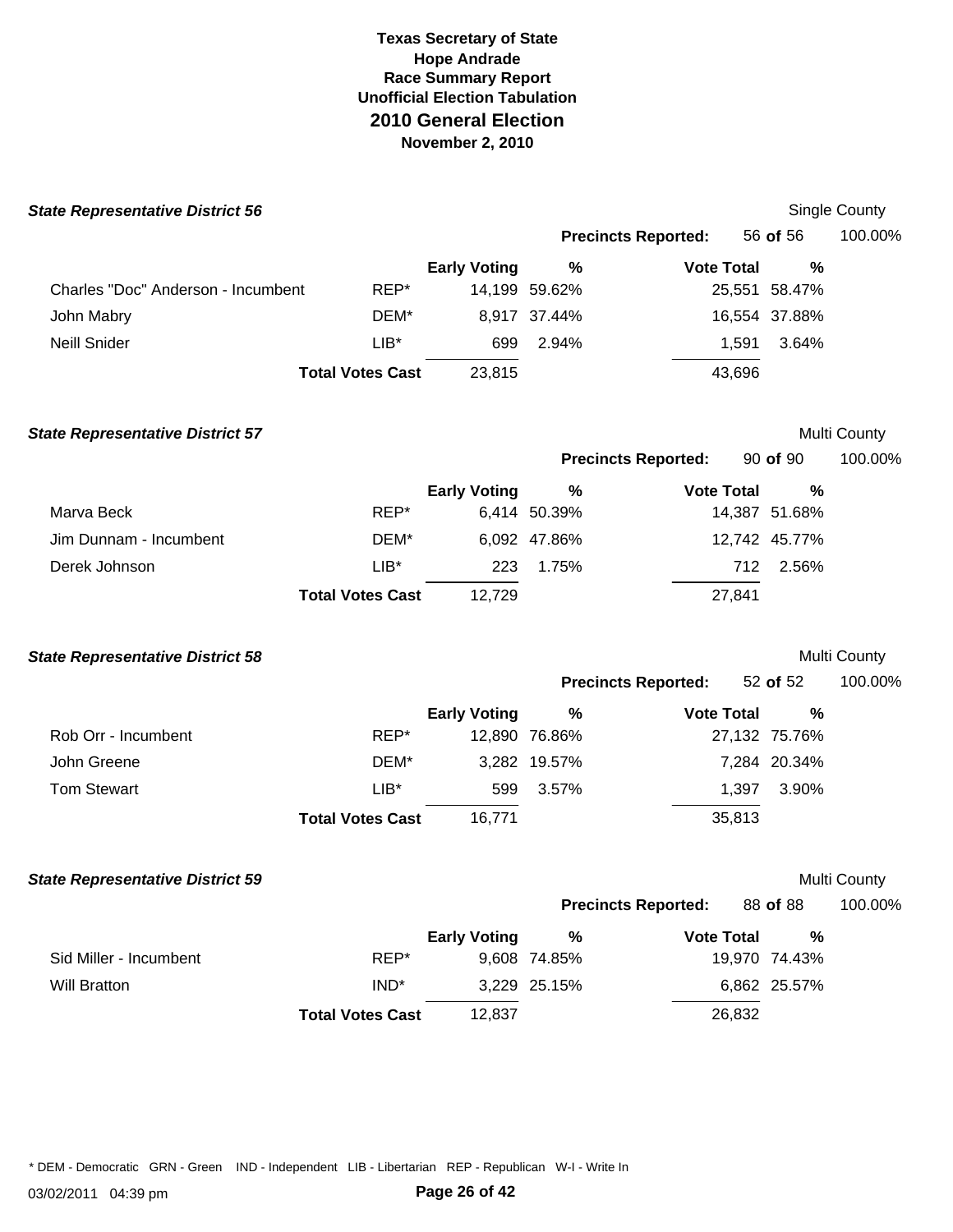| <b>State Representative District 61</b> |                         |                     |               |                            |               | Multi County  |
|-----------------------------------------|-------------------------|---------------------|---------------|----------------------------|---------------|---------------|
|                                         |                         |                     |               | <b>Precincts Reported:</b> | 67 of 67      | 100.00%       |
|                                         |                         | <b>Early Voting</b> | %             | <b>Vote Total</b>          | %             |               |
| Phil King - Incumbent                   | REP*                    |                     | 14,583 86.24% |                            | 34,469 86.23% |               |
| Richard Wells Forsythe, Jr.             | $LIB*$                  |                     | 2,326 13.76%  |                            | 5,505 13.77%  |               |
|                                         | <b>Total Votes Cast</b> | 16,909              |               | 39,974                     |               |               |
| <b>State Representative District 62</b> |                         |                     |               |                            |               | Multi County  |
|                                         |                         |                     |               | <b>Precincts Reported:</b> | 75 of 75      | 100.00%       |
|                                         |                         | <b>Early Voting</b> | %             | <b>Vote Total</b>          | $\frac{0}{0}$ |               |
| Larry Phillips - Incumbent              | REP*                    |                     | 10,890 88.29% |                            | 26,121 87.72% |               |
| Kenneth Myers                           | $LIB^*$                 |                     | 1,444 11.71%  |                            | 3,656 12.28%  |               |
|                                         | <b>Total Votes Cast</b> | 12,334              |               | 29,777                     |               |               |
| <b>State Representative District 64</b> |                         |                     |               |                            |               | Single County |
|                                         |                         |                     |               | <b>Precincts Reported:</b> | 43 of 43      | 100.00%       |
|                                         |                         | <b>Early Voting</b> | %             | <b>Vote Total</b>          | $\frac{0}{0}$ |               |
| Myra Crownover - Incumbent              | REP*                    |                     | 14,388 83.07% |                            | 25,813 80.75% |               |
| Diane L. Chisholm                       | $LIB*$                  |                     | 2,932 16.93%  |                            | 6,153 19.25%  |               |
|                                         | <b>Total Votes Cast</b> | 17,320              |               | 31,966                     |               |               |
| <b>State Representative District 65</b> |                         |                     |               |                            |               | Single County |
|                                         |                         |                     |               | <b>Precincts Reported:</b> | 39 of 39      | 100.00%       |
|                                         |                         | <b>Early Voting</b> | %             | <b>Vote Total</b>          | $\frac{0}{0}$ |               |
| <b>Burt Solomons - Incumbent</b>        | REP*                    |                     | 14,889 84.15% |                            | 27,476 82.58% |               |
| Ryan M. Gray                            | $LIB*$                  |                     | 2,805 15.85%  |                            | 5,797 17.42%  |               |
|                                         | <b>Total Votes Cast</b> | 17,694              |               | 33,273                     |               |               |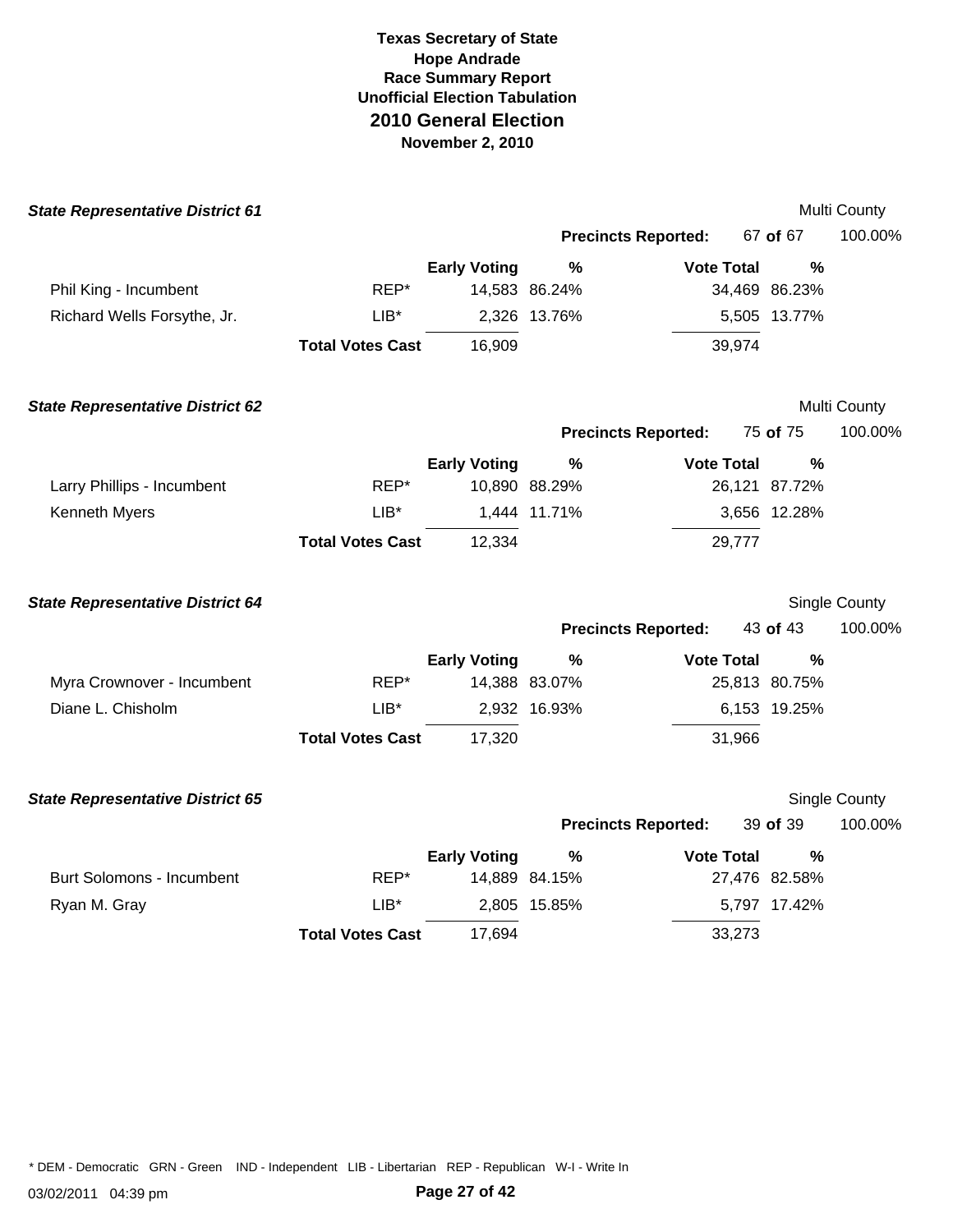| <b>State Representative District 69</b> |                         |                     |               |                            |               | Multi County |
|-----------------------------------------|-------------------------|---------------------|---------------|----------------------------|---------------|--------------|
|                                         |                         |                     |               | <b>Precincts Reported:</b> | 51 of 51      | 100.00%      |
|                                         |                         | <b>Early Voting</b> | %             | <b>Vote Total</b>          | $\frac{0}{0}$ |              |
| Lanham Lyne                             | REP*                    |                     | 11,033 76.09% |                            | 20,869 74.18% |              |
| Michael L. Smith                        | DEM*                    |                     | 3,467 23.91%  |                            | 7,263 25.82%  |              |
|                                         | <b>Total Votes Cast</b> | 14,500              |               | 28,132                     |               |              |
| <b>State Representative District 71</b> |                         |                     |               |                            |               | Multi County |
|                                         |                         |                     |               | <b>Precincts Reported:</b> | 51 of 51      | 100.00%      |
|                                         |                         | <b>Early Voting</b> | %             | <b>Vote Total</b>          | $\frac{0}{0}$ |              |
| Susan L. King - Incumbent               | REP*                    |                     | 12,990 88.15% |                            | 24,458 88.07% |              |
| Fred Jones                              | $LIB*$                  |                     | 1,747 11.85%  |                            | 3,312 11.93%  |              |
|                                         | <b>Total Votes Cast</b> | 14,737              |               | 27,770                     |               |              |
| <b>State Representative District 73</b> |                         |                     |               |                            |               | Multi County |
|                                         |                         |                     |               | <b>Precincts Reported:</b> | 61 of 61      | 100.00%      |
|                                         |                         | <b>Early Voting</b> | %             | <b>Vote Total</b>          | %             |              |
| Doug Miller - Incumbent                 | REP*                    |                     | 29,244 86.28% |                            | 49,823 85.51% |              |
| Robert A. Nowotny                       | $LIB*$                  |                     | 4,650 13.72%  |                            | 8,442 14.49%  |              |
|                                         | <b>Total Votes Cast</b> | 33,894              |               | 58,265                     |               |              |
| <b>State Representative District 74</b> |                         |                     |               |                            |               | Multi County |
|                                         |                         |                     |               | <b>Precincts Reported:</b> | 109 of 109    | 100.00%      |
|                                         |                         | <b>Early Voting</b> | %             | <b>Vote Total</b>          | $\%$          |              |
| Thomas (T.C.) Kincaid, Jr.              | REP*                    |                     | 7,065 45.98%  |                            | 12,931 45.19% |              |
| Pete P. Gallego - Incumbent             | DEM*                    |                     | 8,300 54.02%  |                            | 15,682 54.81% |              |
|                                         | <b>Total Votes Cast</b> | 15,365              |               | 28,613                     |               |              |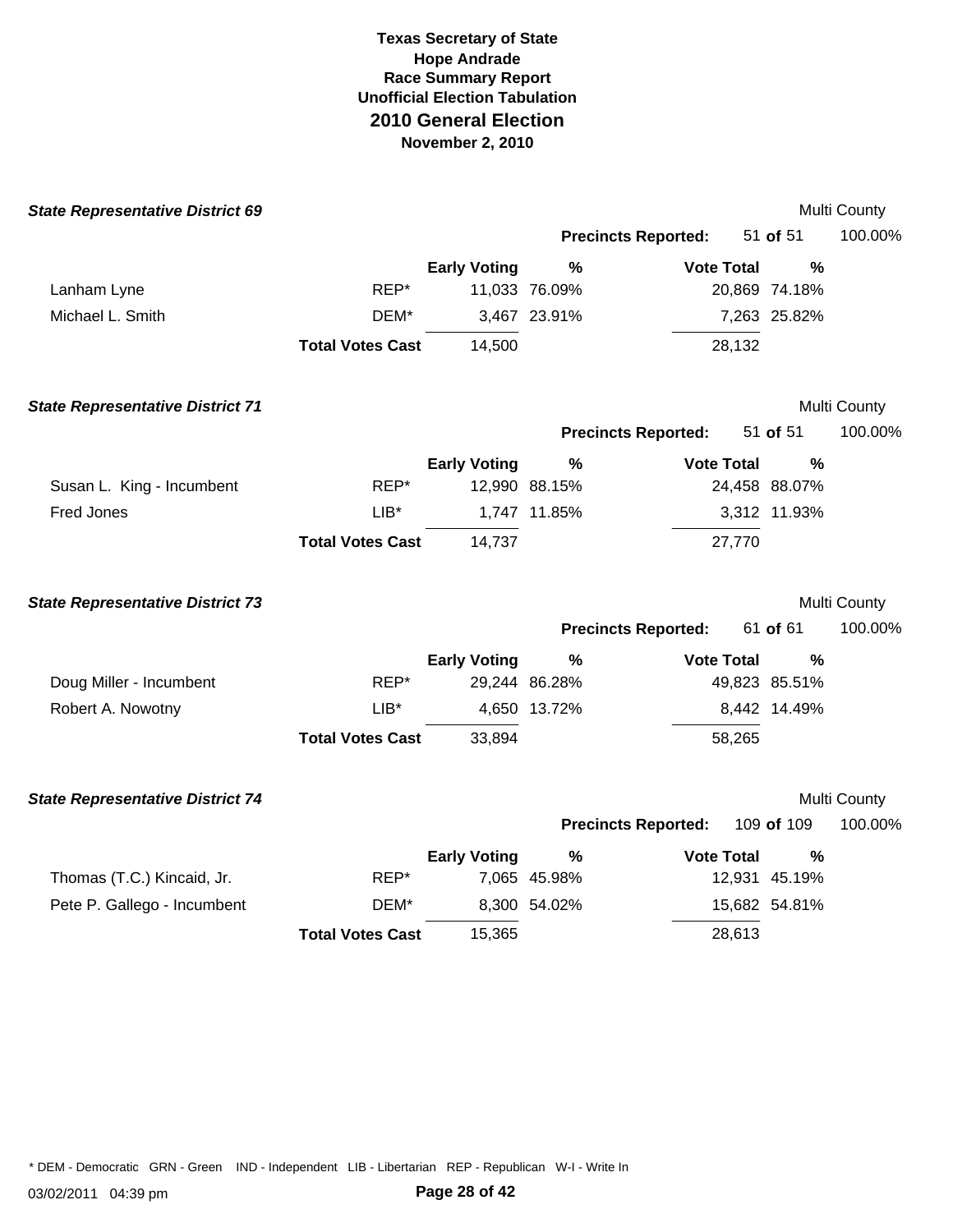| <b>State Representative District 78</b> |                         |                     |               |                            |               | Single County |
|-----------------------------------------|-------------------------|---------------------|---------------|----------------------------|---------------|---------------|
|                                         |                         |                     |               | <b>Precincts Reported:</b> | 37 of 37      | 100.00%       |
|                                         |                         | <b>Early Voting</b> | $\%$          | <b>Vote Total</b>          | $\frac{0}{0}$ |               |
| Dee Margo                               | REP*                    |                     | 8,115 53.20%  |                            | 15,299 52.38% |               |
| Joseph E. Moody - Incumbent             | DEM*                    |                     | 7,140 46.80%  |                            | 13,907 47.62% |               |
|                                         | <b>Total Votes Cast</b> | 15,255              |               | 29,206                     |               |               |
| <b>State Representative District 79</b> |                         |                     |               |                            |               | Single County |
|                                         |                         |                     |               | <b>Precincts Reported:</b> | 30 of 30      | 100.00%       |
|                                         |                         | <b>Early Voting</b> | %             | <b>Vote Total</b>          | $\frac{0}{0}$ |               |
| Joseph "Joe" C. Pickett - Incumbent     | DEM*                    |                     | 4,820 83.56%  |                            | 10,581 84.34% |               |
| <b>Timothy Flood</b>                    | $LIB*$                  |                     | 948 16.44%    |                            | 1,964 15.66%  |               |
|                                         | <b>Total Votes Cast</b> | 5,768               |               | 12,545                     |               |               |
| <b>State Representative District 84</b> |                         |                     |               |                            |               | Single County |
|                                         |                         |                     |               | <b>Precincts Reported:</b> | 49 of 49      | 100.00%       |
|                                         |                         | <b>Early Voting</b> | $\frac{9}{6}$ | <b>Vote Total</b>          | %             |               |
| John Frullo                             | REP*                    |                     | 10,498 69.01% |                            | 15,494 68.25% |               |
| Carol Morgan                            | DEM*                    |                     | 4,714 30.99%  |                            | 7,208 31.75%  |               |
|                                         | <b>Total Votes Cast</b> | 15,212              |               | 22,702                     |               |               |
| <b>State Representative District 85</b> |                         |                     |               |                            |               | Multi County  |
|                                         |                         |                     |               | <b>Precincts Reported:</b> | 153 of 153    | 100.00%       |
|                                         |                         | <b>Early Voting</b> | $\frac{9}{6}$ | <b>Vote Total</b>          | %             |               |
| Jim Landtroop                           | REP*                    |                     | 8,094 62.38%  |                            | 17,426 61.62% |               |
| Joe Heflin - Incumbent                  | DEM*                    |                     | 4,882 37.62%  |                            | 10,853 38.38% |               |
|                                         | <b>Total Votes Cast</b> | 12,976              |               | 28,279                     |               |               |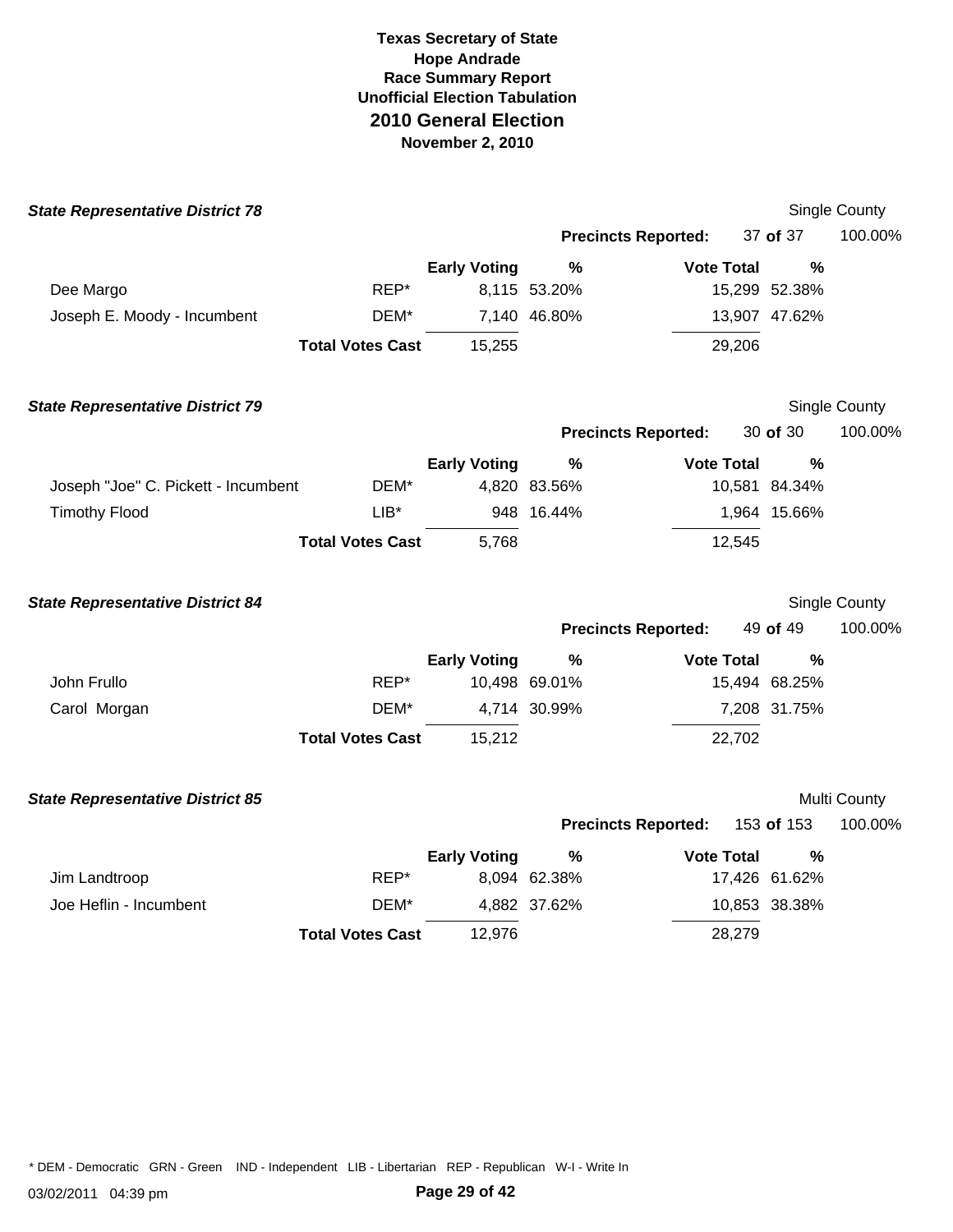| <b>State Representative District 87</b> |                         |                     |               |                            |               | Multi County  |
|-----------------------------------------|-------------------------|---------------------|---------------|----------------------------|---------------|---------------|
|                                         |                         |                     |               | <b>Precincts Reported:</b> | 52 of 52      | 100.00%       |
|                                         |                         | <b>Early Voting</b> | $\%$          | <b>Vote Total</b>          | %             |               |
| <b>Four Price</b>                       | REP*                    |                     | 7,471 79.89%  |                            | 16,978 77.34% |               |
| Abel G. Bosquez                         | DEM*                    |                     | 1,535 16.41%  |                            | 4,145 18.88%  |               |
| James A. Hudspeth                       | $LIB*$                  | 346                 | 3.70%         | 830                        | 3.78%         |               |
|                                         | <b>Total Votes Cast</b> | 9,352               |               | 21,953                     |               |               |
| <b>State Representative District 90</b> |                         |                     |               |                            |               | Single County |
|                                         |                         |                     |               | <b>Precincts Reported:</b> | 80 of 80      | 100.00%       |
|                                         |                         | <b>Early Voting</b> | %             | <b>Vote Total</b>          | %             |               |
| Larry Keilberg                          | REP*                    |                     | 1,571 33.72%  |                            | 4,119 34.68%  |               |
| Lon Burnam - Incumbent                  | DEM*                    |                     | 3,088 66.28%  |                            | 7,757 65.32%  |               |
|                                         | <b>Total Votes Cast</b> | 4,659               |               | 11,876                     |               |               |
| <b>State Representative District 92</b> |                         |                     |               |                            |               | Single County |
|                                         |                         |                     |               | <b>Precincts Reported:</b> | 70 of 70      | 100.00%       |
|                                         |                         | <b>Early Voting</b> | $\%$          | <b>Vote Total</b>          | %             |               |
| <b>Todd Smith - Incumbent</b>           | REP*                    |                     | 12,211 73.56% |                            | 23,324 71.50% |               |
| John Schleeter                          | DEM*                    |                     | 4,388 26.44%  |                            | 9,299 28.50%  |               |
|                                         | <b>Total Votes Cast</b> | 16,599              |               | 32,623                     |               |               |
| <b>State Representative District 93</b> |                         |                     |               |                            |               | Single County |
|                                         |                         |                     |               | <b>Precincts Reported:</b> | 52 of 52      | 100.00%       |
|                                         |                         | <b>Early Voting</b> | ℅             | <b>Vote Total</b>          | %             |               |
| Barbara Nash                            | REP*                    |                     | 6,671 51.20%  |                            | 12,559 49.27% |               |
| Paula Pierson - Incumbent               | DEM*                    |                     | 6,016 46.17%  |                            | 12,130 47.59% |               |
| Colin F. Sewards                        | $LIB^*$                 | 343                 | 2.63%         | 799                        | 3.13%         |               |
|                                         | <b>Total Votes Cast</b> | 13,030              |               | 25,488                     |               |               |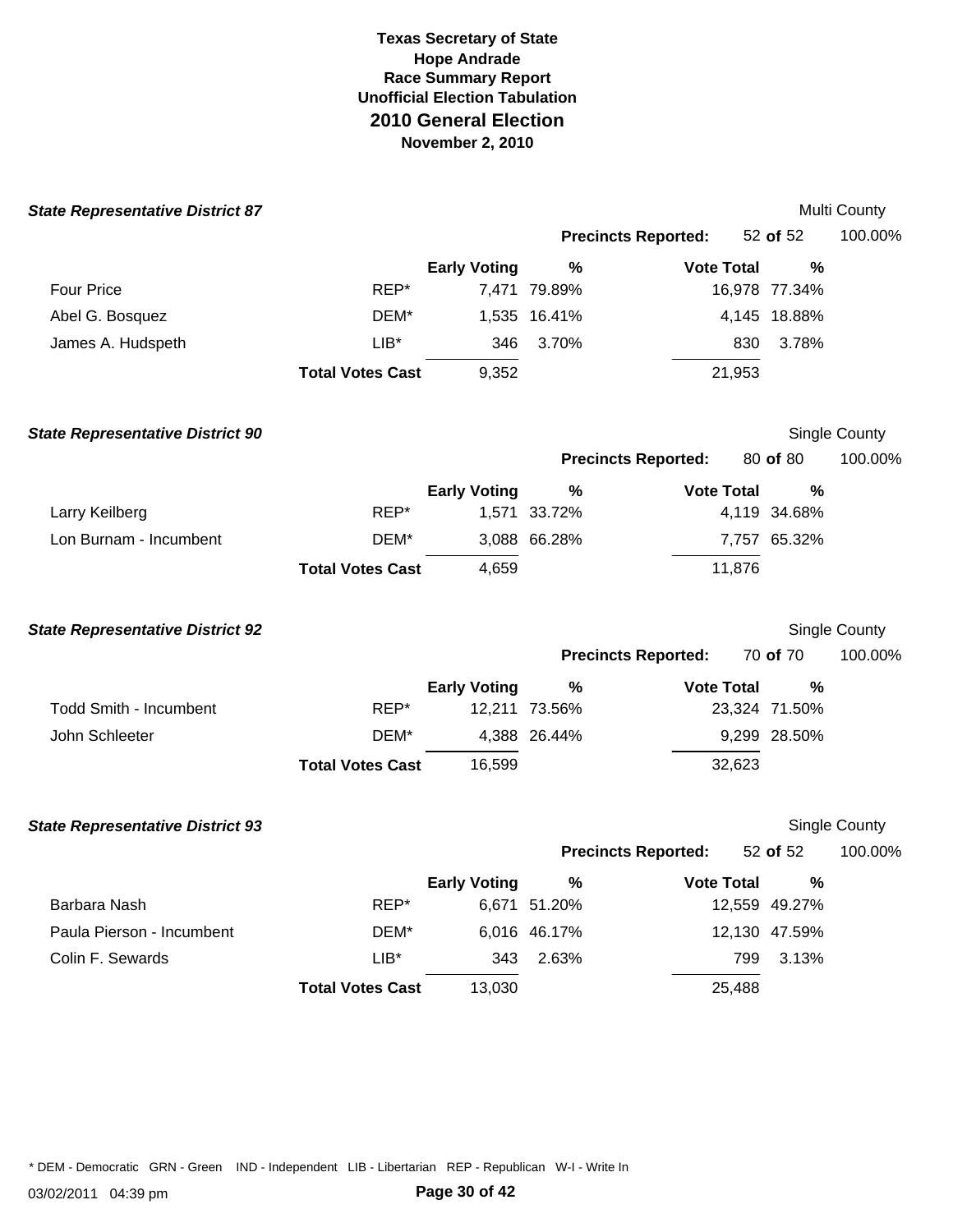| <b>State Representative District 94</b>  |                         |                     |               |                            |               | Single County        |
|------------------------------------------|-------------------------|---------------------|---------------|----------------------------|---------------|----------------------|
|                                          |                         |                     |               | <b>Precincts Reported:</b> | 49 of 49      | 100.00%              |
|                                          |                         | <b>Early Voting</b> | $\frac{9}{6}$ | <b>Vote Total</b>          | $\%$          |                      |
| Diane Patrick - Incumbent                | REP*                    |                     | 12,548 85.98% |                            | 24,559 84.53% |                      |
| Richard A. Cross                         | $LIB*$                  | 1,246               | 8.54%         | 2,896                      | 9.97%         |                      |
| Ryan Seward                              | GRN*                    | 800                 | 5.48%         | 1,599                      | 5.50%         |                      |
|                                          | <b>Total Votes Cast</b> | 14,594              |               | 29,054                     |               |                      |
| <b>State Representative District 96</b>  |                         |                     |               |                            |               | <b>Single County</b> |
|                                          |                         |                     |               | <b>Precincts Reported:</b> | 56 of 56      | 100.00%              |
|                                          |                         | <b>Early Voting</b> | $\frac{9}{6}$ | <b>Vote Total</b>          | $\frac{0}{0}$ |                      |
| <b>Bill Zedler</b>                       | REP*                    |                     | 11,586 51.52% |                            | 23,732 52.39% |                      |
| Chris Turner - Incumbent                 | DEM*                    |                     | 10,904 48.48% |                            | 21,565 47.61% |                      |
|                                          | <b>Total Votes Cast</b> | 22,490              |               | 45,297                     |               |                      |
| <b>State Representative District 97</b>  |                         |                     |               |                            |               | Single County        |
|                                          |                         |                     |               | <b>Precincts Reported:</b> | 67 of 67      | 100.00%              |
|                                          |                         | <b>Early Voting</b> | $\%$          | <b>Vote Total</b>          | %             |                      |
| Mark M. Shelton - Incumbent              | REP*                    |                     | 14,004 87.89% |                            | 28,264 86.40% |                      |
| Rod Wingo                                | $LIB*$                  |                     | 1,929 12.11%  |                            | 4,448 13.60%  |                      |
|                                          | <b>Total Votes Cast</b> | 15,933              |               | 32,712                     |               |                      |
| <b>State Representative District 101</b> |                         |                     |               |                            |               | <b>Single County</b> |
|                                          |                         |                     |               | <b>Precincts Reported:</b> | 44 of 44      | 100.00%              |
|                                          |                         | <b>Early Voting</b> | $\%$          | <b>Vote Total</b>          | ℅             |                      |
| <b>Cindy Burkett</b>                     | REP*                    |                     | 6,804 53.26%  |                            | 13,240 51.79% |                      |
| Robert Miklos - Incumbent                | DEM*                    |                     | 5,972 46.74%  |                            | 12,327 48.21% |                      |
|                                          | <b>Total Votes Cast</b> | 12,776              |               | 25,567                     |               |                      |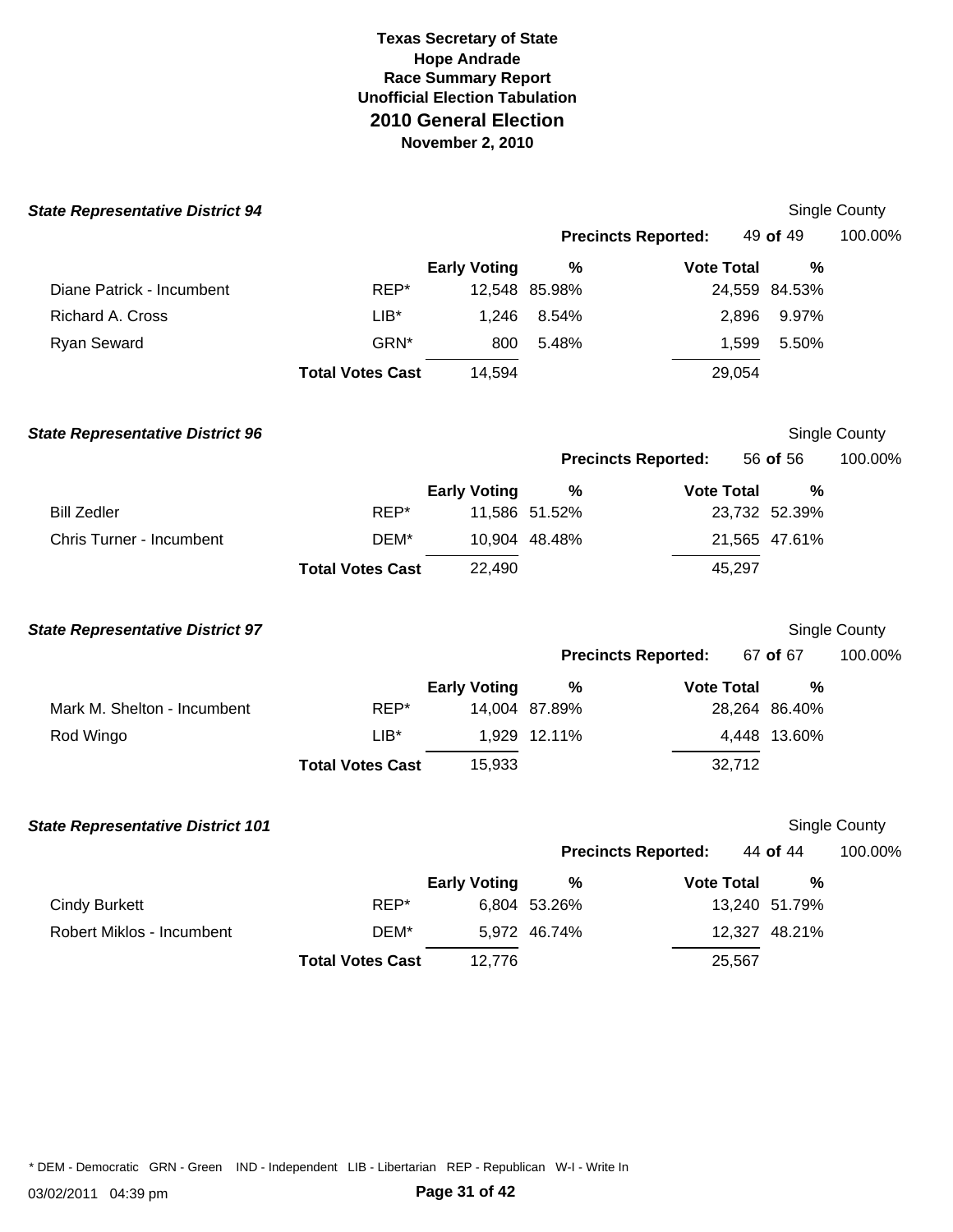| <b>State Representative District 102</b> |                         |                     |              |                            |               | Single County        |
|------------------------------------------|-------------------------|---------------------|--------------|----------------------------|---------------|----------------------|
|                                          |                         |                     |              | <b>Precincts Reported:</b> | 42 of 42      | 100.00%              |
|                                          |                         | <b>Early Voting</b> | %            | <b>Vote Total</b>          | %             |                      |
| Stefani Carter                           | REP*                    |                     | 8,222 58.56% |                            | 14,165 54.65% |                      |
| Carol Kent - Incumbent                   | DEM*                    |                     | 5,819 41.44% |                            | 11,754 45.35% |                      |
|                                          | <b>Total Votes Cast</b> | 14,041              |              | 25,919                     |               |                      |
| <b>State Representative District 105</b> |                         |                     |              |                            |               | <b>Single County</b> |
|                                          |                         |                     |              | <b>Precincts Reported:</b> | 37 of 37      | 100.00%              |
|                                          |                         | <b>Early Voting</b> | $\%$         | <b>Vote Total</b>          | $\%$          |                      |
| Linda Harper-Brown - Incumbent           | REP*                    |                     | 6,341 54.34% |                            | 11,267 51.70% |                      |
| Loretta Haldenwang                       | DEM*                    |                     | 4,986 42.73% |                            | 9,785 44.90%  |                      |
| Cecil Anthony Ince                       | $LIB*$                  | 342                 | 2.93%        | 739                        | 3.39%         |                      |
|                                          | <b>Total Votes Cast</b> | 11,669              |              | 21,791                     |               |                      |
| <b>State Representative District 106</b> |                         |                     |              |                            |               | <b>Single County</b> |
|                                          |                         |                     |              | <b>Precincts Reported:</b> | 36 of 36      | 100.00%              |
|                                          |                         | <b>Early Voting</b> | $\%$         | <b>Vote Total</b>          | $\%$          |                      |
| Rodney E. Anderson                       | REP*                    |                     | 5,965 52.74% |                            | 10,625 49.46% |                      |
| Kirk England - Incumbent                 | DEM*                    |                     | 5,171 45.72% |                            | 10,419 48.50% |                      |
| Gene Freeman                             | $LIB*$                  | 175                 | 1.55%        | 439                        | 2.04%         |                      |
|                                          | <b>Total Votes Cast</b> | 11,311              |              | 21,483                     |               |                      |
| <b>State Representative District 107</b> |                         |                     |              |                            |               | Single County        |
|                                          |                         |                     |              | <b>Precincts Reported:</b> | 59 of 59      | 100.00%              |
|                                          |                         | <b>Early Voting</b> | $\%$         | <b>Vote Total</b>          | %             |                      |
| Kenneth Sheets                           | REP*                    |                     | 8,273 55.61% |                            | 16,190 51.36% |                      |
| Allen Vaught - Incumbent                 | DEM*                    |                     | 6,378 42.87% |                            | 14,652 46.48% |                      |
| <b>Brandon Parsons</b>                   | $LIB*$                  | 225                 | 1.51%        | 678                        | 2.15%         |                      |
|                                          | <b>Total Votes Cast</b> | 14,876              |              | 31,520                     |               |                      |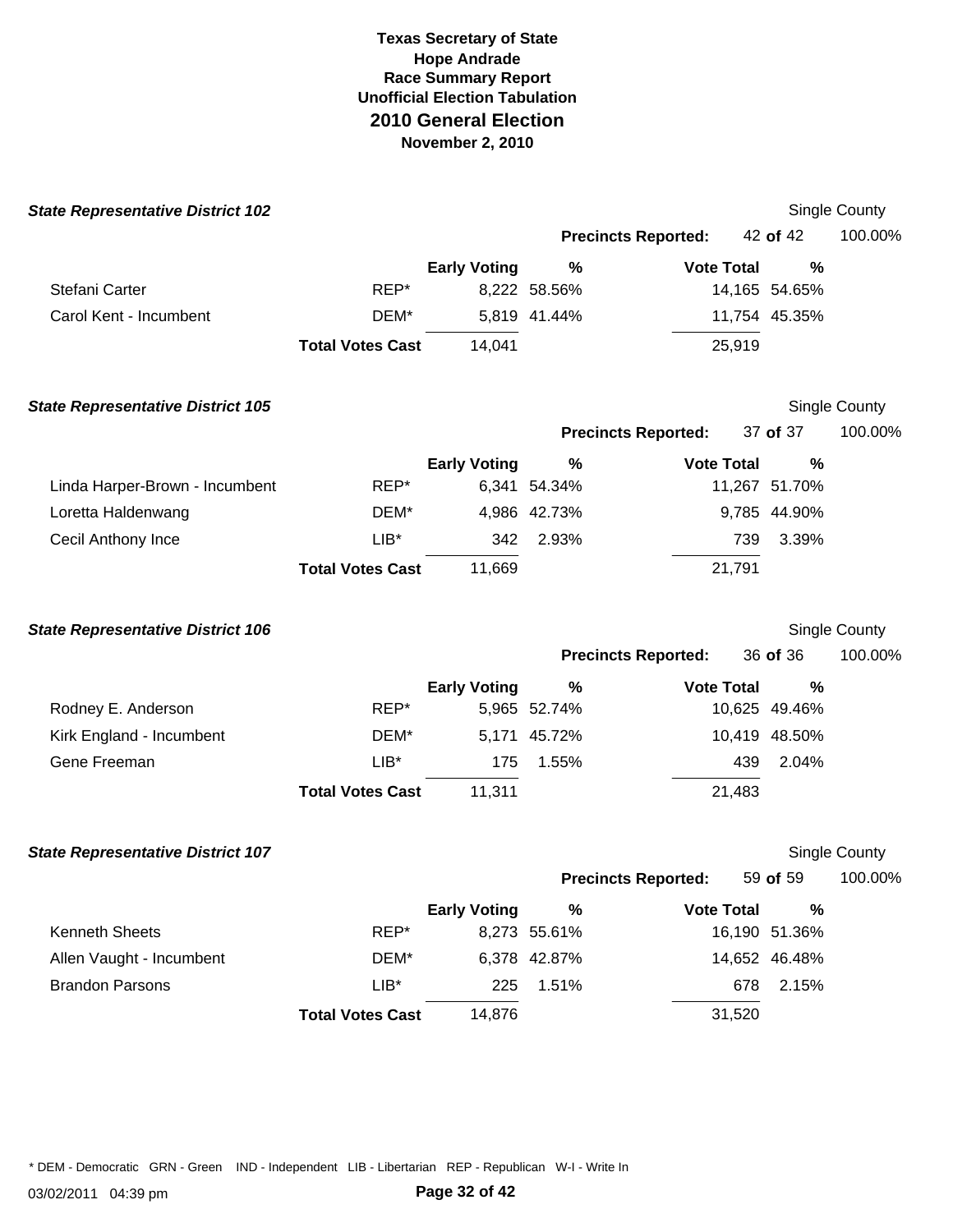| <b>State Representative District 108</b> |                         |                     |               |                            |               | Single County |
|------------------------------------------|-------------------------|---------------------|---------------|----------------------------|---------------|---------------|
|                                          |                         |                     |               | <b>Precincts Reported:</b> | 48 of 48      | 100.00%       |
|                                          |                         | <b>Early Voting</b> | $\frac{0}{0}$ | <b>Vote Total</b>          | %             |               |
| Dan Branch - Incumbent                   | REP*                    |                     | 9,868 67.31%  |                            | 21,374 64.92% |               |
| Pete Schulte                             | DEM*                    |                     | 4,526 30.87%  |                            | 10,771 32.72% |               |
| Jarrett R. Woods                         | $LIB*$                  | 266                 | 1.81%         | 778                        | 2.36%         |               |
|                                          | <b>Total Votes Cast</b> | 14,660              |               | 32,923                     |               |               |
| <b>State Representative District 109</b> |                         |                     |               |                            |               | Single County |
|                                          |                         |                     |               | <b>Precincts Reported:</b> | 57 of 57      | 100.00%       |
|                                          |                         | <b>Early Voting</b> | $\%$          | <b>Vote Total</b>          | %             |               |
| Helen Giddings - Incumbent               | DEM*                    |                     | 20,625 98.27% |                            | 34,881 98.40% |               |
| James "Brud" Adams                       | $W-I^*$                 | 364                 | 1.73%         | 568                        | 1.60%         |               |
|                                          | <b>Total Votes Cast</b> | 20,989              |               | 35,449                     |               |               |
| <b>State Representative District 112</b> |                         |                     |               |                            |               | Single County |
|                                          |                         |                     |               | <b>Precincts Reported:</b> | 42 of 42      | 100.00%       |
|                                          |                         | <b>Early Voting</b> | $\%$          | <b>Vote Total</b>          | %             |               |
| Angie Chen Button - Incumbent            | REP*                    |                     | 11,183 84.13% |                            | 22,174 83.22% |               |
| <b>Troy Camplin</b>                      | $LIB*$                  |                     | 2,109 15.87%  |                            | 4,470 16.78%  |               |
|                                          | <b>Total Votes Cast</b> | 13,292              |               | 26,644                     |               |               |
| <b>State Representative District 113</b> |                         |                     |               |                            |               | Single County |
|                                          |                         |                     |               | <b>Precincts Reported:</b> | 41 of 41      | 100.00%       |
|                                          |                         | <b>Early Voting</b> | $\%$          | <b>Vote Total</b>          | %             |               |
| Joe Driver - Incumbent                   | REP*                    |                     | 8,391 57.95%  |                            | 16,561 57.15% |               |
| Jamie Dorris                             | DEM*                    |                     | 6,088 42.05%  |                            | 12,415 42.85% |               |
|                                          | <b>Total Votes Cast</b> | 14,479              |               | 28,976                     |               |               |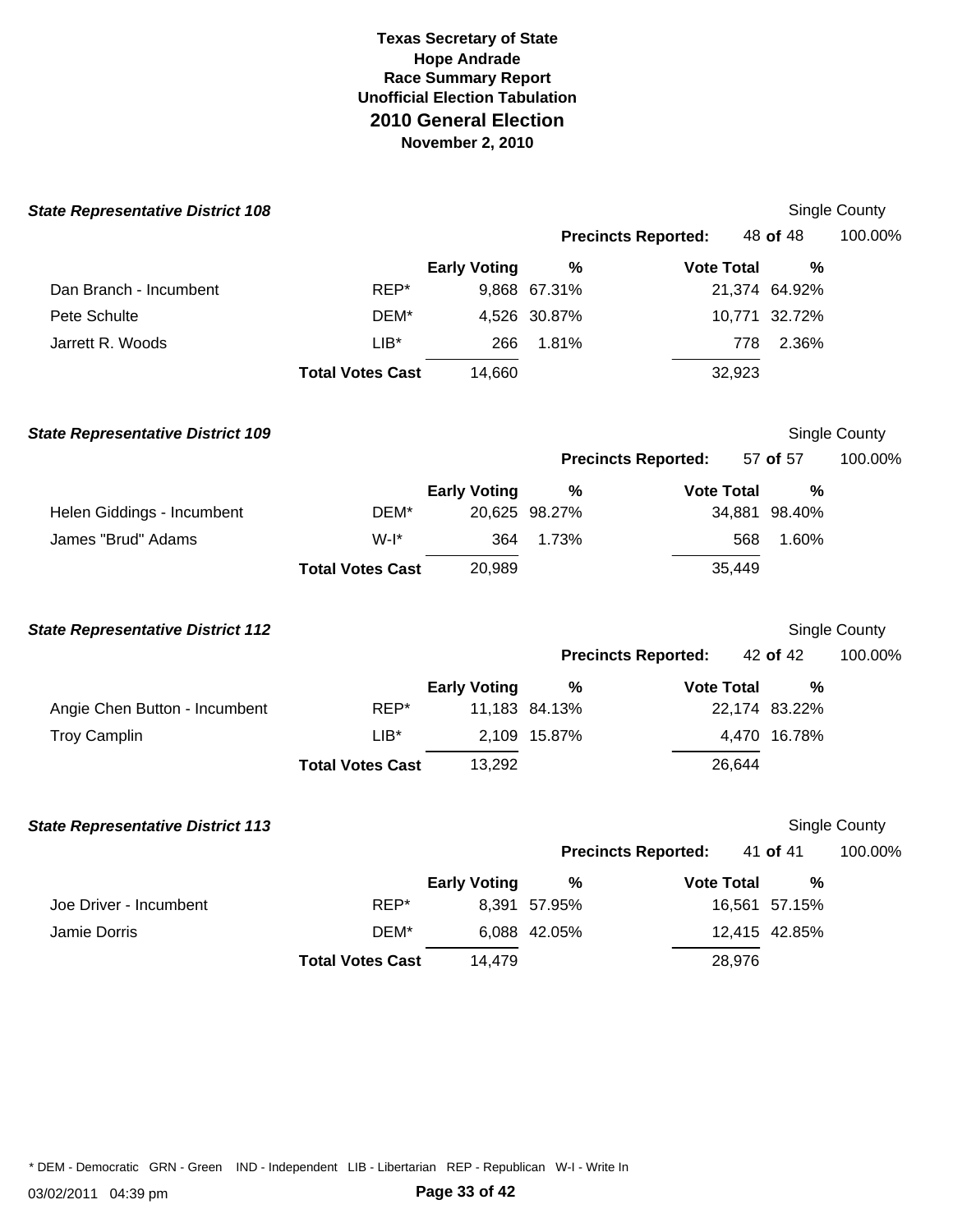| <b>State Representative District 114</b> |                         |                     |               |                            |               | Single County        |
|------------------------------------------|-------------------------|---------------------|---------------|----------------------------|---------------|----------------------|
|                                          |                         |                     |               | <b>Precincts Reported:</b> | 39 of 39      | 100.00%              |
|                                          |                         | <b>Early Voting</b> | $\frac{9}{6}$ | <b>Vote Total</b>          | %             |                      |
| Will Hartnett - Incumbent                | REP*                    |                     | 11,233 67.65% |                            | 20,446 65.10% |                      |
| John Wellik                              | DEM*                    |                     | 5,372 32.35%  |                            | 10,961 34.90% |                      |
|                                          | <b>Total Votes Cast</b> | 16,605              |               | 31,407                     |               |                      |
| <b>State Representative District 115</b> |                         |                     |               |                            |               | <b>Single County</b> |
|                                          |                         |                     |               | <b>Precincts Reported:</b> | 53 of 53      | 100.00%              |
|                                          |                         | <b>Early Voting</b> | $\frac{9}{6}$ | <b>Vote Total</b>          | $\frac{0}{0}$ |                      |
| Jim Jackson - Incumbent                  | REP*                    |                     | 11,961 84.08% |                            | 22,915 83.10% |                      |
| David W. Bell                            | $LIB*$                  |                     | 2,264 15.92%  |                            | 4,660 16.90%  |                      |
|                                          | <b>Total Votes Cast</b> | 14,225              |               | 27,575                     |               |                      |
| <b>State Representative District 117</b> |                         |                     |               |                            |               | Single County        |
|                                          |                         |                     |               | <b>Precincts Reported:</b> | 48 of 48      | 100.00%              |
|                                          |                         | <b>Early Voting</b> | $\frac{9}{6}$ | <b>Vote Total</b>          | %             |                      |
| John V. Garza                            | REP*                    |                     | 9,435 53.69%  |                            | 14,684 51.87% |                      |
| David McQuade Leibowitz - Incumbent      | DEM*                    |                     | 8,137 46.31%  |                            | 13,625 48.13% |                      |
|                                          | <b>Total Votes Cast</b> | 17,572              |               | 28,309                     |               |                      |
| <b>State Representative District 119</b> |                         |                     |               |                            |               | Single County        |
|                                          |                         |                     |               | <b>Precincts Reported:</b> | 70 of 70      | 100.00%              |
|                                          |                         | <b>Early Voting</b> | %             | <b>Vote Total</b>          | %             |                      |
| Michael E. Holdman                       | REP*                    |                     | 5,413 39.68%  |                            | 8,415 38.62%  |                      |
| Rolando Gutierrez - Incumbent            | DEM*                    |                     | 8,228 60.32%  |                            | 13,376 61.38% |                      |
|                                          | <b>Total Votes Cast</b> | 13,641              |               | 21,791                     |               |                      |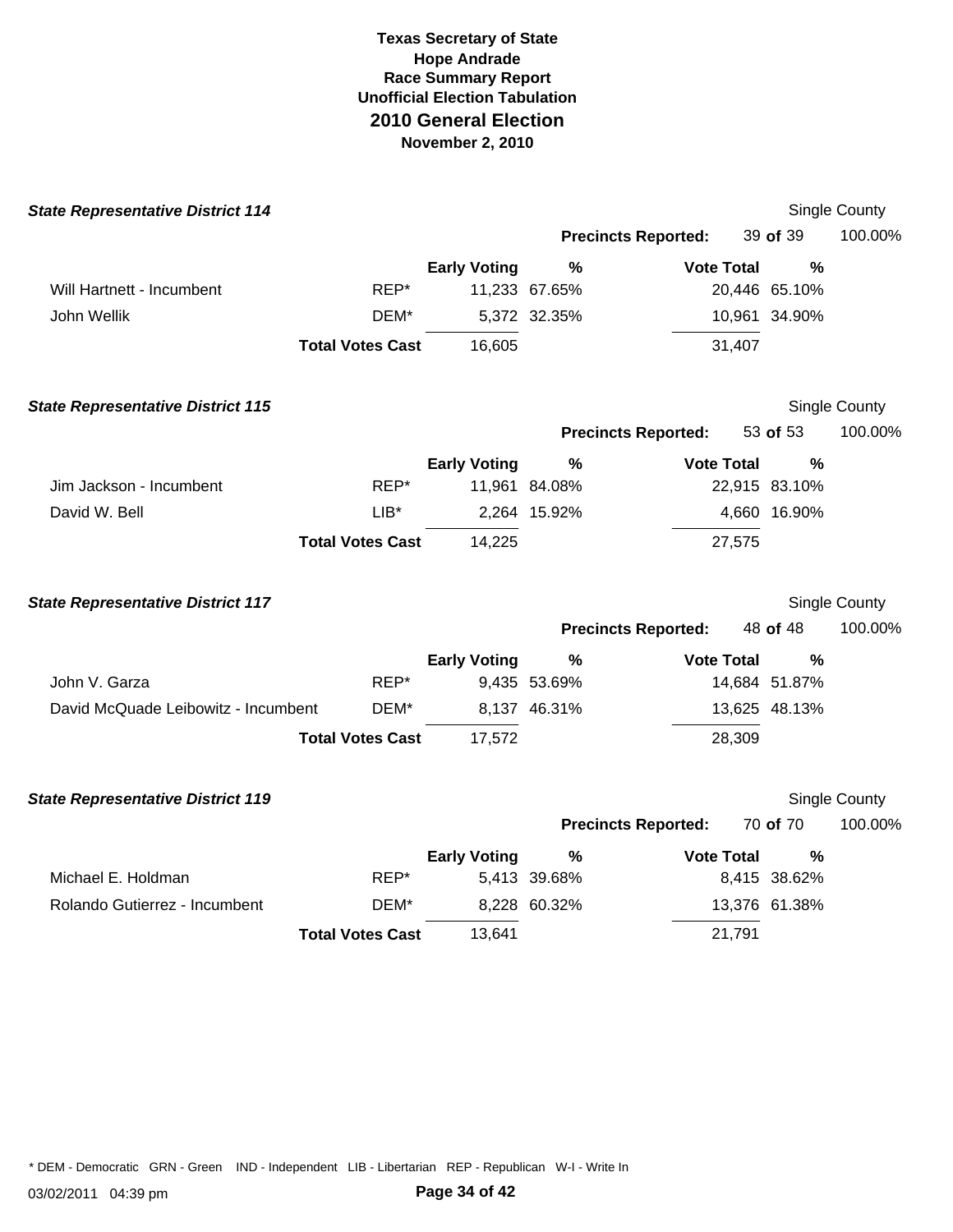| <b>State Representative District 122</b> |                         |                     |               |                            |               | Single County |
|------------------------------------------|-------------------------|---------------------|---------------|----------------------------|---------------|---------------|
|                                          |                         |                     |               | <b>Precincts Reported:</b> | 74 of 74      | 100.00%       |
|                                          |                         | <b>Early Voting</b> | $\%$          | <b>Vote Total</b>          | $\frac{0}{0}$ |               |
| Lyle Larson                              | REP*                    |                     | 39,589 78.98% |                            | 56,660 77.39% |               |
| Masarrat Ali                             | DEM*                    |                     | 10,535 21.02% |                            | 16,556 22.61% |               |
|                                          | <b>Total Votes Cast</b> | 50,124              |               | 73,216                     |               |               |
| <b>State Representative District 124</b> |                         |                     |               |                            |               | Single County |
|                                          |                         |                     |               | <b>Precincts Reported:</b> | 55 of 55      | 100.00%       |
|                                          |                         | <b>Early Voting</b> | %             | <b>Vote Total</b>          | $\frac{0}{0}$ |               |
| José Menéndez - Incumbent                | DEM*                    |                     | 9,029 78.49%  |                            | 15,246 79.23% |               |
| Douglas P. Hanson                        | $LIB*$                  |                     | 2,474 21.51%  |                            | 3,996 20.77%  |               |
|                                          | <b>Total Votes Cast</b> | 11,503              |               | 19,242                     |               |               |
| <b>State Representative District 125</b> |                         |                     |               |                            |               | Single County |
|                                          |                         |                     |               | <b>Precincts Reported:</b> | 56 of 56      | 100.00%       |
|                                          |                         | <b>Early Voting</b> | %             | <b>Vote Total</b>          | %             |               |
| Joaquin Castro - Incumbent               | DEM*                    |                     | 10,349 76.84% |                            | 16,557 78.47% |               |
| Jeffrey C. Blunt                         | $LIB*$                  |                     | 3,119 23.16%  |                            | 4,543 21.53%  |               |
|                                          | <b>Total Votes Cast</b> | 13,468              |               | 21,100                     |               |               |
| <b>State Representative District 126</b> |                         |                     |               |                            |               | Single County |
|                                          |                         |                     |               | <b>Precincts Reported:</b> | 30 of 30      | 100.00%       |
|                                          |                         | <b>Early Voting</b> | %             | <b>Vote Total</b>          | $\frac{0}{0}$ |               |
| Patricia Harless - Incumbent             | REP*                    |                     | 15,466 72.20% |                            | 25,494 68.13% |               |
| Casey McKinney                           | DEM*                    |                     | 5,955 27.80%  |                            | 11,928 31.87% |               |
|                                          | <b>Total Votes Cast</b> | 21,421              |               | 37,422                     |               |               |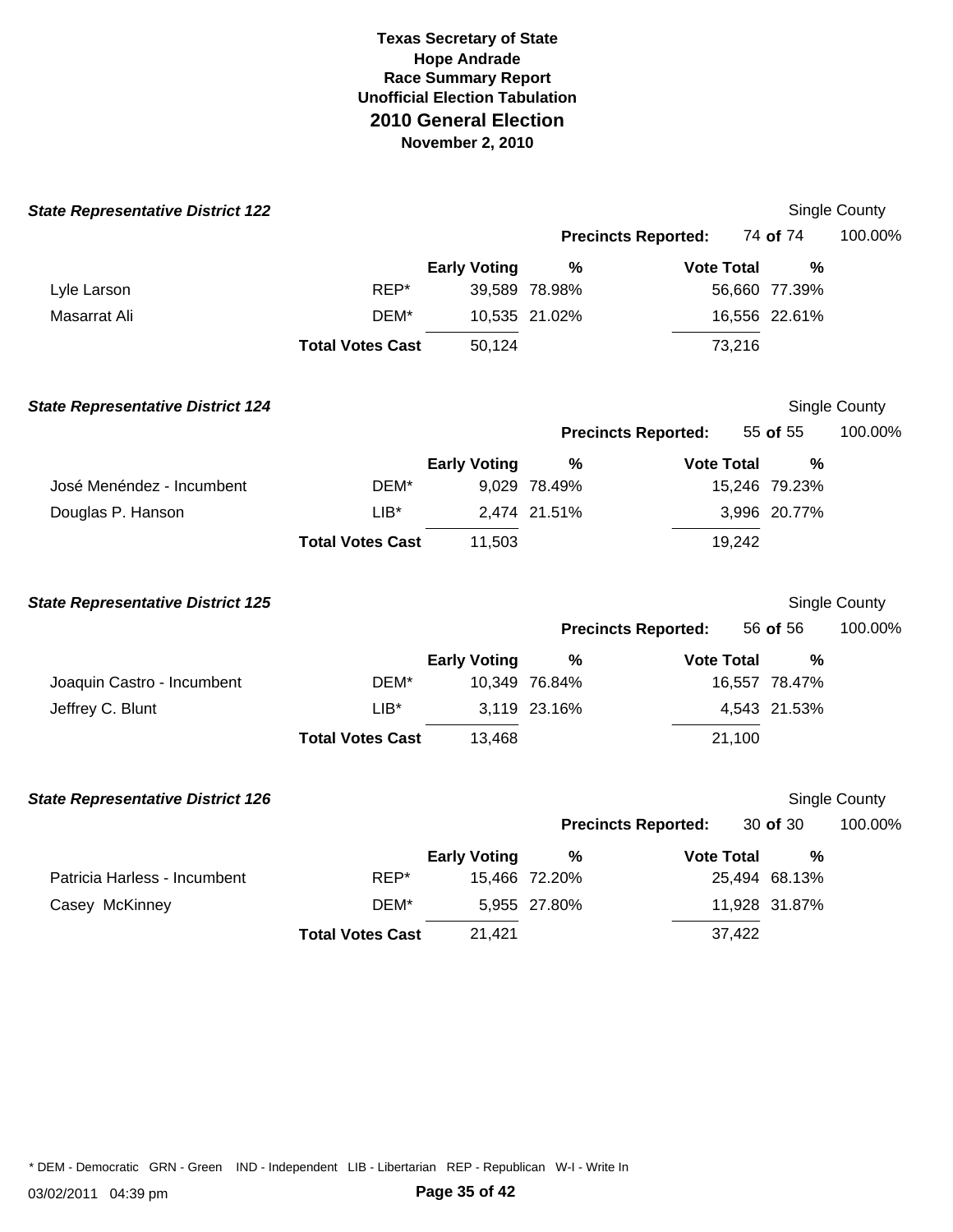| <b>State Representative District 127</b> |                         |                     |                       |                            |                       | Single County        |
|------------------------------------------|-------------------------|---------------------|-----------------------|----------------------------|-----------------------|----------------------|
|                                          |                         |                     |                       | <b>Precincts Reported:</b> | 35 of 35              | 100.00%              |
|                                          |                         | <b>Early Voting</b> | $\frac{0}{0}$         | <b>Vote Total</b>          | $\frac{0}{0}$         |                      |
| Dan Huberty                              | REP*                    |                     | 25,362 77.82%         |                            | 37,683 75.25%         |                      |
| Joe A. Montemayor                        | DEM*                    |                     | 7,229 22.18%          |                            | 12,397 24.75%         |                      |
|                                          | <b>Total Votes Cast</b> | 32,591              |                       | 50,080                     |                       |                      |
| <b>State Representative District 130</b> |                         |                     |                       |                            |                       | Single County        |
|                                          |                         |                     |                       | <b>Precincts Reported:</b> | 39 of 39              | 100.00%              |
|                                          |                         | <b>Early Voting</b> | %                     | <b>Vote Total</b>          | $\%$                  |                      |
| Allen Fletcher - Incumbent               | REP*                    |                     | 30,673 90.56%         |                            | 50,321 88.94%         |                      |
| Joe Spencer                              | $LIB*$                  | 3,199               | 9.44%                 |                            | 6,259 11.06%          |                      |
|                                          | <b>Total Votes Cast</b> | 33,872              |                       | 56,580                     |                       |                      |
| <b>State Representative District 132</b> |                         |                     |                       |                            |                       | Single County        |
|                                          |                         |                     |                       | <b>Precincts Reported:</b> | 31 of 31              | 100.00%              |
|                                          |                         | <b>Early Voting</b> | %                     | <b>Vote Total</b>          | %                     |                      |
| Bill Callegari - Incumbent               | REP*                    |                     | 18,644 69.88%         |                            | 30,782 66.24%         |                      |
| Silvia Mintz                             | DEM*                    |                     | 7,567 28.36%          |                            | 14,705 31.64%         |                      |
| Michael Ryan                             | $LIB*$                  | 468                 | 1.75%                 | 982                        | 2.11%                 |                      |
|                                          | <b>Total Votes Cast</b> | 26,679              |                       | 46,469                     |                       |                      |
| <b>State Representative District 133</b> |                         |                     |                       |                            |                       | <b>Single County</b> |
|                                          |                         |                     |                       | <b>Precincts Reported:</b> | 24 of 24              | 100.00%              |
| Jim Murphy                               | REP*                    | <b>Early Voting</b> | $\%$<br>10,006 59.92% | <b>Vote Total</b>          | $\%$<br>15,080 56.27% |                      |
| Kristi Thibaut - Incumbent               | DEM*                    |                     | 6,520 39.04%          |                            | 11,373 42.43%         |                      |
| Alfred N. Montestruc                     | $LIB*$                  | 174                 | 1.04%                 | 348                        | 1.30%                 |                      |
|                                          | <b>Total Votes Cast</b> | 16,700              |                       | 26,801                     |                       |                      |
|                                          |                         |                     |                       |                            |                       |                      |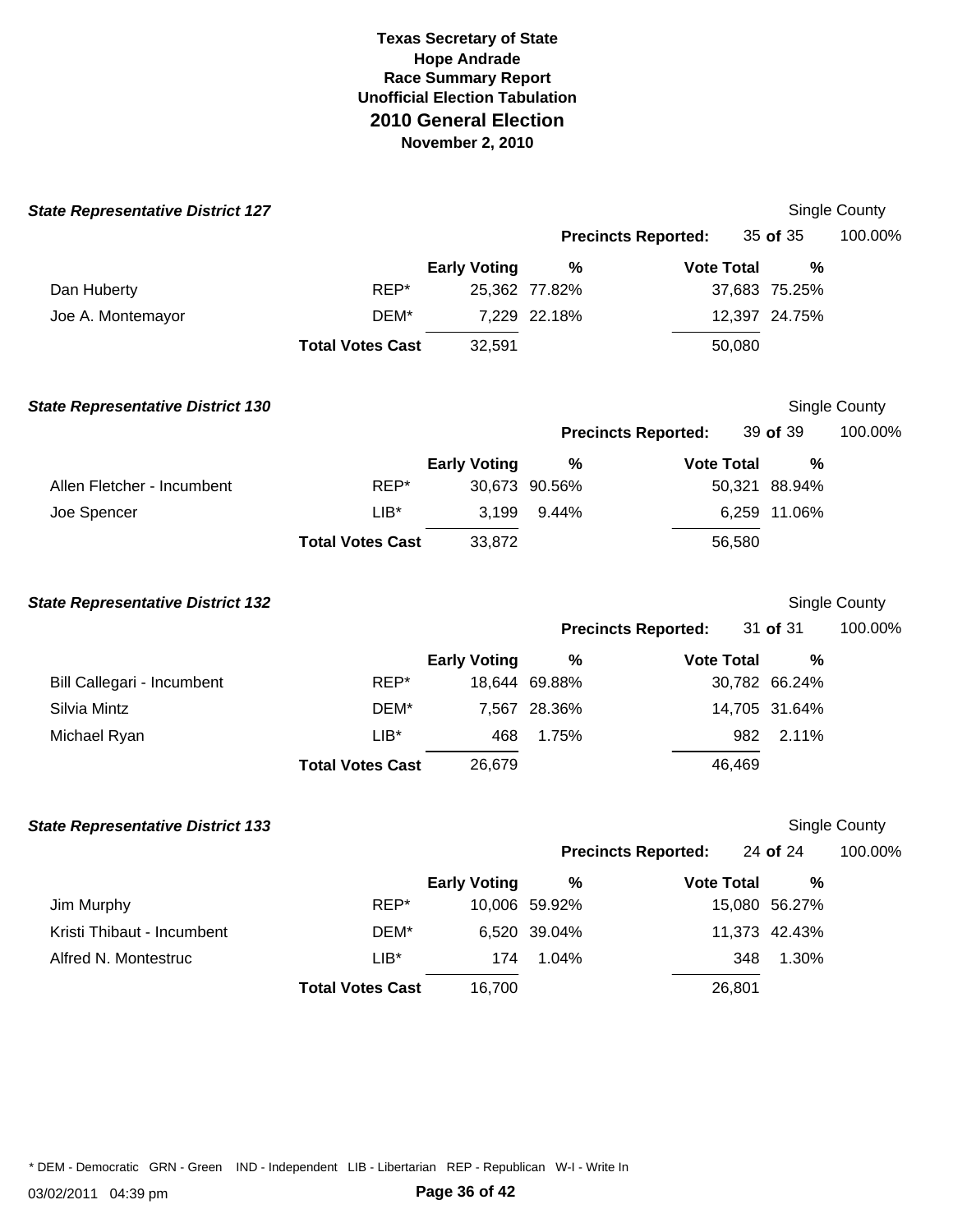| <b>State Representative District 134</b> |                         |                     |               |                            |               | Single County        |
|------------------------------------------|-------------------------|---------------------|---------------|----------------------------|---------------|----------------------|
|                                          |                         |                     |               | <b>Precincts Reported:</b> | 52 of 52      | 100.00%              |
|                                          |                         | <b>Early Voting</b> | %             | <b>Vote Total</b>          | $\frac{0}{0}$ |                      |
| Sarah Davis                              | REP*                    |                     | 13,795 52.98% |                            | 25,905 50.71% |                      |
| Ellen Cohen - Incumbent                  | DEM*                    |                     | 12,245 47.02% |                            | 25,180 49.29% |                      |
|                                          | <b>Total Votes Cast</b> | 26,040              |               | 51,085                     |               |                      |
| <b>State Representative District 136</b> |                         |                     |               |                            |               | <b>Single County</b> |
|                                          |                         |                     |               | <b>Precincts Reported:</b> | 36 of 36      | 100.00%              |
|                                          |                         | <b>Early Voting</b> | %             | <b>Vote Total</b>          | $\frac{0}{0}$ |                      |
| Beverly Woolley - Incumbent              | REP*                    |                     | 18,984 90.44% |                            | 33,062 88.59% |                      |
| Gerald W. "Jerry" LaFleur                | $LIB*$                  | 2,007               | 9.56%         |                            | 4,260 11.41%  |                      |
|                                          | <b>Total Votes Cast</b> | 20,991              |               | 37,322                     |               |                      |
| <b>State Representative District 137</b> |                         |                     |               |                            |               | Single County        |
|                                          |                         |                     |               | <b>Precincts Reported:</b> | 22 of 22      | 100.00%              |
|                                          |                         | <b>Early Voting</b> | $\%$          | <b>Vote Total</b>          | $\frac{0}{0}$ |                      |
| Sylvia Spivey                            | REP*                    |                     | 2,467 45.49%  |                            | 4,316 41.29%  |                      |
| Scott Hochberg - Incumbent               | DEM*                    |                     | 2,956 54.51%  |                            | 6,138 58.71%  |                      |
|                                          | <b>Total Votes Cast</b> | 5,423               |               | 10,454                     |               |                      |
| <b>State Representative District 138</b> |                         |                     |               |                            |               | <b>Single County</b> |
|                                          |                         |                     |               | <b>Precincts Reported:</b> | 27 of 27      | 100.00%              |
|                                          |                         | <b>Early Voting</b> | $\%$          | <b>Vote Total</b>          | $\frac{0}{0}$ |                      |
| Dwayne Bohac - Incumbent                 | REP*                    |                     | 9,631 66.56%  |                            | 16,972 62.54% |                      |
| Kendra Yarbrough Camarena                | DEM*                    |                     | 4,613 31.88%  |                            | 9,633 35.50%  |                      |
| <b>Wesley Hamner</b>                     | $LIB*$                  | 226                 | 1.56%         | 532                        | 1.96%         |                      |
|                                          | <b>Total Votes Cast</b> | 14,470              |               | 27,137                     |               |                      |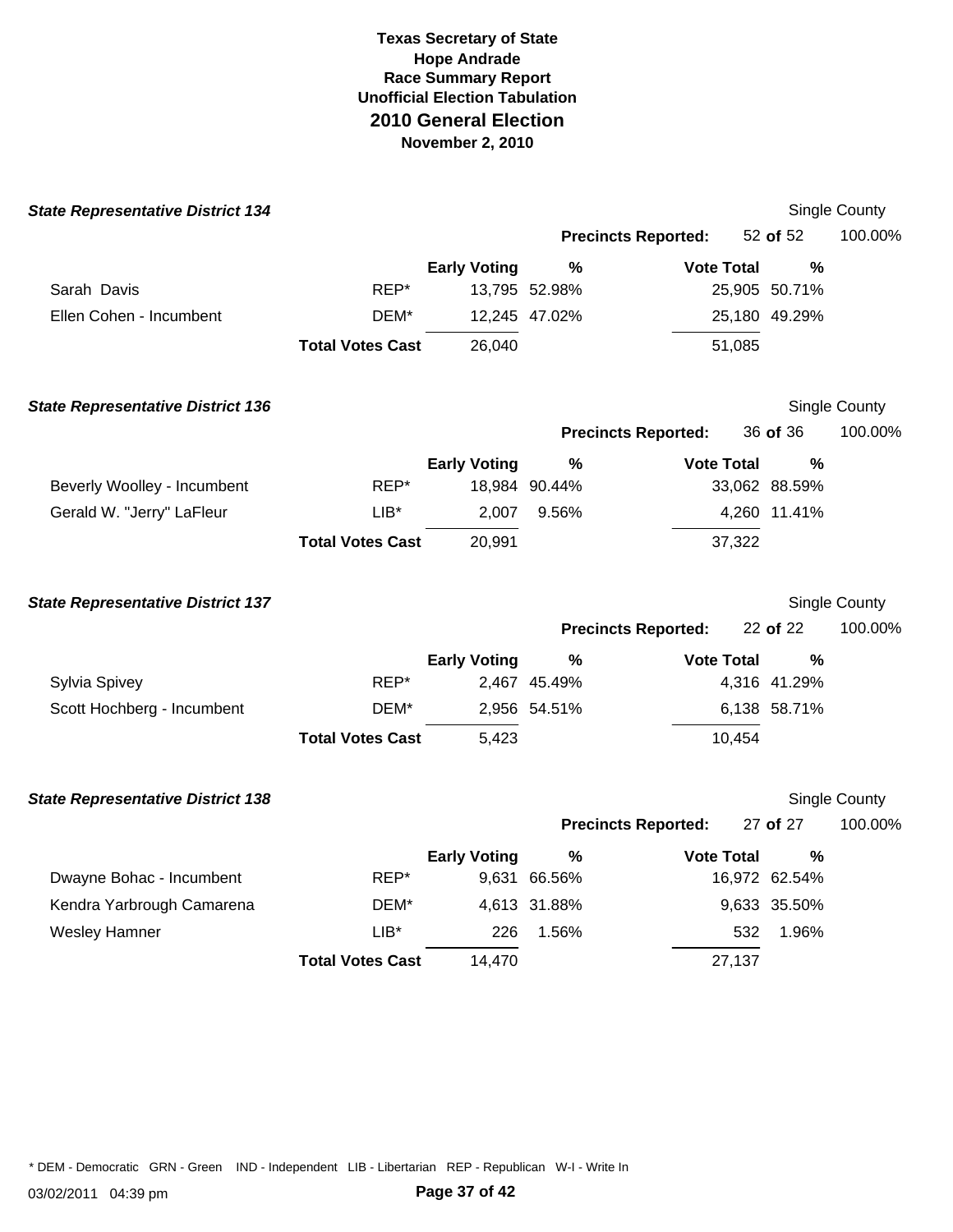| <b>State Representative District 141</b> |                         |                     |               |                            |               | <b>Single County</b> |
|------------------------------------------|-------------------------|---------------------|---------------|----------------------------|---------------|----------------------|
|                                          |                         |                     |               | <b>Precincts Reported:</b> | 50 of 50      | 100.00%              |
|                                          |                         | <b>Early Voting</b> | $\%$          | <b>Vote Total</b>          | $\frac{0}{0}$ |                      |
| Michael Bunch                            | REP*                    |                     | 3,685 24.31%  |                            | 6,069 23.67%  |                      |
| Senfronia Thompson - Incumbent           | DEM*                    |                     | 11,475 75.69% |                            | 19,573 76.33% |                      |
|                                          | <b>Total Votes Cast</b> | 15,160              |               | 25,642                     |               |                      |
| <b>State Representative District 143</b> |                         |                     |               |                            |               | Single County        |
|                                          |                         |                     |               | <b>Precincts Reported:</b> | 35 of 35      | 100.00%              |
|                                          |                         | <b>Early Voting</b> | %             | <b>Vote Total</b>          | $\%$          |                      |
| Gilbert Pena                             | REP*                    |                     | 1,839 38.03%  |                            | 3,429 31.66%  |                      |
| Ana E. Hernandez - Incumbent             | DEM*                    |                     | 2,997 61.97%  |                            | 7,403 68.34%  |                      |
|                                          | <b>Total Votes Cast</b> | 4,836               |               | 10,832                     |               |                      |
| <b>State Representative District 144</b> |                         |                     |               |                            |               | <b>Single County</b> |
|                                          |                         |                     |               | <b>Precincts Reported:</b> | 30 of 30      | 100.00%              |
|                                          |                         | <b>Early Voting</b> | %             | <b>Vote Total</b>          | $\%$          |                      |
| Ken Legler - Incumbent                   | REP*                    |                     | 9,491 64.28%  |                            | 15,395 59.44% |                      |
| <b>Rick Molina</b>                       | DEM*                    |                     | 4,975 33.70%  |                            | 9,920 38.30%  |                      |
| <b>Clifford Messina</b>                  | LIB*                    | 164                 | 1.11%         | 339                        | 1.31%         |                      |
| Joel West                                | GRN*                    | 134                 | 0.91%         | 248                        | 0.96%         |                      |
|                                          | <b>Total Votes Cast</b> | 14,764              |               | 25,902                     |               |                      |
| <b>State Representative District 148</b> |                         |                     |               |                            |               | Single County        |
|                                          |                         |                     |               | <b>Precincts Reported:</b> | 37 of 37      | 100.00%              |
|                                          |                         | <b>Early Voting</b> | $\%$          | <b>Vote Total</b>          | %             |                      |
| Fernando Herrera                         | REP*                    |                     | 5,239 44.77%  |                            | 9,772 41.33%  |                      |
| Jessica Cristina Farrar - Incumbent      | DEM*                    |                     | 6,462 55.23%  |                            | 13,872 58.67% |                      |
|                                          | <b>Total Votes Cast</b> | 11,701              |               | 23,644                     |               |                      |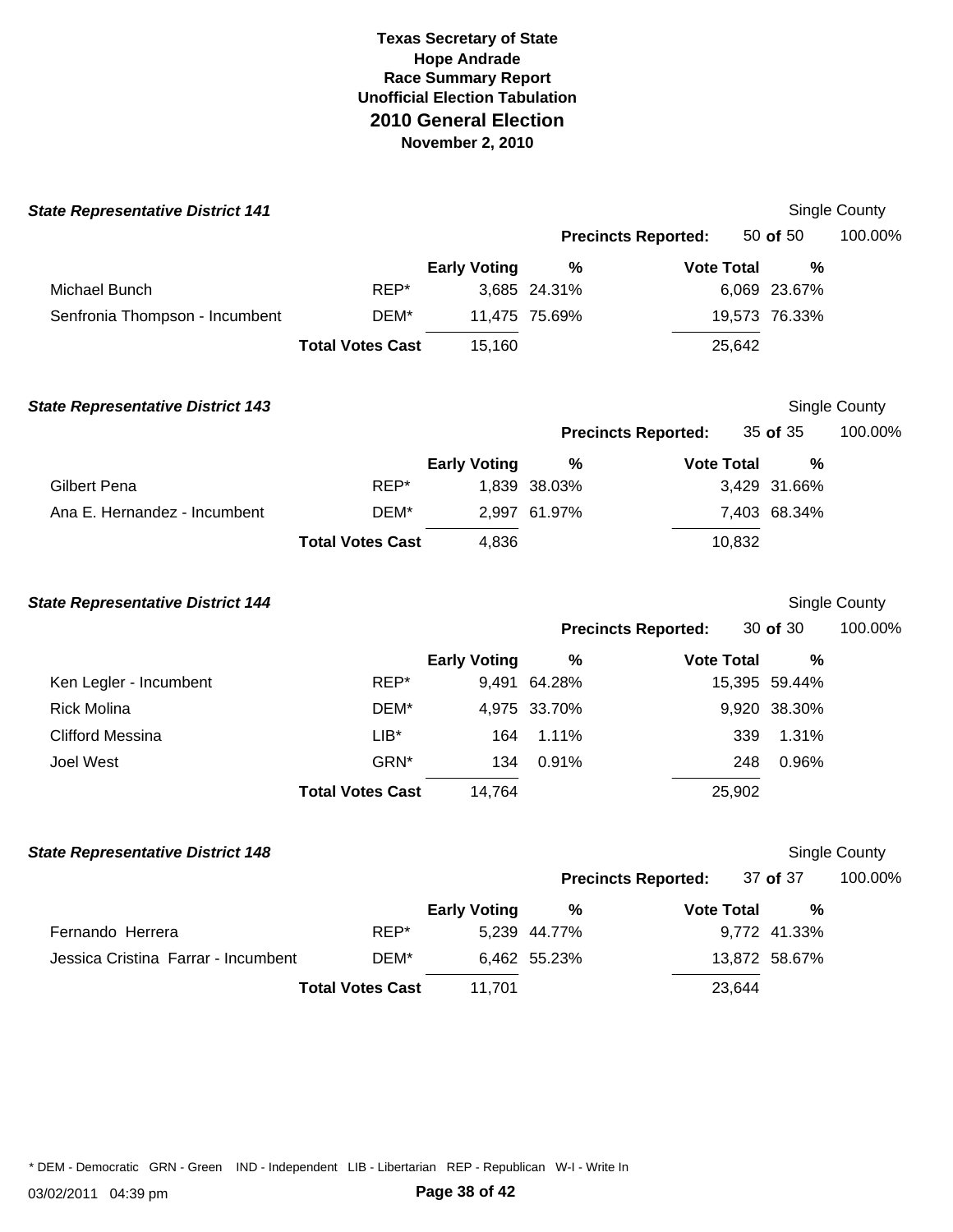| <b>State Representative District 149</b>        |                         |                     |               |                                                   |                | Single County       |
|-------------------------------------------------|-------------------------|---------------------|---------------|---------------------------------------------------|----------------|---------------------|
|                                                 |                         |                     |               | <b>Precincts Reported:</b>                        | 23 of 23       | 100.00%             |
|                                                 |                         | <b>Early Voting</b> | %             | <b>Vote Total</b>                                 | $\frac{0}{0}$  |                     |
| Jack O'Connor                                   | REP*                    |                     | 9,392 51.17%  |                                                   | 14,285 47.78%  |                     |
| Hubert Vo - Incumbent                           | DEM*                    |                     | 8,961 48.83%  |                                                   | 15,615 52.22%  |                     |
|                                                 | <b>Total Votes Cast</b> | 18,353              |               | 29,900                                            |                |                     |
| <b>State Representative District 150</b>        |                         |                     |               |                                                   |                | Single County       |
|                                                 |                         |                     |               | <b>Precincts Reported:</b>                        | 36 of 36       | 100.00%             |
|                                                 |                         | <b>Early Voting</b> | %             | <b>Vote Total</b>                                 | %              |                     |
| Debbie Riddle - Incumbent                       | REP*                    |                     | 18,843 73.78% |                                                   | 34,562 71.30%  |                     |
| <b>Brad Neal</b>                                | DEM*                    |                     | 6,290 24.63%  |                                                   | 13,009 26.84%  |                     |
| Eric M. Holdt                                   | $LIB*$                  | 405                 | 1.59%         | 903                                               | 1.86%          |                     |
|                                                 | <b>Total Votes Cast</b> | 25,538              |               | 48,474                                            |                |                     |
| <b>Chief Justice, 1st Court of Appeals</b>      |                         |                     |               |                                                   |                | Multi County        |
|                                                 |                         |                     |               | <b>Precincts Reported: 1,322 of 1,322 100.00%</b> |                |                     |
|                                                 |                         | <b>Early Voting</b> | %             | <b>Vote Total</b>                                 | %              |                     |
| Sherry Radack - Incumbent                       | REP*                    | 395,777 63.00%      |               |                                                   | 652,696 59.77% |                     |
| <b>Morris Overstreet</b>                        | DEM*                    | 232,424 37.00%      |               |                                                   | 439,370 40.23% |                     |
|                                                 | <b>Total Votes Cast</b> | 628,201             |               | 1,092,066                                         |                |                     |
| Justice, 1st Court of Appeals District, Place 4 |                         |                     |               |                                                   |                | <b>Multi County</b> |
|                                                 |                         |                     |               | <b>Precincts Reported: 1,322 of 1,322 100.00%</b> |                |                     |
|                                                 |                         | <b>Early Voting</b> | $\%$          | <b>Vote Total</b>                                 | %              |                     |
| Evelyn Keyes - Incumbent                        | REP*                    | 393,253 62.80%      |               |                                                   | 644,968 59.25% |                     |
| <b>Michael Gomez</b>                            | DEM*                    | 232,952 37.20%      |               |                                                   | 443,613 40.75% |                     |
|                                                 | <b>Total Votes Cast</b> | 626,205             |               | 1,088,581                                         |                |                     |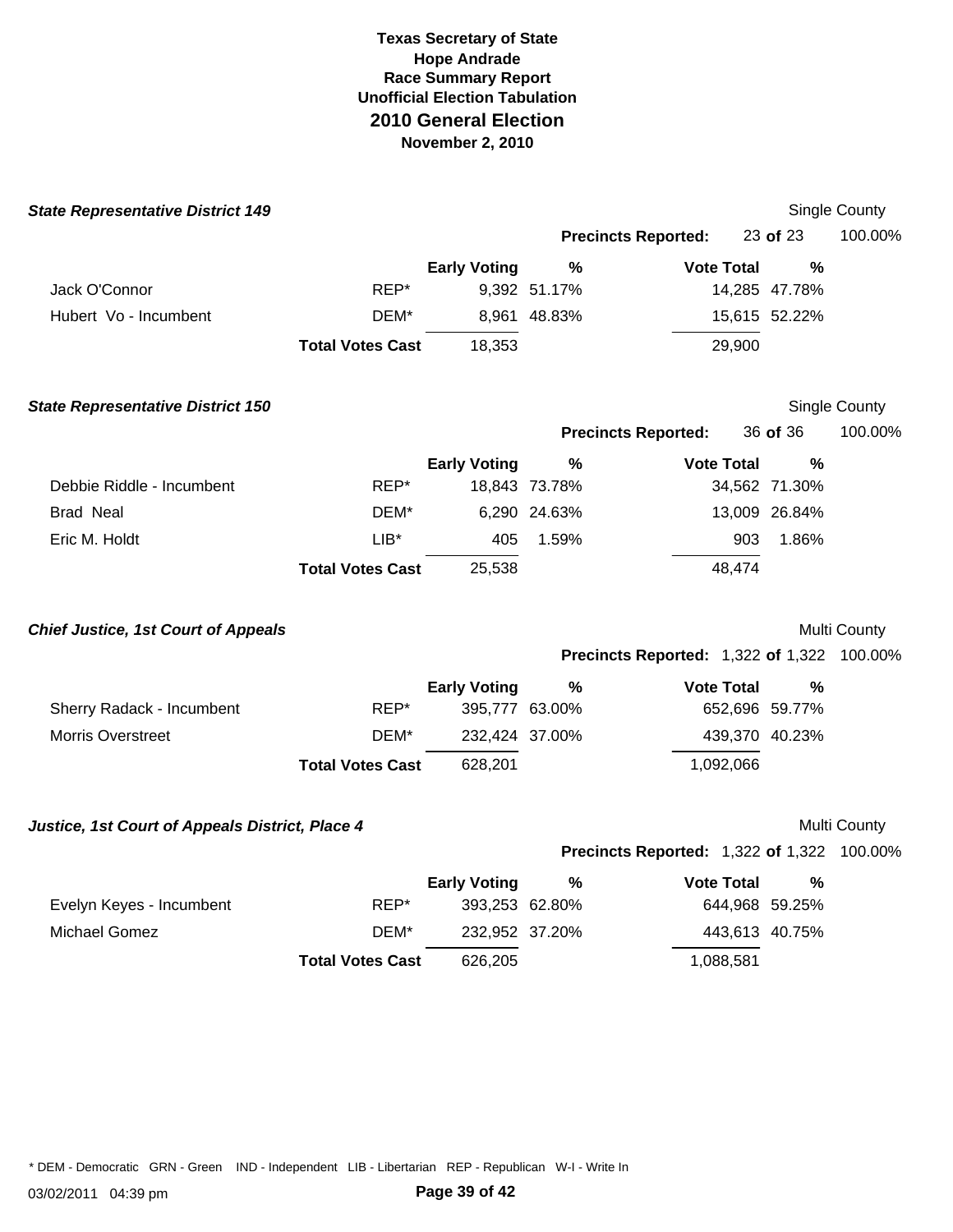| Justice, 1st Court of Appeals District, Place 8 - Unexpired Term                                                      |                         |                                       |               |                                                   |            | Multi County |
|-----------------------------------------------------------------------------------------------------------------------|-------------------------|---------------------------------------|---------------|---------------------------------------------------|------------|--------------|
|                                                                                                                       |                         |                                       |               | <b>Precincts Reported: 1,322 of 1,322 100.00%</b> |            |              |
|                                                                                                                       |                         | <b>Early Voting</b>                   | %             | <b>Vote Total</b>                                 | $\%$       |              |
| Michael Massengale - Incumbent                                                                                        | REP*                    | 384,797 61.61%                        |               | 632,476 58.27%                                    |            |              |
| <b>Robert Ray</b>                                                                                                     | DEM*                    | 239,762 38.39%                        |               | 453,001 41.73%                                    |            |              |
|                                                                                                                       | <b>Total Votes Cast</b> | 624,559                               |               | 1,085,477                                         |            |              |
| Justice, 3rd Court of Appeals District, Place 4                                                                       |                         |                                       |               |                                                   |            | Multi County |
|                                                                                                                       |                         |                                       |               | <b>Precincts Reported:</b>                        | 674 of 674 | 100.00%      |
|                                                                                                                       |                         | <b>Early Voting</b>                   | $\%$          | <b>Vote Total</b>                                 | %          |              |
| Melissa Goodwin                                                                                                       | REP*                    | 172,498 57.73%                        |               | 313,652 57.13%                                    |            |              |
| Kurt Kuhn                                                                                                             | DEM*                    | 126,279 42.27%                        |               | 235,355 42.87%                                    |            |              |
|                                                                                                                       | <b>Total Votes Cast</b> | 298,777                               |               | 549,007                                           |            |              |
| Justice, 4th Court of Appeals District, Place 2 - Unexpired Term<br><b>Precincts Reported: 1,062 of 1,062 100.00%</b> |                         |                                       |               |                                                   |            | Multi County |
|                                                                                                                       |                         |                                       |               |                                                   |            |              |
| Marialyn Barnard - Incumbent                                                                                          | REP*                    | <b>Early Voting</b><br>168,267 58.70% | $\frac{0}{0}$ | <b>Vote Total</b><br>267,583 56.15%               | %          |              |
| Rebeca C. Martinez                                                                                                    | DEM*                    | 118,382 41.30%                        |               | 208,935 43.85%                                    |            |              |
|                                                                                                                       | <b>Total Votes Cast</b> | 286,649                               |               | 476,518                                           |            |              |
|                                                                                                                       |                         |                                       |               |                                                   |            |              |
| Justice, 5th Court of Appeals District, Place 4                                                                       |                         |                                       |               |                                                   |            | Multi County |
|                                                                                                                       |                         |                                       |               | <b>Precincts Reported: 1,070 of 1,070 100.00%</b> |            |              |
|                                                                                                                       |                         | <b>Early Voting</b>                   | %             | <b>Vote Total</b>                                 | %          |              |
| Lana Myers - Incumbent                                                                                                | REP*                    | 195,735 59.31%                        |               | 370,610 58.32%                                    |            |              |
| <b>Bonnie Lee Goldstein</b>                                                                                           | DEM*                    | 134,266 40.69%                        |               | 264,883 41.68%                                    |            |              |
|                                                                                                                       | <b>Total Votes Cast</b> | 330,001                               |               | 635,493                                           |            |              |
|                                                                                                                       |                         |                                       |               |                                                   |            |              |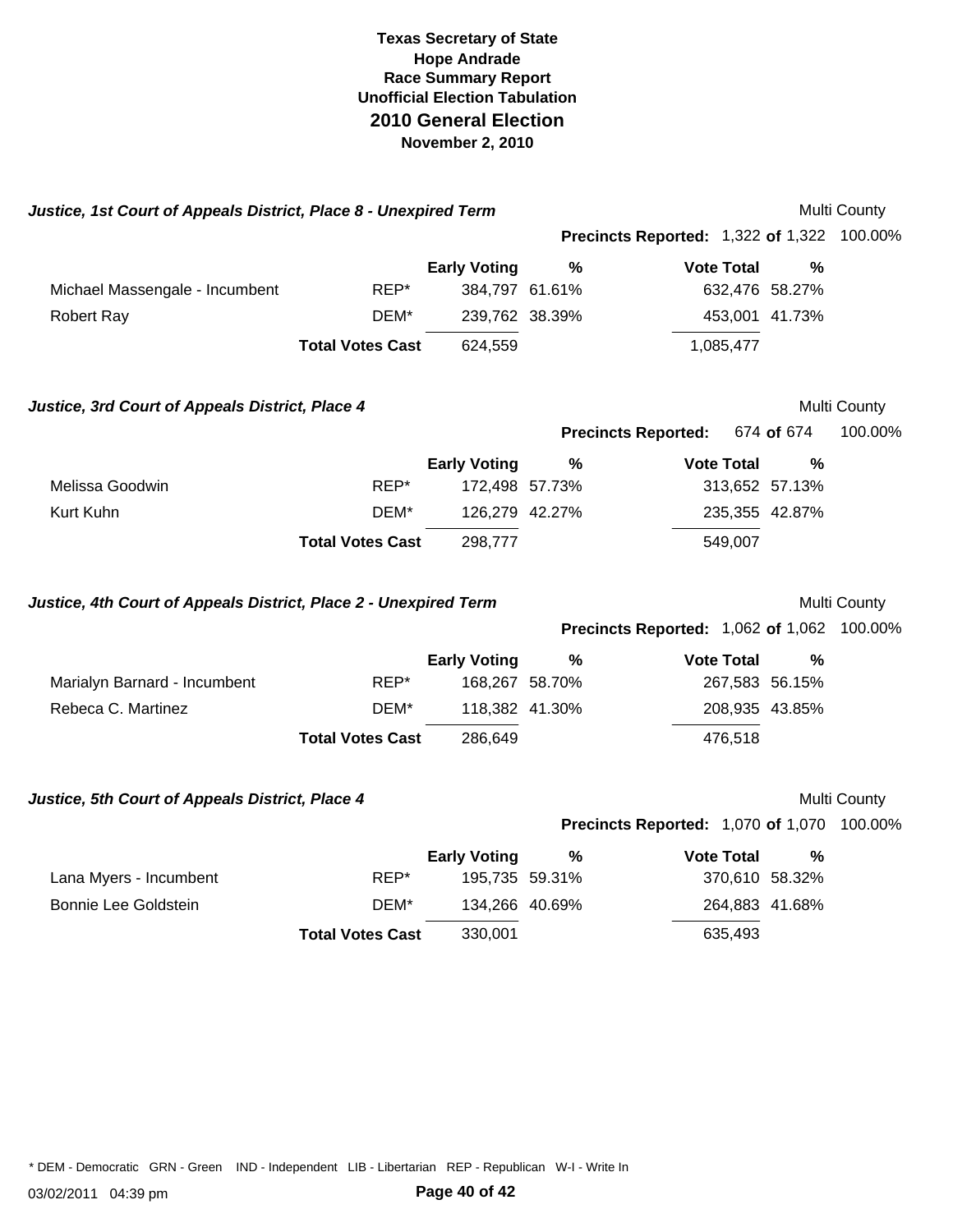| Justice, 5th Court of Appeals District, Place 12 - Unexpired Term |                         |                     |                |                                                   |                | Multi County |
|-------------------------------------------------------------------|-------------------------|---------------------|----------------|---------------------------------------------------|----------------|--------------|
|                                                                   |                         |                     |                | <b>Precincts Reported: 1,070 of 1,070 100.00%</b> |                |              |
|                                                                   |                         | <b>Early Voting</b> | %              | <b>Vote Total</b>                                 | $\frac{0}{0}$  |              |
| Robert M. (Bob) Fillmore - Incumbent                              | REP*                    |                     | 195,346 59.26% |                                                   | 369,898 58.30% |              |
| Lawrence J. Praeger                                               | DEM*                    |                     | 134,290 40.74% |                                                   | 264,601 41.70% |              |
|                                                                   | <b>Total Votes Cast</b> | 329,636             |                | 634,499                                           |                |              |
| Justice, 9th Court of Appeals District, Place 2                   |                         |                     |                |                                                   |                | Multi County |
|                                                                   |                         |                     |                | <b>Precincts Reported:</b>                        | 387 of 387     | 100.00%      |
|                                                                   |                         | <b>Early Voting</b> | %              | <b>Vote Total</b>                                 | %              |              |
| Charles A. Kreger - Incumbent                                     | REP*                    |                     | 101,499 73.04% |                                                   | 182,670 73.78% |              |
| Ron M. Mangus                                                     | DEM*                    |                     | 37,468 26.96%  |                                                   | 64,902 26.22%  |              |
|                                                                   | <b>Total Votes Cast</b> | 138,967             |                | 247,572                                           |                |              |
| Justice, 13th Court of Appeals District, Place 3                  |                         |                     |                |                                                   |                | Multi County |
|                                                                   |                         |                     |                | <b>Precincts Reported:</b>                        | 640 of 640     | 100.00%      |
|                                                                   |                         | <b>Early Voting</b> | %              | <b>Vote Total</b>                                 | %              |              |
| <b>Greg Perkes</b>                                                | REP*                    |                     | 73,441 51.49%  |                                                   | 136,342 50.82% |              |
| Linda Yañez - Incumbent                                           | DEM*                    |                     | 69,186 48.51%  |                                                   | 131,965 49.18% |              |
|                                                                   | <b>Total Votes Cast</b> | 142,627             |                | 268,307                                           |                |              |
| Justice, 14th Court of Appeals District, Place 2                  |                         |                     |                |                                                   |                | Multi County |
|                                                                   |                         |                     |                | <b>Precincts Reported: 1,322 of 1,322 100.00%</b> |                |              |
|                                                                   |                         | <b>Early Voting</b> | %              | <b>Vote Total</b>                                 | $\frac{0}{0}$  |              |
| Sharon McCally                                                    | REP*                    |                     | 392,952 62.89% |                                                   | 644,579 59.45% |              |
| Norma Venso                                                       | DEM*                    | 231,900 37.11%      |                |                                                   | 439,585 40.55% |              |
|                                                                   | <b>Total Votes Cast</b> | 624,852             |                | 1,084,164                                         |                |              |
|                                                                   |                         |                     |                |                                                   |                |              |